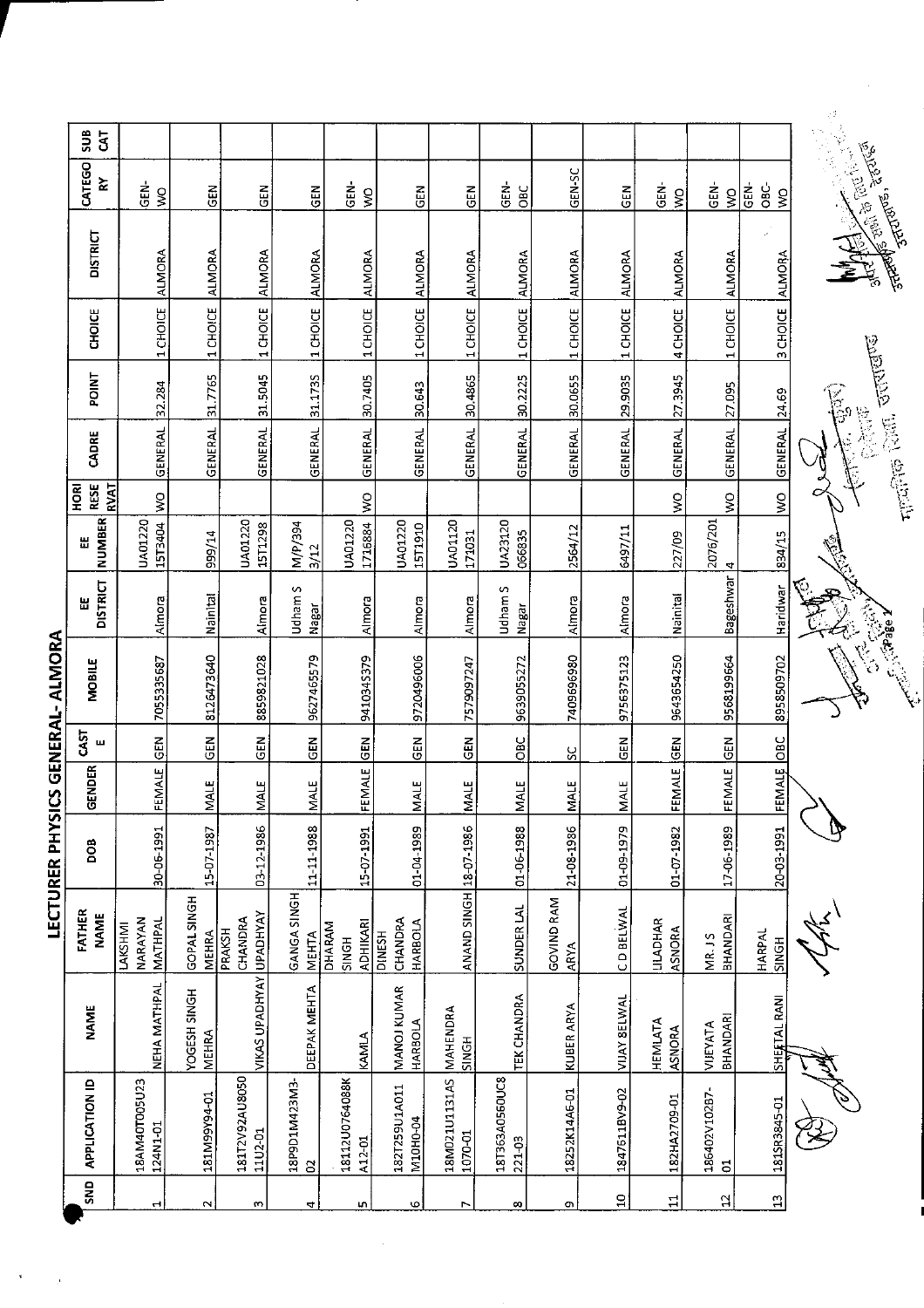| SUB<br>$5^{\circ}$                |                                      |                                 |                          |                          |                           |                          |                               |                                    |                                      |                           |                             |                       |                                    |   |
|-----------------------------------|--------------------------------------|---------------------------------|--------------------------|--------------------------|---------------------------|--------------------------|-------------------------------|------------------------------------|--------------------------------------|---------------------------|-----------------------------|-----------------------|------------------------------------|---|
| CATEGO<br>놅                       | ĠEN-<br>$\widetilde{\boldsymbol{s}}$ | ĠEN-<br>$\boldsymbol{S}$        | GEN-SC                   | GEN-<br>Ş                | GEN-<br>$\mathsf{S}$      | GEN                      | 。<br>GEN-<br>$\frac{1}{2}$    | $\frac{1}{5}$<br>$\boldsymbol{\S}$ | $rac{2}{5}$                          | GEN-<br>$\frac{1}{2}$     | $rac{1}{5}$<br>$\gtrapprox$ | $\tilde{5}$           | GEN-<br>$\tilde{\mathbf{z}}$       |   |
| <b>DISTRICT</b>                   | <b>ALMORA</b>                        | <b>ALMORA</b>                   | <b>ALMORA</b>            | <b>ALMORA</b>            |                           | <b>ALMORA</b>            | <b>ALMORA</b>                 | <b>ALMORA</b>                      | <b>ALMORA</b>                        | <b>ALMORA</b>             | <b>ALMORA</b>               |                       | <b>ALMORA</b>                      | ្ |
| <b>CHOICE</b>                     | 1 CHOICE                             | 4 CHOICE                        | 1 CHOICE                 | 2 CHOICE                 | 10 CHOICE ALMORA          | 8 CHOICE                 | 4 CHOICE                      | <b>6 CHOICE</b>                    | 8 CHOICE                             | <b>8 CHOICE</b>           | 7 CHOICE                    | 10 CHOICE ALMORA      | 8 CHOICE                           |   |
| <b>POINT</b>                      | 24.D19                               | 23.7805                         | 23.569                   | 23.329                   |                           |                          | 22.8585                       |                                    | 22.77                                | 22.6805                   | 22.6665                     | 22.56                 | 22.4055                            |   |
| CADRE                             | <b>GENERAL</b>                       | <b>GENERAL</b>                  | <b>GENERAL</b>           | <b>GENERAL</b>           | GENERAL 22.964            | GENERAL 22.8745          | GENERAL                       | GENERAL 22.7765                    | <b>GENERAL</b>                       | GENERAL                   | GENERAL                     | <b>GENERAL</b>        | <b>GENERAL</b>                     |   |
| RESE<br><b>RVAT</b><br><b>ROK</b> | $\frac{8}{5}$                        |                                 |                          | $\zeta$                  | $\leq$                    |                          | $\frac{1}{2}$                 | $\frac{1}{2}$                      |                                      | $\frac{1}{2}$             | $\overline{\mathbf{S}}$     |                       | $\frac{1}{2}$                      | y |
| <b>NUMBER</b><br>Ш                | <b>UA01120</b><br>15906D             | 12707/13 WO                     | 12722/14                 | UA12220<br>165137        | <b>UA05120</b><br>1710637 | UA19120<br>183710        | <b>UA15220</b><br>179715      | <b>UA15220</b><br>166594           | <b>UA1532D</b><br>1517D8             | UA03120<br>167377         | <b>UA21120</b><br>1523554   | 3/62/14               | UA19120<br>1669                    |   |
| <b>DISTRICT</b><br>出              | Almora                               | Dehradun                        | Haridwar                 | Kainital                 | Dehradun                  | Rudrapray<br>Ρg          | Pauri                         | Pauri                              | Pauri                                | Chamoli                   | Tehri                       | Rudrapray<br>æ        | Rudrapray<br>æ                     |   |
| MOBILE                            | 9997166175                           | 865DD17150                      | 9720173495               | 8057025669               | 9568551276                | 7895582419               | 7351301523                    | 7417027677                         | 9410909693                           | 8057659603                | 9536395960                  | 8006018438            | 7351163772                         | 氢 |
| CAST<br>ш                         | $rac{1}{2}$                          | <b>GEN</b>                      | ပ္တ                      | <b>GEN</b>               |                           | <b>GEN</b>               | $rac{1}{2}$                   | GEN                                | $\frac{2}{5}$                        | <b>GEN</b>                | $rac{2}{5}$                 | GEN                   | $\tilde{c}$                        |   |
| GENDER                            | FEMALE                               | FEMALE                          | <b>MALE</b>              | FEMALE                   | FEMALE GEN                | MALE                     | FEMALE                        | FEMALE                             | <b>MALE</b>                          | FEMALE                    | FEMALE                      | <b>MALE</b>           | FEMALE                             |   |
| <b>BOG</b>                        | 01-01-199D                           | 19-09-199D                      | 26-02-1992               | 04-12-1994               | 27-10-1993                | 05-D3-1991               | 25-05-1993                    | 01-07-1993                         | 26-07-1994                           | 21-10-1994                | 29-10-1991                  | 20-04-1993            | 30-D3-1994                         |   |
| FATHER<br><b>NAME</b>             | KUNWAR<br><b>NANDAN</b><br>SINGH     | DARSHAN LAL<br><b>BUDHIRAJA</b> | BABU RAM                 | KESHAV DUTT<br>PANT      | RAJENDRA<br>KUMAR         | NARENDRA<br><b>TTUO</b>  | <b>TNAWANT</b><br><b>NEGI</b> | BRIJ MOHAN<br>KOTNALA              | <b>MAHAVER</b><br>SEMWAL<br>PRASAD   | <b>LILAOHAR</b><br>RATURI | SINGH NEGI<br>RAJENDRA      | JAI KRISHAN<br>SEMWAL | PUROHIT<br>PRASAD<br><b>SHASHI</b> |   |
| <b>NAME</b>                       | KUNWAR                               | TWINKLE                         | NARENDRA<br><b>KUMAR</b> | NEETU PANT               | IVOTI RANI                | <b>VIVEK PUROHIT</b>     | VANDANA NEGI                  | KOTNALA                            | DHANANJAY<br>SEMWAL                  | PRERNA RATURI             | PRIYANKA NEGI               | ANKIT SEMWAL          | KM ANKITA                          |   |
| <b>APPLICATION ID</b>             | 18K9256UDN1110 NIRMALA<br>004-03     | 18121T0377-01                   | 181NK224217-01           | 186U25312DA27P<br>1N1-01 | 18A726071U0151<br>OR3J-02 | 18702A80P131U1<br>9V1-03 | 18NV225711A91<br>U750-01      | 18056U5AK91145 SULEKHA<br>226-03   | 180S517A1D8152<br>pu <sub>3-01</sub> | 18772R0PU1307A<br>361-03  | 185N23U112P405<br>A152-01   | 184A352716-01         | 180911662KA19U<br>$\mathbf{S}$     |   |
| SNO                               | $\mathbf{z}$                         | $\mathbf{r}$                    | $\frac{6}{1}$            | $\mathbb{Z}$             | $\frac{8}{18}$            | $\mathbf{a}$             | $\Omega$                      | $\overline{z}$                     | $\overline{2}$                       | $\overline{23}$           | $\boldsymbol{z}$            | 25                    | $\overline{26}$                    |   |

LECTURER PHYSICS GENERAL- ALMORA

 $\frac{1}{2}$ 

Î,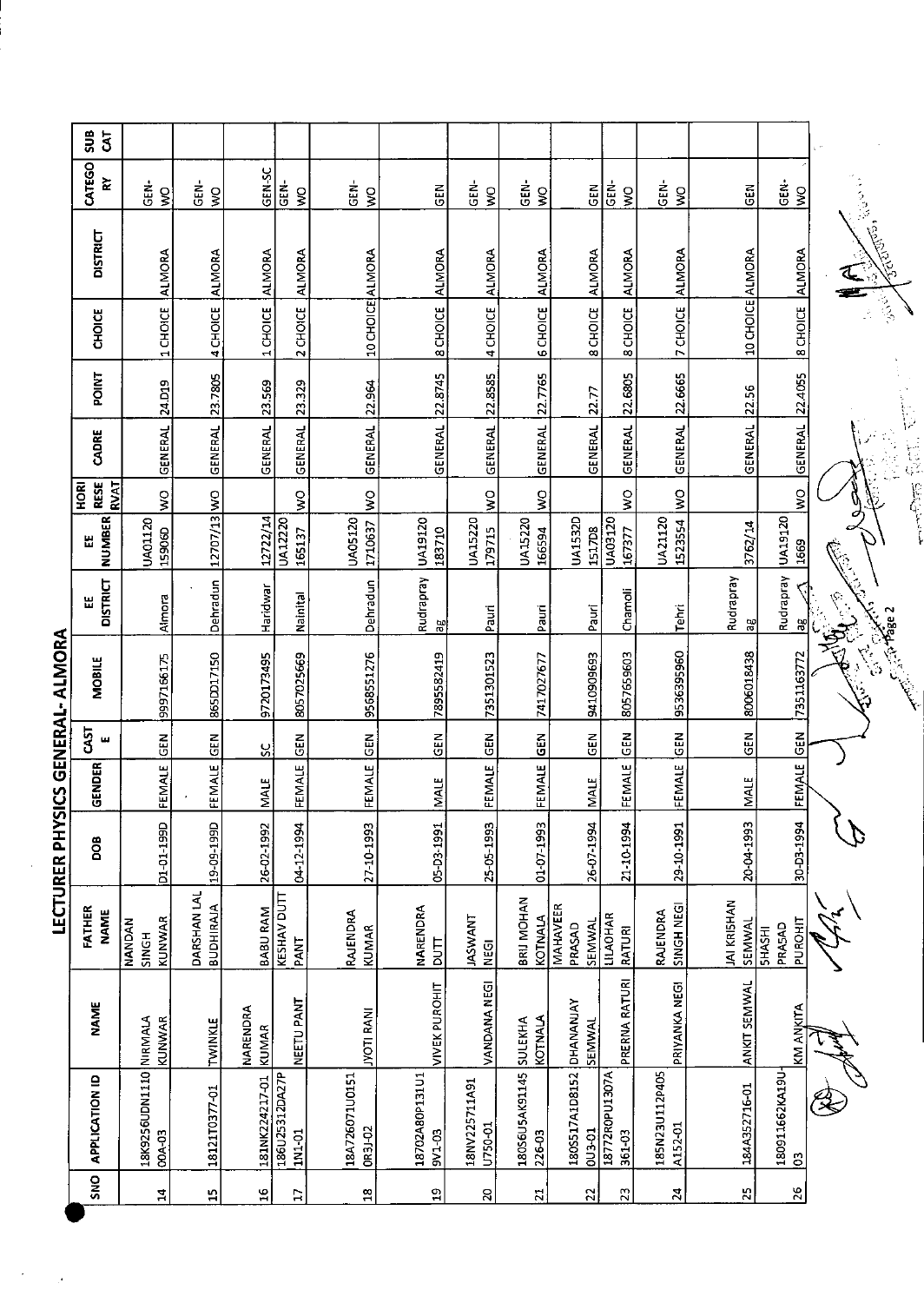|                                  | SUB<br>5 <sup>7</sup>          |                           |                                    |                           |                                  |                                        |                                |                                         |                                       |                                            |                                       |                             |                         |                                     | $\frac{1}{\sqrt{2}}$ . |
|----------------------------------|--------------------------------|---------------------------|------------------------------------|---------------------------|----------------------------------|----------------------------------------|--------------------------------|-----------------------------------------|---------------------------------------|--------------------------------------------|---------------------------------------|-----------------------------|-------------------------|-------------------------------------|------------------------|
|                                  | CATEGO<br>č                    | d<br>15<br>$\zeta$        | GEN                                | $rac{1}{6}$               | GEN-<br>$\frac{1}{2}$            | 。<br>영<br>$\frac{1}{2}$                | GEN-<br>$\frac{1}{2}$          | -<br>OBC-<br>$\frac{1}{2}$              | OВC                                   | OBC                                        | OBC                                   | ن<br>80<br>$\frac{1}{2}$    | OBC-<br>$\frac{1}{2}$   | $rac{c}{\sqrt{2}}$<br>$\frac{1}{2}$ | ्<br>नास, देखि         |
|                                  | <b>DISTRICT</b>                | ALMORA                    | <b>ALMORA</b>                      | <b>ALMORA</b>             | <b>ALMORA</b>                    | ALMORA                                 | <b>ALMORA</b>                  | <b>ALMORA</b>                           |                                       |                                            | ALMORA                                | ALMORA                      |                         |                                     |                        |
|                                  | CHOICE                         | 2 CHOICE                  | 7 CHOICE                           | 1 CHOICE                  | 6 CHOICE                         | 3 CHOICE                               | <b>5 CHOICE</b>                | <b>5 CHOICE</b>                         | 9 CHOICE ALMORA                       | <b>B CHOICE</b> ALMORA                     | 7 CHOICE                              | <b>6 CHOICE</b>             | 7 CHOICE ALMORA         | 8 CHOICE ALMORA                     |                        |
|                                  | POINT                          |                           | 22.2735                            | 22.241                    | 22.2385                          | 22.2345                                | 22.1385                        |                                         |                                       |                                            | 21.3945                               | 21.36                       |                         |                                     |                        |
|                                  | CADRE                          | GENERAL 22.3555           | GENERAL                            | GENERAL                   | GENERAL                          | <b>GENERAL</b>                         | GENERAL                        | <b>GENERAL</b> 21.713                   | GENERAL 21.711                        | GENERAL 21.6445                            | GENERAL                               | <b>GENERAL</b>              | GENERAL 21.319          | <b>GENERAL</b> 21.2675              |                        |
|                                  | <b>RESE</b><br>RVAT<br>ЯQ<br>Р |                           |                                    |                           | $\frac{8}{2}$                    | Ş                                      | $\frac{8}{5}$                  | ş                                       |                                       |                                            |                                       | $\frac{1}{2}$               | $\geq$                  | $\frac{8}{2}$                       |                        |
|                                  | <b>NUMBER</b><br>쎲             | UA02120<br>163098         | UA05120<br>1711533                 | <b>UA01120</b><br>1513289 | 1510173<br>UA03120               | UA23120<br>187865                      | <b>UA15220</b><br>131096       | 2412018<br>7656<br>$\overline{5}$       | <b>UA05120</b><br>1811284<br>$\infty$ | 0180004<br><b>UKOSEM</b><br>P0045/2<br>769 | UA24120<br>178052                     | UA24120<br>157661           | UA24120<br>172399       | UA24120<br>[141473]                 |                        |
|                                  | <b>DISTRICT</b><br>볪           | Bageshwar                 | Dehradun                           | Almora                    | Chamoli                          | Udham S<br>Nagar                       | Pauri                          | Uttarkashi                              | <b>Dehradun</b>                       | Tehri                                      | Uttarkashi                            | Uttarkashi                  | Uttarkashi              | Uttarkashi                          | Page 3                 |
| LECTURER PHYSICS GENERAL- ALMORA | MOBILE                         | 9411774456                | 8477855417                         | 7579132179                | 9557105284                       | 7895S30851                             | 8126358770                     | 7617658280                              | 8909414007                            | 8126071520                                 | 8979382660                            | 8006921156                  | 7088525119              | 9756133829                          |                        |
|                                  | 5T<br>щ                        | GEN                       | GEN                                | $rac{1}{5}$               | <b>SEN</b>                       | <b>GEN</b>                             | $rac{2}{5}$                    |                                         | OBC                                   | $rac{BC}{2}$                               | OBC                                   | DBC                         |                         |                                     |                        |
|                                  | GENDER                         | MALE                      | <b>NIALE</b>                       | <b>MALE</b>               | FEMALE                           | <b>FEMALE</b>                          | FEMALE                         | FEMALE OBC                              | MALE                                  | <b>MALE</b>                                | MALE                                  | <b>FEMALE</b>               | FEMALE OBC              | FEMALE OBC                          |                        |
|                                  | 8pd                            | 03-08-1993                | 01-07-1994                         | 18 12 1989                | 31-12-1991                       | 29-08-1994                             | 01-09-1993                     | 23-08-1993                              | 05-06-1991                            | 03-07-1994                                 | 25-08-1994                            | 15-03-1992                  | 16-05-1992              | 15-03-1993                          |                        |
|                                  | FATHER<br><b>NAME</b>          | KUMAR<br><b>NEERAJ</b>    | HARSHMOHA<br>N KUKRETI             |                           | YASHWANT<br><b>HDNIS</b>         | BAHADUR<br><b>HDNNS</b><br><b>SHIV</b> | <b>DARSHAN</b><br><b>SINGH</b> | RAVINDRA<br>PANWAR<br>SINGH             | DEVENORA<br>PRASAD                    | JAWAHAR LAL<br>RATURI                      | PADIYAR<br>GOVIND<br>SINGH            | GURU PRASAD<br>KHANDURI     | GHANANAND<br>NAUTIYAL   | VEERENORA                           |                        |
|                                  | <b>NAME</b>                    | NEELESH KUMAR             | <b>KUKRETI</b>                     | MUKESH LOHANI M.C. LOHANI | <b>BARTWAI</b>                   | VARSHA SINGH                           | <b>ROSHNI</b>                  | PANWAR<br><b>URVASHI</b>                | ANAND MOURYA MOURYA                   | CHANDRA<br><b>HEERESH</b><br>RATURI        | PADIYAR                               | KM VANOANA                  | VANDANA                 | KM SEEMA <sub>T</sub> RANA SINGH    |                        |
|                                  | <b>APPLICATION ID</b>          | 01A20208ENJ981<br>$91-01$ | 18135572K1U001 HIMANSHU<br>H13A-02 | 1819831M5L02A1<br>120U-01 | 181A51U2307013 SONIKA<br>1580-03 | 18V527U8801251<br>36A-01               | 1892013UR25116<br>0A-02        | 21064A58U267-<br>18PU1-<br>$\mathbf{S}$ | 180124118M1025<br>AA88U-01            | M40R8H02EK096-<br>18910U4P07005<br>S       | 18UPO514A7218P PANKAJ SINGH<br>220-02 | 1841U662016AK7<br>$21 - 04$ | 189A3249107221<br>VU-01 | 1842A10K7R4121<br>U34-05            |                        |
|                                  | SN <sub>O</sub>                | 27                        | 28                                 | $\mathbf{z}$              | 5                                | 51                                     | $\approx$                      | $\frac{2}{3}$                           | 54                                    | S,                                         | ပ္က                                   | Ľ.                          | $\frac{8}{2}$           | $\mathbb{S}$                        |                        |

 $\ddot{\phantom{0}}$ 

Level and the first case

T. Januard Resolution

y<br>T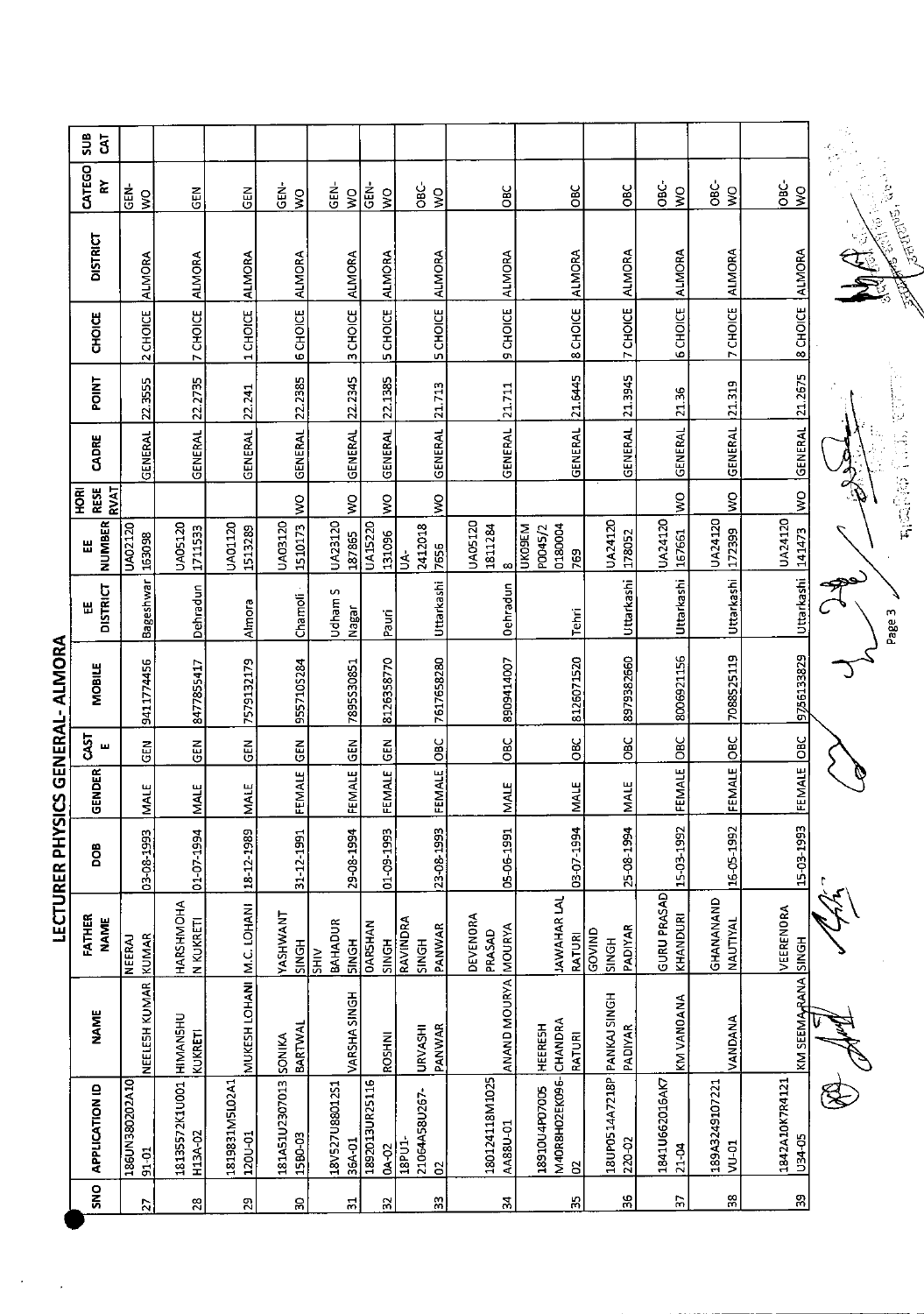|                   | SUB<br>$\overline{3}$              |                                 |                          |                   |                              | Ë                                         |                                       |                |                          |                             |                |                              |                                | <b>Calcia</b>             |
|-------------------|------------------------------------|---------------------------------|--------------------------|-------------------|------------------------------|-------------------------------------------|---------------------------------------|----------------|--------------------------|-----------------------------|----------------|------------------------------|--------------------------------|---------------------------|
|                   | CATEGO<br>٢.                       | ST-WO                           | S,                       | S,                | ပ္တ                          | <b>GEN</b>                                | S,                                    | ς,             | Χ,                       | X                           | 5              | <b>OW-CS</b>                 | SC-WO                          | <b>Burning</b>            |
|                   | <b>DISTRICT</b>                    | <b>ALMORA</b>                   | <b>ALMORA</b>            | <b>ALMORA</b>     | <b>ALMORA</b>                |                                           | <b>ALMORA</b>                         | <b>ALMORA</b>  | ALMORA                   | <b>ALMORA</b>               | ALMORA         | <b>ALMORA</b>                | <b>ALMORA</b>                  | <b>SILENT</b><br>ひとっ      |
|                   | CHOICE                             | 1 CHOICE                        | 1 CHOICE                 | 5 CHOICE          | 8 CHOICE                     | 10 CHOICE ALMORA                          | 7 CHOICE                              | 9 CHOICE       | 7 CHOICE                 | 4 CHOICE                    | 3 CHOICE       | 2 CHOICE                     | 8 CHOICE                       |                           |
|                   | POINT                              | 21 1425                         | 20.5215                  | 20.42             | 20.41                        | 20.2375                                   | 19.7665                               | 19.614         | 19.5245                  | 19.438                      | 19.0885        | 19.036                       | 177825                         |                           |
|                   | CADRE                              | <b>GENERAL</b>                  | <b>GENERAL</b>           | <b>GENERAL</b>    | <b>GENERAL</b>               | <b>GENERAL</b>                            | <b>GENERAL</b>                        | <b>GENERAL</b> | <b>GENERAL</b>           | GENERAL                     | <b>GENERAL</b> | <b>GENERAL</b>               | <b>GENERAL</b>                 |                           |
|                   | <b>RESE</b><br><b>RVAT</b><br>HORI |                                 |                          |                   |                              | ۵Ë                                        |                                       |                |                          |                             |                | š                            | Ş                              |                           |
|                   | <b>NUMBER</b><br>щ                 | UA12220<br>164179               | 15056/12                 | 1241/15           | 26768/14                     | UA15120<br>141001                         | UA05120<br>1519328                    | 1391/14        | UA15220<br>12938         | UA03120<br>142219           | 882/2013       | W/100/1<br>4                 | UA05120<br>$\frac{1812669}{2}$ | $\mathscr{E}^2$           |
|                   | <b>DISTRICT</b><br>Ш               | Nainital                        | Haridwar                 | Haridwar          | Haridwar                     | Pauri                                     | Dehradun                              | Dehradun       | Pauri                    | Chamoli                     | Dehradun       | Nainital                     | Dehradun                       | · Page 4<br>$\mathcal{C}$ |
| <b>ALIVIORA</b>   | MOBILE                             | 8630345981                      | 7895773321               | 9897734160        | 8006435612                   | 8171455744                                | 9837571962                            | 9458978478     | 8923872250               | 8439210523                  | 9456501866     | 8192837708                   | 9358801186                     |                           |
| <b>UENEKAL-</b>   | CAST<br>ш                          | ದ                               | ပ္တ                      | ပ္တ               | ပ္တ                          | $\tilde{e}$                               | ပ္တ                                   | ပ္တ            | ပ္တ                      | S,                          | 뉴              | ò,                           | <u>ម</u>                       |                           |
|                   | DER<br><b>GEN</b>                  | ₩<br>FEM                        | <b>MALE</b>              | MALE              | <b>NALE</b>                  | щ<br>⋚                                    | щ<br>NAL                              | <b>MALE</b>    | MALE                     | MALE                        | <b>MALE</b>    | FEMALE                       | FEMALE                         |                           |
| LECI UKEK PHISILS | <b>BOO</b>                         | 11-09-1994                      | 04-07-1992               | 15-06-1990        | 20-08-1991                   |                                           |                                       | 14-03-1991     | 30-06-1992               | 02-09-1991                  | 15-08-1989     | 01-01-1992                   | 31-12-1990                     |                           |
|                   | FATHER<br><b>NAME</b>              | DURGA SINGH<br>RANA             | SURENDER<br><b>KUMAR</b> | <b>PAPPUSINGH</b> | CHANDU<br>SINGH              | SINGH RAWAT 05-08-1992<br><b>BHUPAL</b>   |                                       | NAIN DASS      | RAMESH                   | <b>BUDHI RAM</b>            | PREM SINGH     | RAJENDRA LAL<br><b>TAMTA</b> | SHER SINGH                     |                           |
|                   | <b>NAME</b>                        | MEERA RANA                      | VIPIN KUMAR              | OMBEER SINGH      |                              | RAWAT                                     | AMARJEET SINGH SHYAM SINGH 12-07-1991 | POORAN DASS    | <b>ABHAY</b>             | PRIYADARSHAN                | SHYAM SINGH    | SHIKHA TAMTA                 | SONIKA                         |                           |
|                   | <b>APPLICATION ID</b>              | 1822UA4271019<br><b>MR16-02</b> | 182VK550611-01           | 1845111025-01     | 18841M76S62-01 MAINPAL SINGH | 180U11R412A10D OEEPAK SINGH<br>$501 - 02$ | 18S0A28013A952<br>511U-01             | 184D39111P-02  | 1809A5U3282A11<br>$2-02$ | 181202U0P34912<br>$A1 - 01$ | 1838S28210S-02 | 1804W0TS11-04                | 180US2816A1619<br>502-02       |                           |
|                   | <b>ONS</b>                         | $\mathsf{B}$                    | 41                       | $\overline{a}$    | $\frac{3}{4}$                | $\overline{4}$                            | $\frac{15}{4}$                        | $\frac{6}{7}$  | $\frac{4}{7}$            | $\frac{8}{3}$               | ą.             | S                            | $\mathbf{z}$                   |                           |

**LECTURER PHYSICS GENERAL- ALMORA** 

 $\frac{1}{\sqrt{2}}$ 

 $\ddot{\phantom{0}}$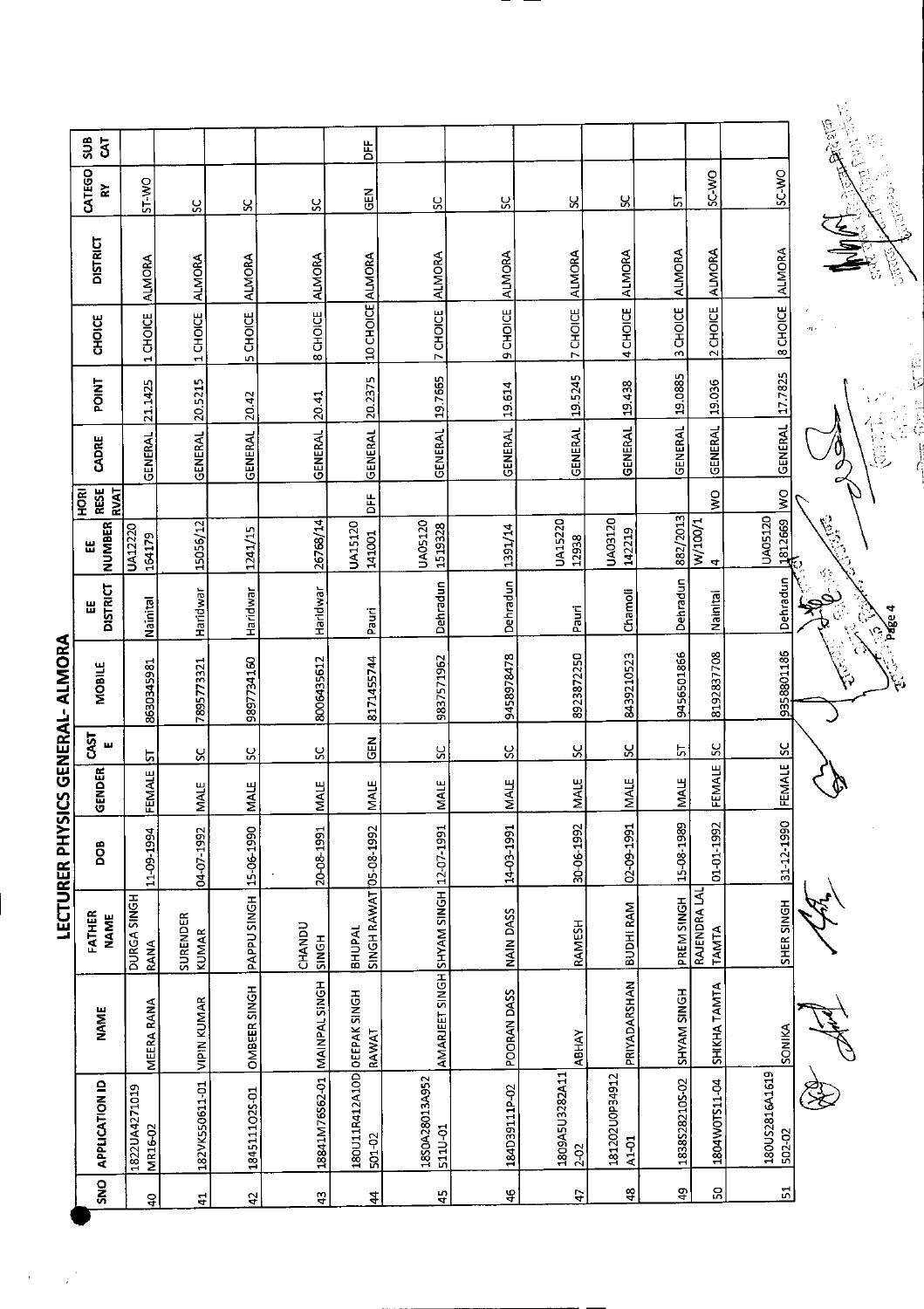|                                  | SUB<br>$\overline{5}$               | ಕ                                                    |                         |                                                        |
|----------------------------------|-------------------------------------|------------------------------------------------------|-------------------------|--------------------------------------------------------|
|                                  | CATEGO<br>č                         | <b>GEN</b>                                           | <b>OW-2S</b>            |                                                        |
|                                  | <b>DISTRICT</b>                     | <b>ALMORA</b>                                        | <b>ALMORA</b>           |                                                        |
|                                  | CHOICE                              | 8 CHOICE                                             | 3 CHOICE                |                                                        |
|                                  | <b>POINT</b>                        | 17.753                                               | 17.726                  |                                                        |
|                                  | CADRE                               | GENERAL                                              | <b>GENERAL</b>          | 石以下                                                    |
|                                  | <b>RVAT</b><br>HORI                 | $\vec{0}$                                            | $\frac{8}{2}$           |                                                        |
|                                  | NUMBER RESE<br>出                    | 1515238<br><b>UA15220</b>                            | 154875                  | <b>Collage Report Collaps</b>                          |
|                                  | <b>DISTRICT</b><br>Ш                | Pauri                                                | Pithoragar UA14120<br>c |                                                        |
| LECTURER PHYSICS GENERAL- ALMORA | MOBILE                              | 9997607556                                           | 8958334827              |                                                        |
|                                  | ш                                   | $rac{2}{5}$                                          |                         |                                                        |
|                                  | $ \texttt{GENDER} $ $\texttt{CAST}$ | <b>INNIE</b>                                         | FEMALE SC               | the fact county<br>संयुक्त निदेशल<br>स<br>अन्यादत<br>P |
|                                  | <b>BOO</b>                          | 0103-1983                                            | 15-06-1992              |                                                        |
|                                  | FATHER<br><b>NAME</b>               | <b>NEGI</b>                                          | PRATAP RAM<br>CHANYAL   |                                                        |
|                                  | <b>NAME</b>                         | 18P31021NU55A2 PANCHAM SINGH RAM SINGH<br><b>Dan</b> | PRIYANKA                |                                                        |
|                                  | SNO APPLICATION ID                  | 1852-01                                              | 1841P251485A10<br>U7-04 |                                                        |
|                                  |                                     | $\overline{52}$                                      | 53                      |                                                        |

 $\epsilon_{\rm{max}}$ 

 $\label{eq:2.1} \frac{1}{\sqrt{2}}\int_{\mathbb{R}^3}\frac{1}{\sqrt{2}}\left(\frac{1}{\sqrt{2}}\right)^2\frac{1}{\sqrt{2}}\left(\frac{1}{\sqrt{2}}\right)^2\frac{1}{\sqrt{2}}\left(\frac{1}{\sqrt{2}}\right)^2\frac{1}{\sqrt{2}}\left(\frac{1}{\sqrt{2}}\right)^2.$ 

 $\overline{\phantom{a}}$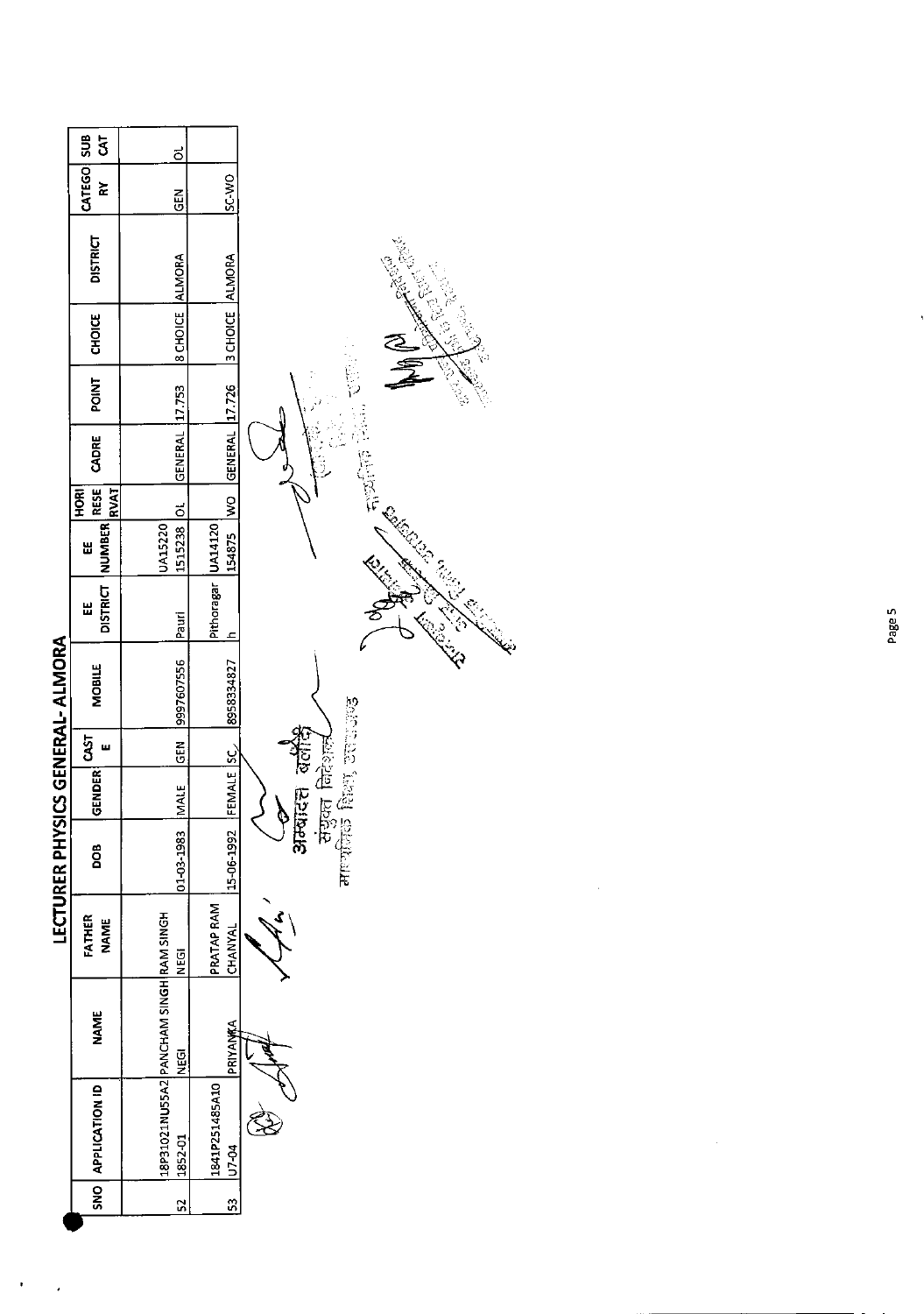|                  | $rac{1}{3}$                  |                                          |                                           |                          |                                  |                              |                         |                                   |                                     |                                |                                    |                                        |                                   |                                                                                                                                                                                                                                |
|------------------|------------------------------|------------------------------------------|-------------------------------------------|--------------------------|----------------------------------|------------------------------|-------------------------|-----------------------------------|-------------------------------------|--------------------------------|------------------------------------|----------------------------------------|-----------------------------------|--------------------------------------------------------------------------------------------------------------------------------------------------------------------------------------------------------------------------------|
|                  | CATEGO<br>숪                  | <b>GEN-</b><br>Ş                         | <b>GEN-</b><br>$\frac{1}{2}$              | <b>GEN</b>               | $rac{2}{5}$                      | GEN-<br>$\tilde{z}$          | ĠËN-<br>$\zeta$         | 굳<br>명<br>$\overline{\mathsf{x}}$ | <b>GEN</b>                          | Ġв<br>С<br>GEN-<br>$\tilde{S}$ | GEN-<br>$\zeta$                    | <b>GEN-</b><br>$\zeta$                 | GEN-<br>$\tilde{\mathbf{z}}$      | <b>CELEBRATE CERTA</b><br>Andres, cours                                                                                                                                                                                        |
|                  | <b>DISTRICT</b>              | BAGESHWAR                                | <b>BAGESHWAR</b>                          | BAGESHWAR                | <b>BAGESHWAR</b>                 | <b>BAGESHWAR</b>             | <b>BAGESHWAR</b>        | <b>BAGESHWAR</b>                  | BAGESHWAR                           | <b>BAGESHWAR</b>               | <b>BAGESHWAR</b>                   | <b>BAGESHWAR</b>                       | 11 CHOICE BAGESHWAR               | <b>MARINER RESERVE</b><br><b>Rubble</b>                                                                                                                                                                                        |
|                  | <b>CHOICE</b>                | 1 CHOICE                                 | 1 CHOICE                                  | 1 CHOICE                 | 1 CHOICE                         | 1 CHOICE                     | 1 CHOICE                | 8 CHOICE                          | 2 CHOICE                            | 1 CHOICE                       | <b>6 CHOICE</b>                    | <b>7 CHOICE</b>                        |                                   |                                                                                                                                                                                                                                |
|                  | PDINT                        | 32.9495                                  | 31.469                                    | 29.6485                  | 29.1785                          | 28.5375                      | 26.9245                 | 22.6825                           |                                     | 22.284                         | 22.0665                            | 22.058                                 | 22.0165                           | <b>Children</b>                                                                                                                                                                                                                |
|                  | CADRE                        | GENERAL                                  | <b>GENERAL</b>                            | <b>GENERAL</b>           | GENERAL                          | <b>GENERAL</b>               | <b>GENERAL</b>          | GENERAL                           | GENERAL 22.5755                     | <b>GENERAL</b>                 | <b>GENERAL</b>                     | <b>GENERAL</b>                         | GENERAL                           | <b>Report Follows</b>                                                                                                                                                                                                          |
|                  | RESE<br>RVAT<br><b>RIORI</b> | $\frac{1}{2}$                            | $\frac{8}{5}$                             |                          |                                  | $\mathsf{S}$                 | Ş                       | ş                                 |                                     | $\frac{1}{2}$                  |                                    | $\geq$                                 | $\frac{1}{2}$                     |                                                                                                                                                                                                                                |
|                  | <b>NUMBER</b><br>出           | UA02120<br>183917                        | UA02120<br>1510993                        | UA02120<br>101229        | UAD2120<br>17T2107               | UA02120<br>159684            | UA02120<br>183379       | <b>UA15220</b><br>1444            | UA03120<br>163205                   | UA02120<br>115730              | 29260/14 WO                        | UA15120<br>1514681                     | UA21120<br>162888                 |                                                                                                                                                                                                                                |
|                  | <b>DISTRICT</b><br>出         | Bageshwar                                | <b>Bageshwar</b>                          | Bageshwar                | Bageshwar                        | Bageshwar                    | Bageshwar               | Pauri                             | Chamoli                             | Bageshwar                      | Dehradun                           | Pauri                                  | Tehri                             | 2<br>第2                                                                                                                                                                                                                        |
| とて AA にゅいワてん     | MOBILE                       | 8755358273                               | 8476017817                                | 7500602222               | 8057240841                       | 9411520552                   | 9897434312              | 7906941426                        | 9773851193                          | 9690612525                     | 7895606906                         | 74560S9088                             | 7253934992                        | diversity of the control of the control of the control of the control of the control of the control of the control of the control of the control of the control of the control of the control of the control of the control of |
|                  | <b>GAST</b><br>ш             | GEN                                      | $rac{5}{65}$                              | $rac{2}{3}$              | <b>GEN</b>                       | $rac{5}{6}$                  | ទី<br>ច                 |                                   | $\frac{2}{5}$                       | OBC                            | <b>IGEN</b>                        | <b>K35</b>                             | <b>M3D</b>                        |                                                                                                                                                                                                                                |
| コインコフロワ          | GENDER                       | FEMALE                                   | <b>FEMALE</b>                             | <b>MALE</b>              | <b>MALE</b>                      | FEMALE                       | FEMALE                  | FEMALE GEN                        | <b>MALE</b>                         | FEMALE                         | FEMALE                             | <b>FEMALE</b>                          | <b>FEMALE</b>                     |                                                                                                                                                                                                                                |
| ノカニー             | <b>BOO</b>                   | 06-08-1990                               | 10-06-1991                                | 20-11-1976               | 05-08-1986                       | 27-09-1990                   | 21-10-1988              | 03-02-1991                        | 29-11-1993                          | 25-03-1991                     | 29-05-1994                         | 22-03-1993                             | 01-07-1995                        |                                                                                                                                                                                                                                |
| <b>רברו העבט</b> | FATHER<br><b>NAME</b>        | CHANDRA<br><b>MOHAN</b><br><b>LOHANI</b> | BALLABH<br><b>BASANT</b><br><b>LOHANI</b> | AMBA DUTT<br>CHAUBEY     | RATHOUR<br><b>MOHAN</b><br>SINGH | CHANDRA<br>GIRISH            | SINGH MEHRA<br>NARAYAN  | <b>SURENDRA</b><br><b>KUMAR</b>   | CHANDRA<br>RAMESH<br>$\overline{5}$ | CHANCHAL<br>SINGH              | SHAILESH<br><b>SHARMA</b><br>KUMAR | <b>SINGH NEGI</b><br>CHANDER<br>BHUWAN | <b>SUNIL DATT</b><br><b>BHATT</b> |                                                                                                                                                                                                                                |
|                  | <b>NAME</b>                  | POOJA LOHANI                             | <b>HEMIATA</b><br><b>LOHANI</b>           | CHATURVEDI<br>RAM DATT   | NANDAN SINGH                     | <b>IYOTSNA PANDEY PANDEY</b> | <b>ANITA MEHRA</b>      | NIKITA AGARWAL AGARWAL            | CHANDRA<br><b>BRIJESH</b>           | BRITHWAL                       | AKANSHA<br><b>SHARMA</b>           | SURABHI NEGI                           | KM SADHNA<br>БНАП                 |                                                                                                                                                                                                                                |
|                  | <b>APPLICATION ID</b>        | 1BL127P089A103<br>1U2-02                 | E601HI2110093<br>02A2-01                  | 18021R00UC2192<br>1A2-01 | 18T27AN1215U20<br>1070-01        | 1881A6420U0P2J<br>519-01     | 183AU823001A17<br>29-01 | 181UA52414NOA<br>$24 - 01$        | 1813312AB0056C<br>U02-01            | 1870013UBA5101 REKHA<br>R22 02 | 1821A2S9064-02                     | 18U5011N512116<br>458A-01              | 18201286K188A1<br>2BU-01          |                                                                                                                                                                                                                                |
|                  | SNO                          |                                          |                                           | m                        | 4                                | LO,                          | Φ                       |                                   | $\infty$                            | O)                             | $\Xi$                              | $\Xi$                                  | $\mathbf{1}^{\mathbf{2}}$         |                                                                                                                                                                                                                                |

**I ECTURER DHVSICS GENERAL- BAGESHWAR**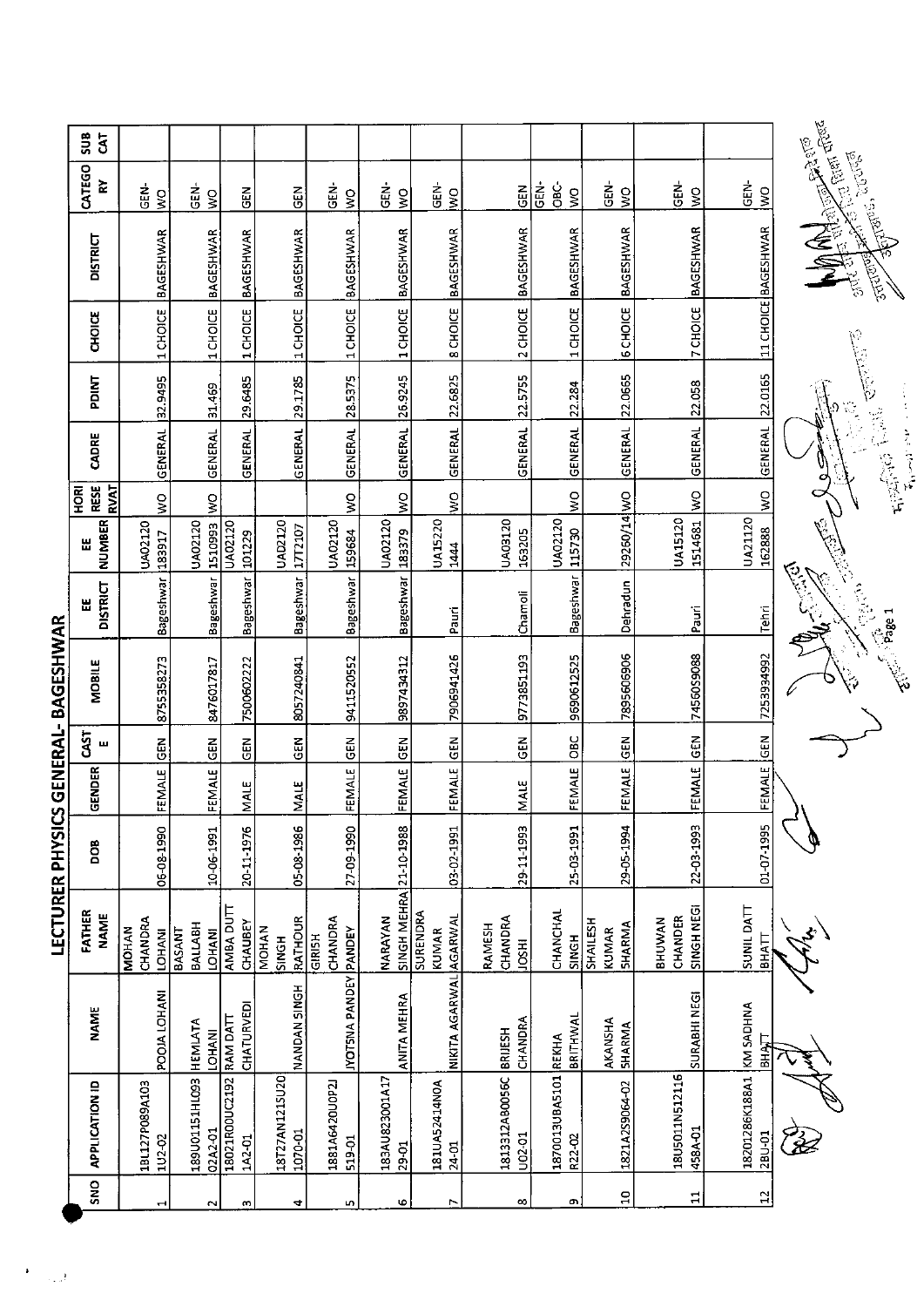|                            | <b>SUB</b><br>$\mathbf{\bar{5}}$          |                          |                                      |                            |                         |                            |                                |                         |                                      |                                |                          |                        |                                                                                                                |
|----------------------------|-------------------------------------------|--------------------------|--------------------------------------|----------------------------|-------------------------|----------------------------|--------------------------------|-------------------------|--------------------------------------|--------------------------------|--------------------------|------------------------|----------------------------------------------------------------------------------------------------------------|
|                            | CATEGO<br>$\approx$                       | GEN-<br>Š                | <b>GEN</b>                           | GEN-<br>$\mathsf{S}$       | OBC                     | <b>OBC</b><br>$\tilde{z}$  | OBC                            | ႘                       | ပ္က                                  | <b>C-MO</b>                    | ပ္တ                      | 5                      |                                                                                                                |
|                            | <b>DISTRICT</b>                           | <b>BAGESHWAR</b>         | <b>BAGESHWAR</b>                     | BAGESHWAR                  | <b>BAGESHWAR</b>        | 11 CHOICE BAGESHWAR        | BAGESHWAR                      | <b>BAGESHWAR</b>        | BAGESHWAR                            | <b>BAGESHWAR</b>               | <b>BAGESHWAR</b>         | 7 CHOICE BAGESHWAR     | Control of the Control of Control of Control of Control of Control of Control of Control of Control of Control |
|                            | CHOICE                                    | 6 CHOICE                 | 3 CHOICE                             | 5 CHOICE                   | <b>7 CHOICE</b>         |                            | 6 CHOICE                       | 6 CHOICE                | 4 CHOICE                             | 1 CHOICE                       | <b>5 CHOICE</b>          |                        |                                                                                                                |
|                            | POINT                                     | 22.0085                  | 21.976                               | 21.917                     | 21.7745                 | 21.205                     | 21.1835                        | 20.4475                 | 19.0165                              | 18.748                         | 18.7275                  | 18.2145                | $\bar{\mathbb{S}}$                                                                                             |
|                            | CADRE                                     | <b>GENERAL</b>           | <b>GENERAL</b>                       | <b>GENERAL</b>             | <b>GENERAL</b>          | GENERAL                    | <b>GENERAL</b>                 | <b>GENERAL</b>          | <b>GENERAL</b>                       | GENERAL                        | GENERAL                  | <b>GENERAL</b>         | 化自动管 的第三<br>管旨                                                                                                 |
|                            | <b>RVAT</b><br><b>RESE</b><br><b>HORI</b> | $\frac{8}{5}$            |                                      | $\frac{1}{2}$              |                         | $\tilde{\mathsf{s}}$       |                                |                         |                                      | $\frac{1}{2}$                  |                          |                        |                                                                                                                |
|                            | NUMBER<br>Ш                               | UA15220<br>187541        | UA01120<br>175451                    | W/2439/<br>$\Omega$        | UA09120<br>17869        | 482/09<br>$\frac{1}{2}$    | UA23120<br>17282               | UA05120<br>17551        | UA12220<br>183901                    | UA02120<br>184136              | UA15220<br>149654        |                        | EN LIST<br><b>Central</b>                                                                                      |
|                            | <b>DISTRICT</b><br>Ш                      | Pauri                    | Almora                               | Pithoragar<br>$\mathbf{r}$ | Haridwar                | Tehri                      | Udham S<br>Nagar               | Dehradun                | Nainital                             | <b>Bageshwar</b>               | Pauri                    | Dehradun 385/2013      |                                                                                                                |
| NERAL-BAGESHWAR            | <b>MOBILE</b>                             | 8476840702               | 9634844776                           | 8979852552                 | 9927171163              | 9410702851                 | 9927515416                     | 9411721688              | 9045015319                           | 8954934606                     | 9458365054               | 9458914085             | <b>如此的行</b>                                                                                                    |
|                            | CAST<br>ш                                 | $rac{1}{2}$              | $\tilde{c}$                          | GL                         | OBC                     |                            | <b>DBC</b>                     | ွှ                      | <u>ន</u>                             |                                | <u>ន</u>                 | <u>는</u>               |                                                                                                                |
|                            | $\overline{\epsilon}$<br>GEND             | FEMALE                   | MALE                                 | FEMALE                     | MALE                    | FEMALE OBC                 | <b>NALE</b>                    | MALE                    | ш<br>MALI                            | FEMALE SC                      | MALE                     | MALE                   |                                                                                                                |
| <b>LECTURER PHYSICS GE</b> | BOQ                                       | 21-06-1990               | 02-06-1990                           | 15-08-1991                 | 28-12-1994              | 22-05-1984                 | 17-07-1989                     | 15-08-1991              | 30-01-1986                           | 25-06-1993                     | 15-08-1990               | 11-07-1985             | i.<br>Pr<br>$\frac{1}{2}$                                                                                      |
|                            | FATHER<br><b>NAME</b>                     | UMANAND<br>KALA          | GANESH DATT<br>KANDPAL               | RAM SINGH<br><b>BORA</b>   | <b>ISHWAR</b>           | BRIJ MOHAN<br>SEMWAL       | CHHOTE LAL                     | YAMUNA<br>RAM           | BACHCHI RAM<br><b>ARYA</b>           | CHANDRA<br>GANESH<br>ARYA      | <b>IAYPAL</b>            | ROOP RAM<br>CHAUHAN    |                                                                                                                |
|                            | <b>NAME</b>                               | <b>SUNITA KALA</b>       | CHANDRA<br><b>HSOINKS</b><br>KANDPAL |                            | YOGENDRA SAINI CHAND    |                            | RAKESH BABU                    | SHASHIKANT              | ARYA                                 | MANTA                          | <b>VUAY KUMAR</b>        | GOPAL SINGH<br>CHAUHAN |                                                                                                                |
|                            | <b>APPLICATION ID</b>                     | 18U17A52581K45<br>120-01 | 18512541UKA701<br>051-01             | 1821034WR9B-03 RAKHI BORA  | 1882A9176Y01US<br>90-01 | 182-5A94W08-06 ANJU SEMWAL | 1817B238R221A2<br><b>UO-01</b> | 180U15S7A50112<br>$5-5$ | 18212231ULOOA1 LALIT MOHAN<br>89A-01 | 18120162108A43<br><b>NU-02</b> | 18VA1240542U95<br>6K1-01 | 1858G3291C0-01         |                                                                                                                |
|                            | <b>ONS</b>                                | $\mathfrak{a}$           | $\mathbf{z}$                         | 4                          | $\frac{6}{10}$          | 5Ē                         | $\mathbf{r}_2$                 | å                       | $\overline{a}$                       | $\overline{z}$                 | $\overline{2}$           | $\mathbf{z}$           |                                                                                                                |

Page 2

ł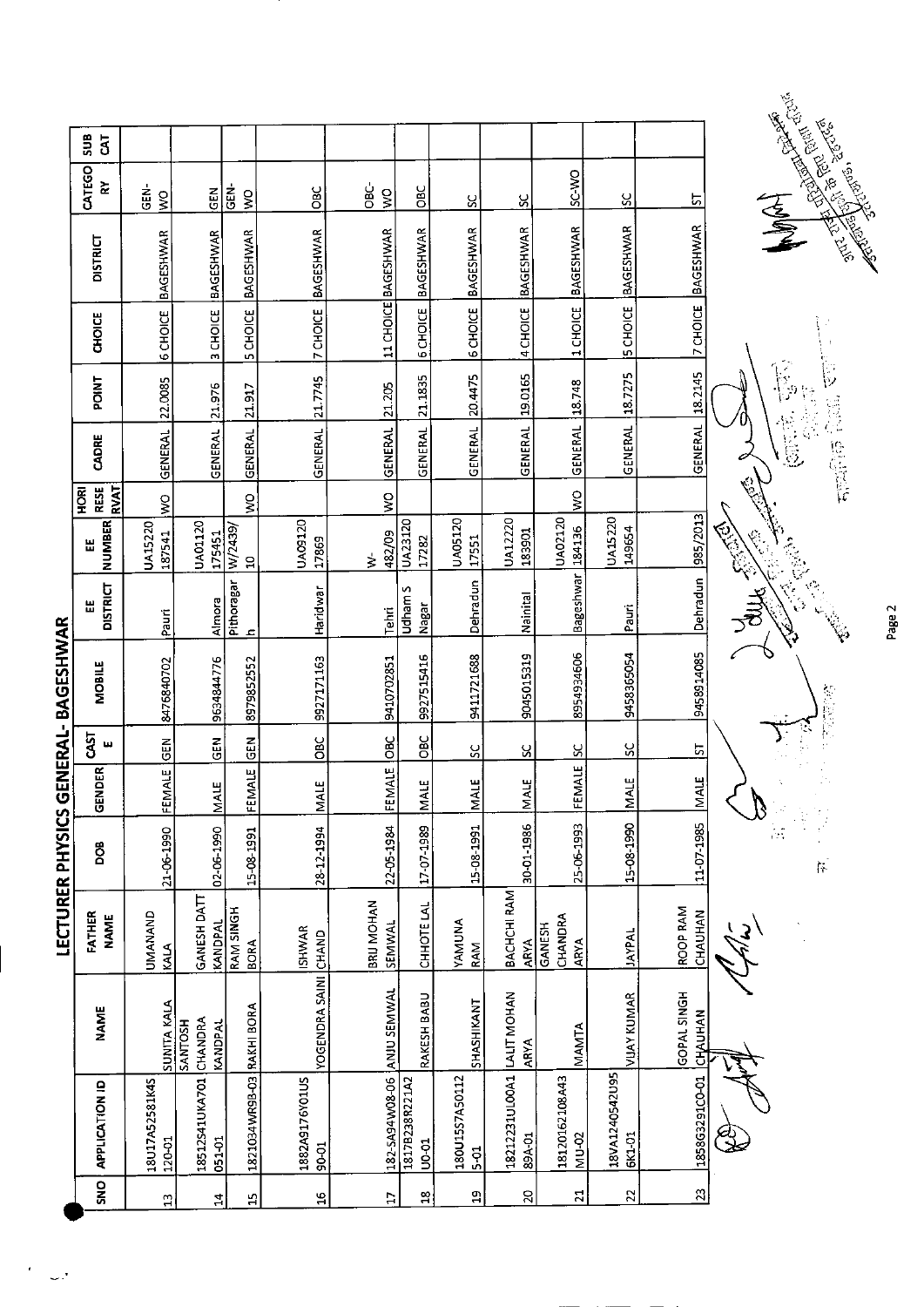|                       |                                  |                          |                                      |            |                   |                  | LECTURER PHYSICS GENERAL- CHAMOLI |                      |                                                                   |                             |                |                          |               |                                 |                                                                               |               |
|-----------------------|----------------------------------|--------------------------|--------------------------------------|------------|-------------------|------------------|-----------------------------------|----------------------|-------------------------------------------------------------------|-----------------------------|----------------|--------------------------|---------------|---------------------------------|-------------------------------------------------------------------------------|---------------|
| $\frac{1}{2}$         | <b>APPLICATION ID</b>            | <b>NAME</b>              | FATHER<br><b>NAME</b>                | <b>BOO</b> | GENDER            | <b>CAST</b><br>ш | MOBILE                            | <b>DISTRICT</b><br>Ш | NUMBER<br>Ш                                                       | RESE<br><b>RVAT</b><br>HORI | CADRE          | <b>POINT</b>             | <b>CHOICE</b> | <b>DISTRICT</b>                 | CATEGO<br>≿                                                                   | $\frac{6}{5}$ |
| $\blacktriangleright$ | 1812N09A120310<br>U355-01        | <b>SHASHI NEGI</b>       | PURAN SINGH<br><b>NEGI</b>           | 16-02-1991 | FEMALE            | $\tilde{5}$      | 8791290604                        | Chamoli              | UA03120<br>1510293                                                | $\sum_{i=1}^{n}$            | GENERAL        | 34.9775                  | 1 CHOICE      | CHAMOLI                         | ន់<br>ច<br>$\epsilon$                                                         |               |
| $\tilde{\phantom{0}}$ | 182U8Y902710A5<br>13-01          | YOGESH KUMAR             | <b>SUMED SINGH</b><br>MINGWAL        | 20-03-1984 | <b>MALE</b>       | <b>GEN</b>       | 8755086844                        | Chamoli              | UA03120<br>187259                                                 |                             | <b>GENERAL</b> | 32.3305                  | 1 CHOICE      | CHAMOLI                         | <b>GEN</b>                                                                    |               |
| w                     | 18363UA8200A1P<br>817-01         | ANIL PUROHIT             | CHANDRA<br>PREAM                     | 14-04-1989 | <b>MALE</b>       | <b>GEN</b>       | 8057688695                        | Chamoli              | UA03120<br>186873                                                 |                             | GENERAL        | 32.0545                  | 1 CHOICE      | CHAMOLI                         | $\frac{2}{5}$                                                                 |               |
| 4                     | 18032012HU0411<br>A7G-01         | HIMANI GAUR              | KHANDURI<br>KAILASH                  | 15-01-1991 | <b>EMALE</b><br>ட | $\overline{5}$   | 8006579144                        | Chamoli              | UA03120<br>174012                                                 | $\frac{8}{2}$               | GENERAL        | 31.1505                  | 1 CHOICE      | CHAMOLI                         | GEN-<br>$\frac{8}{5}$                                                         |               |
| 5                     | 18211A40US0R33<br>952-01         | CHAND RAJWAR<br>SURENDRA | <b>BAL CHANDRA</b><br>RAIWAR         | 10-07-1988 | <b>MALE</b>       | $\tilde{c}$      | 7895166082                        | Chamoli              | UA03120<br>134295                                                 |                             | <b>GENERAL</b> | 29.7415                  | 1 CHOICE      | CHAMOLI                         | GEN                                                                           |               |
| G                     | 18340-44JK1W-01 KM JYOTI         |                          | <b>BISHWESHWA</b><br><b>R PRASAD</b> | 01-02-1984 | EMALE<br>≝        | GEN              | 7500703452                        | Chamoli              | 3440/14<br>$\frac{1}{2}$                                          | $\frac{1}{2}$               | GENERAL        | 25.193                   | 1 CHOICE      | CHAMOLI                         | <b>GEN</b><br>$\frac{1}{2}$                                                   |               |
| Z                     | 187B0250B9103A<br>U121-01        | BHAWANA BISHT            | DALIT SINGH<br><b>BISHT</b>          | 17-07-1991 | <b>EMALE</b><br>ட | $\tilde{5}$      | 9058601791                        | Dehradun             | <b>UA05120</b><br>1719203                                         | ş                           | <b>GENERAL</b> | 24.119                   | 1 CHOICE      | CHAMOLI                         | GEN-<br>$\frac{1}{2}$                                                         |               |
| 8                     | 182001316W2S4<br><b>AR3U4-02</b> | RATNA SEMWAL             | <b>OM PRAKASH</b><br>SEMWAL          | 12-07-1994 | FEMALE            | <b>GEN</b>       | 7895258044                        | Chamoli              | 14W2436 WO<br>UA03120                                             |                             | <b>GENERAL</b> | 23.447                   | 3 CHOICE      | CHAMOLI                         | GEN-<br>$\zeta$                                                               |               |
| c                     | 181314137R20UD<br>9A-01          | DEEK5HA RANA             | SINGH RANA<br>MAHIPAL                | 04-08-1995 | FEMALE            | <b>GEN</b>       | 8938846905                        | Rudrapray<br>ಇ       | $\overline{UAD120}$<br>17334                                      | š                           | GENERAL        | 23.1945                  | 1 CHOICE      | CHAMOLI                         | $rac{1}{2}$<br>$\frac{1}{2}$                                                  |               |
| ុ                     | 181U158043AVKO VINEETA<br>626-01 | <b>KOTWAI</b>            | RAM SINGH                            | 01-01-1993 | FEMALE            | <b>GEN</b>       | 8475833744                        | Chamoli              | UA03120<br>155864                                                 | ş                           | <b>GENERAL</b> | 23.192                   | 1 CHOICE      | CHAMOLI                         | den-<br>$\frac{8}{5}$                                                         |               |
| 급                     | 18-0210R6181W-<br>5              | <b>RITU</b>              | GAJPAL SINGH<br>DHANAI               | 30-06-1994 | FEMALE            | $\frac{1}{2}$    | 8273825077                        | Tehri                | $\begin{array}{c} 1860101 \\ 2 \end{array}$<br>$\dot{\mathbf{z}}$ | Ş                           | GENERAL        | 21.725                   | 7 CHOICE      | CHAMOLI                         | ئ<br>86<br>$\frac{1}{5}$                                                      |               |
| $\mathfrak{a}$        | 18U1D2A1053108<br>120-01         | <b>TalQ</b>              | RAJENDRA<br>GIRI                     | 02-06-1990 | FEMALE            | $rac{1}{2}$      | 8393825782                        | Dehradun             | UA05120<br>1812301                                                | $rac{Q}{\geq}$              | GENERAL        | 21.716                   | 7 CHOICE      | CHAMOLI                         | <u>ئ</u><br>80<br>Ş                                                           |               |
| E,                    | 181K22U2A5M02<br>40021-D1        | MAHAVIR<br>KUMAR         | INDRA PAL                            | 15-06-1992 | <b>MALE</b>       | ပ္တ              | 975910420D                        | Pauri                | UA15220<br>1004222                                                |                             | <b>GENERAL</b> | 19.8585                  | 3 CHOICE      | CHAMOL                          | ပ္တ                                                                           |               |
| $\mathbf{a}$          | 1842S15A136P88<br>20U-D1         | <b>ANGH</b><br>PREETAM   | KAMLIYA LAL<br><b>HAH</b>            | D5-08-1993 | MALE              | ပ္တ              | 7060892146                        | Uttarkashi           | UA24120<br>Additional Incorner                                    |                             | GENERAL        | 19,7335                  | 4 CHOICE      | CHAMOLI                         | S.                                                                            |               |
|                       |                                  |                          |                                      |            | S                 |                  | $\sim$ Page 1                     | Ē                    | d<br>Ca<br>٧ċ                                                     | <b>CONTENT</b>              |                | Ø<br>Ę.<br>$\frac{1}{2}$ | Υź            | - 1907<br>$\blacktriangleright$ | Alexandrian College Read<br><b>CONTAINS SECTION</b><br><b>Carl Carl State</b> |               |
|                       |                                  |                          |                                      |            |                   |                  |                                   |                      |                                                                   |                             | y<br>C         |                          |               |                                 |                                                                               |               |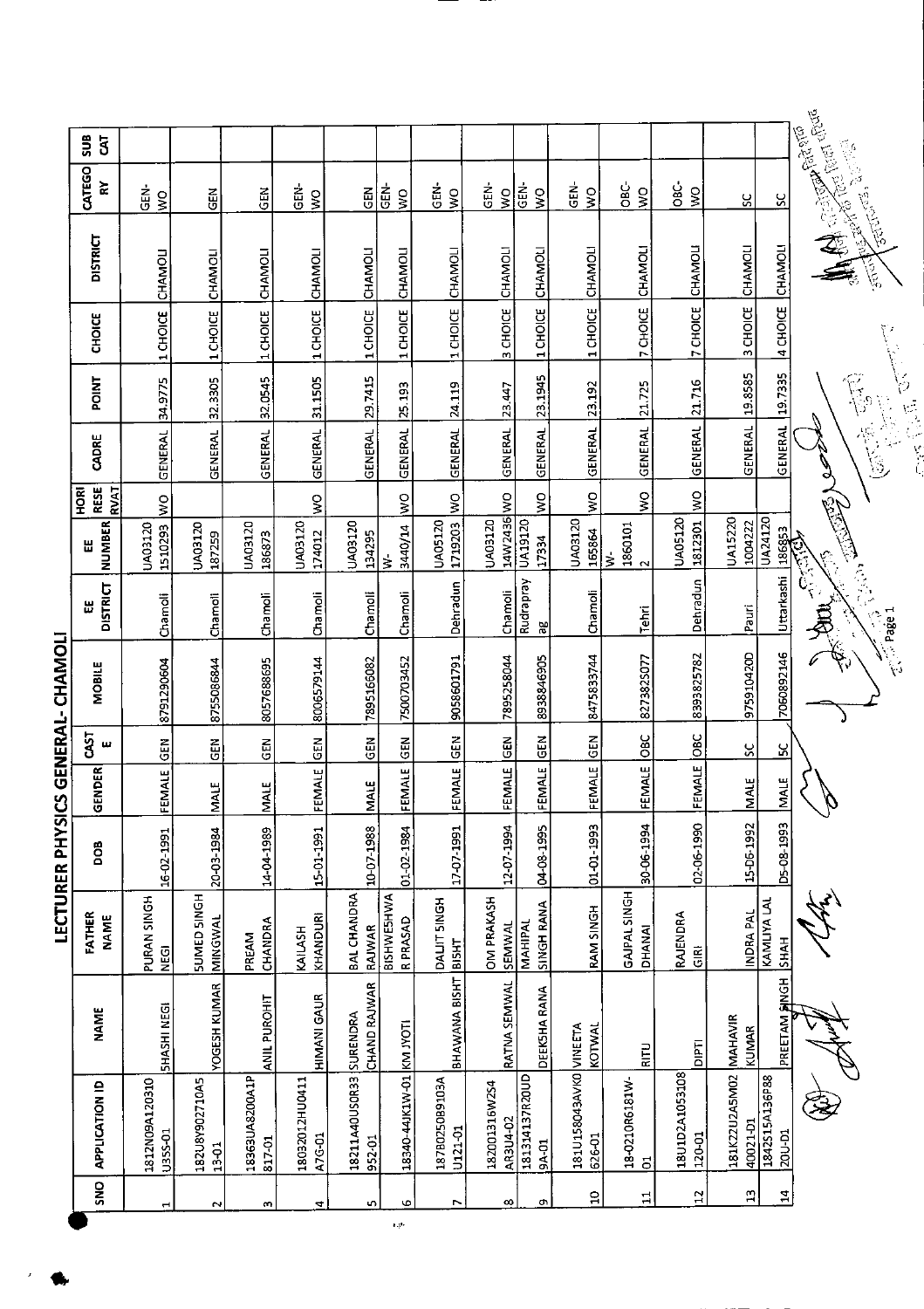|                                   | <b>კ</b>                           |                             |                                  |                                                                                                                                                                                                                                |
|-----------------------------------|------------------------------------|-----------------------------|----------------------------------|--------------------------------------------------------------------------------------------------------------------------------------------------------------------------------------------------------------------------------|
|                                   | CATEGO SUB                         |                             |                                  |                                                                                                                                                                                                                                |
|                                   | ⋩                                  | SC-VO                       | SI-WO                            |                                                                                                                                                                                                                                |
|                                   | <b>DISTRICT</b>                    | CHAMOLI                     | CHAMOLI                          |                                                                                                                                                                                                                                |
|                                   | <b>CHOICE</b>                      | 4 CHOICE                    | 4 CHOICE                         |                                                                                                                                                                                                                                |
|                                   | POINT                              | 19.7115                     | 19.5375                          |                                                                                                                                                                                                                                |
|                                   | CADRE                              | GENERAL                     | <b>GENERAL</b>                   |                                                                                                                                                                                                                                |
|                                   | RESE<br><b>RVAT</b><br><b>HORI</b> | Ş                           | Š                                |                                                                                                                                                                                                                                |
|                                   | <b>NUMBER</b><br>띫                 | <b>UA05120</b><br>1815891   | UA15320<br>18208                 |                                                                                                                                                                                                                                |
|                                   | <b>DISTRICT</b><br>出               | Dehradun                    | Pauri                            | And Control Control Report Control Control Control Control Control Control Control Control Control Control Control Control Control Control Control Control Control Control Control Control Control Control Control Control Con |
| LECTURER PHYSICS GENERAL- CHAMOLI | <b>MOBILE</b>                      | 9411502687                  | 7467841261                       |                                                                                                                                                                                                                                |
|                                   | <b>GST</b><br>ш                    | <u>ყ</u>                    |                                  |                                                                                                                                                                                                                                |
|                                   | <b>GENDER</b>                      | <b>FEMALE</b>               | FEMALE <sup>1</sup> ST           |                                                                                                                                                                                                                                |
|                                   | <b>BOO</b>                         | 27-03-1979                  | 26-10-1992                       | ۳þ                                                                                                                                                                                                                             |
|                                   | FATHER<br><b>NAME</b>              | PRAKASH<br>KATARIA<br>CHAND | SINGH RANA<br>CHANDER            |                                                                                                                                                                                                                                |
|                                   | <b>NAME</b>                        | SARITA RANI                 | RANA                             |                                                                                                                                                                                                                                |
|                                   | SNO   APPLICATION ID               | 181SR2U1A10598<br>5801-01   | 18A21583U00182 ANURADHA<br>AR-01 |                                                                                                                                                                                                                                |
|                                   |                                    | ¥,                          | $\frac{21}{16}$                  |                                                                                                                                                                                                                                |

л. --

 $\hat{\mathcal{A}}$ 

Page 2

 $\hat{\boldsymbol{\beta}}$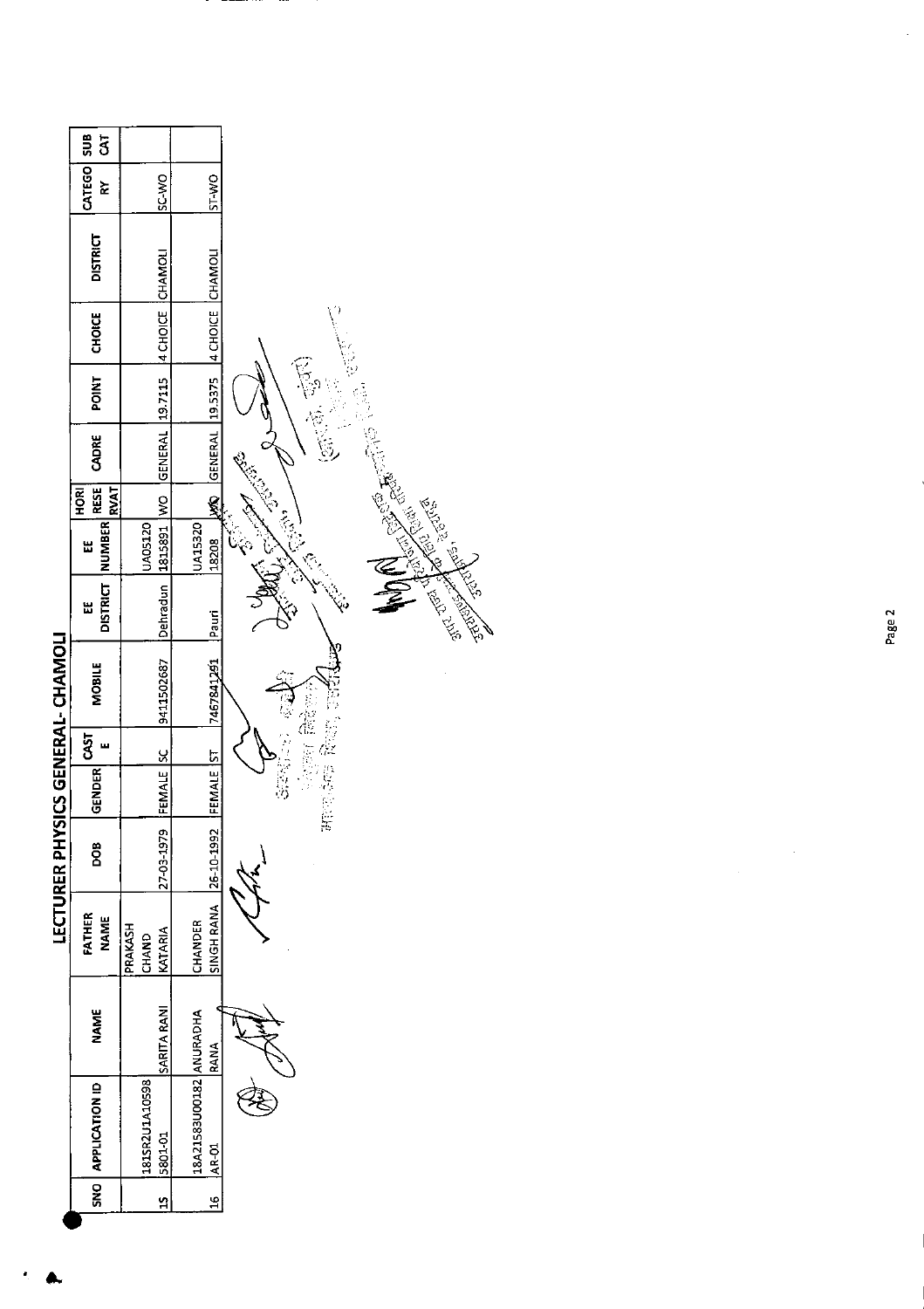|                                     | $\frac{8}{3}$                            |                                      |                            |                                                   |                                            |                                          |                                   |                                   |                      |                                               |                              |                                     |                                 |                                        |                                                                                                                                                                                                                                                                                                                                                                                                                                                                              |
|-------------------------------------|------------------------------------------|--------------------------------------|----------------------------|---------------------------------------------------|--------------------------------------------|------------------------------------------|-----------------------------------|-----------------------------------|----------------------|-----------------------------------------------|------------------------------|-------------------------------------|---------------------------------|----------------------------------------|------------------------------------------------------------------------------------------------------------------------------------------------------------------------------------------------------------------------------------------------------------------------------------------------------------------------------------------------------------------------------------------------------------------------------------------------------------------------------|
|                                     | CATEGO<br>č                              | $\frac{1}{2}$<br>$\frac{1}{2}$       | $rac{2}{5}$                | Ġ,<br>$\frac{1}{2}$                               | $rac{1}{9}$                                | 즈<br>5                                   | <b>GEN</b>                        | $rac{2}{5}$                       | ĞE)<br>$\frac{1}{2}$ | GEM                                           | $rac{1}{2}$<br>$\frac{1}{2}$ | $rac{6}{2}$                         | ĠВ<br>$\tilde{\mathbf{z}}$      | ပ္တ                                    |                                                                                                                                                                                                                                                                                                                                                                                                                                                                              |
|                                     | <b>DISTRICT</b>                          | CHAMPAWAT                            | CHAMPAWAT                  | CHAMPAWAT                                         | CHAMPAWAT                                  | CHAMPAWAT                                | CHAMPAWAT                         | CHAMPAWAT                         | CHAMPAWAT            | CHAMPAWAT                                     | 3 CHOICE CHAMPAWAT           | 10 CHOICE CHAMPAWAT                 | 11 CHOICE CHAMPAWAT             | CHAMPAWAT                              | MARCHER BOOK                                                                                                                                                                                                                                                                                                                                                                                                                                                                 |
|                                     | <b>CHOICE</b>                            | 1 CHOICE                             | 1 CHOICE                   | 1 CHOICE                                          | 1 CHOICE                                   | 1 CHOICE                                 | 1 CHOICE                          | 1 CHOICE                          | 3 CHOICE             | 1 CHOICE                                      |                              |                                     |                                 | <b>6 CHOICE</b>                        |                                                                                                                                                                                                                                                                                                                                                                                                                                                                              |
|                                     | <b>POINT</b>                             | 34.76                                | 31.678                     | 31.6115                                           | 30.665                                     | 30.4125                                  |                                   | 29.7545                           | 29.0165              | 26.053                                        | 24.1505                      | 21.2145                             | 21.0515                         | 20.639                                 | $\overline{\widetilde{\nu}}$                                                                                                                                                                                                                                                                                                                                                                                                                                                 |
|                                     | CADRE                                    | GENERAL                              | GENERAL                    | <b>GENERAL</b>                                    | <b>GENERAL</b>                             | <b>GENERAL</b>                           | GENERAL 29.8895                   | GENERAL                           | <b>GENERAL</b>       | GENERAL                                       | GENERAL                      | GENERAL                             | <b>GENERAL</b>                  | <b>GENERAL</b>                         | 医心管<br>$\frac{1}{\sqrt{2}}\left(\frac{1}{\sqrt{2}}\right)^{2}\left(\frac{1}{\sqrt{2}}\right)^{2}\left(\frac{1}{\sqrt{2}}\right)^{2}\left(\frac{1}{\sqrt{2}}\right)^{2}\left(\frac{1}{\sqrt{2}}\right)^{2}\left(\frac{1}{\sqrt{2}}\right)^{2}\left(\frac{1}{\sqrt{2}}\right)^{2}\left(\frac{1}{\sqrt{2}}\right)^{2}\left(\frac{1}{\sqrt{2}}\right)^{2}\left(\frac{1}{\sqrt{2}}\right)^{2}\left(\frac{1}{\sqrt{2}}\right)^{2}\left(\frac{1}{\sqrt{2}}\right)^{2}\left(\frac{1$ |
|                                     | <b>RVAT</b><br><b>RESE</b><br><b>ROH</b> | ş                                    |                            | $\mathop{\textstyle\sum}\limits_{\textstyle\sim}$ |                                            |                                          |                                   |                                   | $\frac{1}{2}$        |                                               | $\frac{0}{5}$                |                                     | $\frac{8}{5}$                   |                                        |                                                                                                                                                                                                                                                                                                                                                                                                                                                                              |
|                                     | <b>NUMBER</b><br>띲                       | 2014/10<br>w/1665/                   | 28/008                     | UA04220<br>158877                                 | 161505/2<br>UA04220<br>013                 | 171/2013                                 | 3010/201<br>4/12                  | $\frac{2622}{2}$                  | M/F/105<br>76/011    |                                               | W/542/2<br>014               | UA24120<br>185723                   | UA24120<br>186857               |                                        | Callyna Callyna (1919)<br>Callyna Callyna (1919)                                                                                                                                                                                                                                                                                                                                                                                                                             |
|                                     | <b>DISTRICT</b>                          | Champawa<br>$\overline{\phantom{a}}$ | Champawa                   | Champawa<br>٠                                     | Champawa                                   | Champawa                                 | Champawa<br>ىد                    | Champawa<br>ىپ                    | n<br>Udham<br>Nagar  | Champawa 2044/201<br>پ                        | Champawa<br>یو               | Uttarkashi                          | Uttarkashi                      | لاد كامبا<br>Dehradun<br>Dehradun مسلم | A Marie 1997<br>Charles Charles<br>Page 1                                                                                                                                                                                                                                                                                                                                                                                                                                    |
| LECTURER PHYSICS GENERAL- CHAMPAWAT | MOBILE                                   | 7351820141                           | 7534046686                 | 8006587026                                        | 9639096504                                 | 9027424284                               | 8126059082                        | 9012753071                        | 8126994284           | 8126204670                                    | 7983148827                   | 8171161745                          | 7310896248                      | 9557674295                             |                                                                                                                                                                                                                                                                                                                                                                                                                                                                              |
|                                     | 5ī<br>ш                                  | $\tilde{5}$                          | 딩                          | <b>ABS</b>                                        | ĞE                                         | <b>GEN</b>                               | 군<br>영                            | <b>SEN</b>                        | <b>ABS</b>           | $rac{2}{5}$                                   | GEN                          | OBC                                 | $rac{C}{C}$                     | $\infty$                               |                                                                                                                                                                                                                                                                                                                                                                                                                                                                              |
|                                     | GENDER                                   | FEMALE                               | MALE                       | <b>FEMALE</b>                                     | <b>NALE</b>                                | <b>MALE</b>                              | <b>MALE</b>                       | <b>MALE</b>                       | FEMALE               | <b>MALE</b>                                   | FEMALE                       | <b>MALE</b>                         | FEMALE                          | <b>MALE</b>                            |                                                                                                                                                                                                                                                                                                                                                                                                                                                                              |
|                                     | Ö0                                       | 10-04-1991                           | 01-06-1986                 | 21-05-1990                                        | 16-08-1990                                 | 01-09-1988                               |                                   | 05-06-1988                        | 26-03-1992           | 24-07-1990                                    | 13-11-1991                   | 01-70-1991                          | 15-01-1991                      | 13-07-1991                             |                                                                                                                                                                                                                                                                                                                                                                                                                                                                              |
|                                     | FATHER<br><b>NAME</b>                    | HAYAT SINGH<br><b>BISHT</b>          | TRILOCHAN<br><b>TIWARI</b> | PRAKASH                                           | SINGH BISHT<br>CHANDRA<br>GAHTORI          | CHANDRA<br><b>BHUWAN</b><br><b>IRSOL</b> | SINGH BOHRA 13-10-1991<br>KAILASH | TULARAM<br>MISHRA                 | DHRAMPAL<br>GANGWAR  | NARAYAN<br>GAHTORI<br>$\overline{\mathbf{B}}$ | KN BHATT                     | RAM SHARAN<br>GAUR                  | PANWAR<br><b>DHARM</b><br>SINGH | GIRDHARI<br>SINGH                      |                                                                                                                                                                                                                                                                                                                                                                                                                                                                              |
|                                     | <b>NAME</b>                              | SUNITA BISHT                         | MANOJ KUMAR                | BABITA BISHT                                      | GAHTORI                                    | NEERAJ JOSHI                             | BASANT SINGH<br><b>BOHRA</b>      | CHANDRA<br>MISHRA<br><b>UMESH</b> | GANGWAR<br>SONAL     | CHANDRA<br><b>BHUWAN</b><br>GAHTORI           | RANJANA BHATT                | GAUR                                | PANWAR<br>LAKSHMI               | MANISH KUMAR                           |                                                                                                                                                                                                                                                                                                                                                                                                                                                                              |
|                                     | APPLICATION ID                           | 18601w14260185<br>501                | 18KM80082-01               | 1822858U008717<br>4A8-01                          | 1850250A501U22 SUNIL CHANDRA<br>0461G31-01 | 1810N7123J1-02                           | 180014B2B13120-<br>$\approx$      | 1812M222602U-<br>$\mathbf{5}$     | 181F7G105SM61<br>62  | 18B004221G24<br>$\overline{5}$                | 18520B4W142R<br>$\mathbf{S}$ | 18280143G10A25 OM PRAKASH<br>U27-D1 | 188P2L4017512A<br>U86-01        | 18U1A022MK012<br>51600-01              |                                                                                                                                                                                                                                                                                                                                                                                                                                                                              |
|                                     | <b>SNS</b>                               | ↤                                    | $\sim$                     | ω                                                 | 4                                          | L.                                       | G                                 | r                                 | $\infty$             | ō                                             | g                            | $\Xi$                               | $\mathbf{a}$                    | $\mathbf{a}$                           |                                                                                                                                                                                                                                                                                                                                                                                                                                                                              |
|                                     |                                          |                                      |                            |                                                   |                                            |                                          |                                   |                                   |                      |                                               |                              |                                     |                                 |                                        |                                                                                                                                                                                                                                                                                                                                                                                                                                                                              |

 $\frac{1}{2}$ 

 $\begin{aligned} \mathbf{A} & = \frac{1}{2\sqrt{2}} \mathbf{I} \end{aligned}$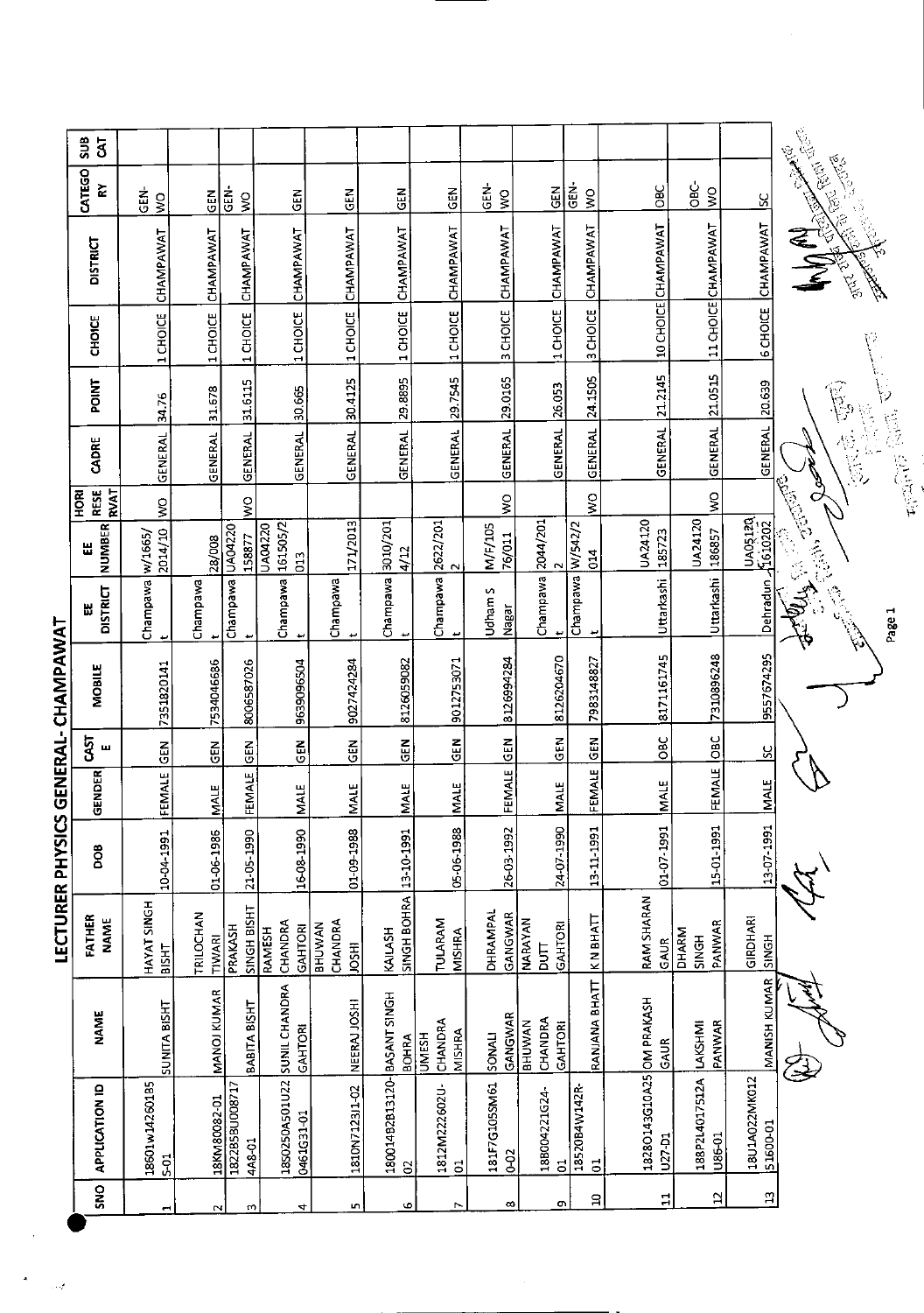|                                     | SUB<br>$\bar{\mathbf{5}}$          |                                 |                            |                                       |                           |
|-------------------------------------|------------------------------------|---------------------------------|----------------------------|---------------------------------------|---------------------------|
|                                     | CATEGO<br>š                        | <u>sc</u>                       | <b>SC WO</b>               | ᡃ                                     |                           |
|                                     | <b>DISTRICT</b>                    | CHAMPAWAT                       | 7 CHOICE CHAMPAWAT         | 11 CHOICE CHAMPAWAT                   |                           |
|                                     | CHOICE                             | 3 CHOICE                        |                            |                                       |                           |
|                                     | <b>PDINT</b>                       | 19.0145                         |                            | 18.1005                               | 屋                         |
|                                     | CADRE                              | <b>GENERAL</b>                  | GENERAL 18.3725            | GENERAL                               |                           |
|                                     | <b>RESE</b><br><b>RVAT</b><br>HORI |                                 | $\frac{1}{2}$              |                                       | s<br>E                    |
|                                     | <b>NUMBER</b><br>Ш                 | 4373                            | W8348/1<br>$\overline{4}$  | UA05320                               |                           |
|                                     | <b>DISTRICT</b><br>出               | Almora                          | Haridwar                   | Dehradun 102219                       | s velles<br>$\mathcal{A}$ |
| LECTURER PHYSICS GENERAL- CHAMPAWAT | <b>MDBILE</b>                      | 6396038544                      | 9568312025                 | 9997583533                            |                           |
|                                     | <b>GAST</b><br>ш                   | SC                              |                            | <u>51</u>                             |                           |
|                                     | <b>GENDER</b>                      | MALE                            | FEMALE SC                  | <b>MALE</b>                           | Ķ                         |
|                                     | DOB                                | 15-04-1987                      | 15-10-1990                 | 04-06-1987                            | Ģ,<br>$\mathbf{3}$        |
|                                     | FATHER<br><b>NAME</b>              | <b>JAGAT RAM</b><br><b>ARYA</b> | KABIR DAS                  | <b>HONIS HOUB</b><br><b>TOMAR</b>     |                           |
|                                     | <b>NAME</b>                        | CHANDRA<br><b>NAVEEN</b>        |                            | <b>TOMAR</b>                          |                           |
|                                     | <b>APPLICATION ID</b>              | 184N337C-01                     | 18831A48WS4-02 ALKA SHAILI | 182902012SA13T SURENORA<br>$0.5 - 01$ |                           |
|                                     | SN <sub>O</sub>                    | $\mathbf{z}$                    | 15                         | $\frac{9}{16}$                        |                           |
|                                     |                                    |                                 |                            |                                       |                           |

 $\hat{\mathcal{L}}$ 

 $\pmb{\cdot}$ 

Page 2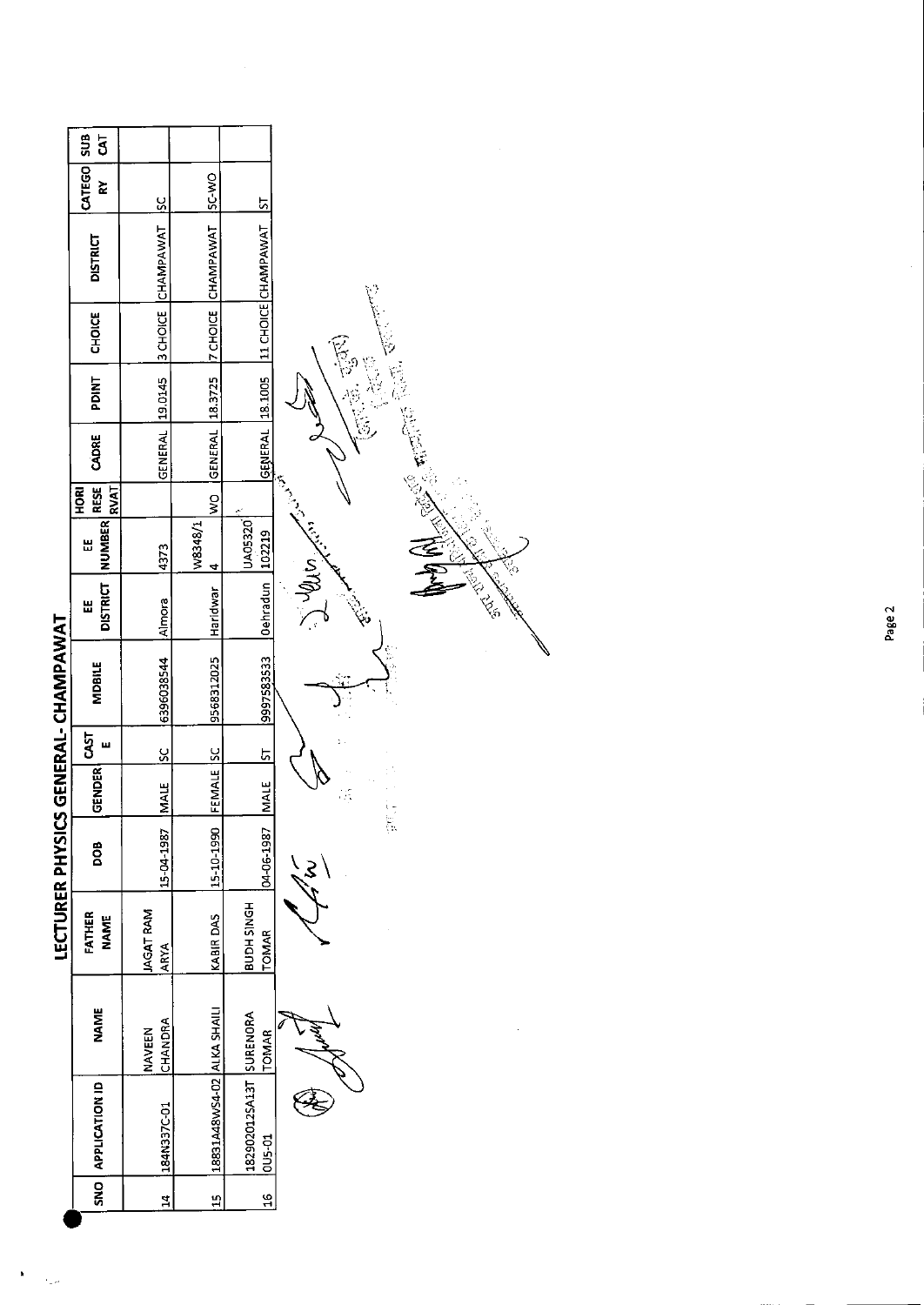|                       | 5UB<br>ჳ                                 |                                  |                                     |                                      |                                                |                            |                           |
|-----------------------|------------------------------------------|----------------------------------|-------------------------------------|--------------------------------------|------------------------------------------------|----------------------------|---------------------------|
|                       | CATEGO<br>š                              | <b>GEN</b><br>ş                  | GEN-<br><b>OBC</b>                  | GEN-<br>OBC-<br>Ş                    | GEN-<br>$rac{c}{\alpha}$<br>$\tilde{\epsilon}$ | ပ္တိ<br>Ş                  | OM-7S                     |
|                       | <b>DISTRICT</b>                          | DERHADUN                         | 2 CHOICE DERHADUN                   | DERHADUN                             | DERHADUN                                       | <b>DERHADUN</b>            | <b>DERHADUN</b>           |
|                       | <b>CHOICE</b>                            | 1 CHOICE                         |                                     | 1 CHOICE                             | 2 CHOICE                                       | 11CHOICE                   | 1 CHOICE                  |
|                       | PDINT                                    | 32.7595                          |                                     | 28.628                               |                                                |                            |                           |
|                       | CADRE                                    | GENERAL                          | GENERAL 30.067                      | <b>GENERAL</b>                       | GENERAL 28.5275                                | GENERAL 26.0575            | <b>ELNERAL</b> 22.1645    |
|                       | <b>RESE</b><br><b>RVAT</b><br><b>ROH</b> | ş                                |                                     | $\frac{1}{2}$                        | ş                                              | $\frac{8}{2}$              | $\frac{1}{2}$             |
|                       | <b>NUMBER</b><br>띲                       | UA19120<br>156753                | UA21120<br>188382                   | UA05120<br>183509                    | UA09220<br>16108                               | <b>JA24120</b><br>162240   | <b>POSTROAL</b><br>185612 |
|                       | <b>DISTRICT</b><br>w                     | Rudrapray<br>ЭB                  | <b>Tehri</b>                        | Dehradun                             | Haridwar                                       | Uttarkashi                 | Dehradun                  |
| ICS GENERAL- DERHADUN | <b>MOBILE</b>                            | 8126089739                       | 7088293710                          | 9410101571                           | 8006913444                                     | 8755910099                 | 8979390581                |
|                       | CAST<br>ш                                | <b>GEN</b>                       | $rac{C}{C}$                         | OBC                                  |                                                | OBC                        |                           |
|                       | <b>GENDER</b>                            | FEMALE                           | MALE                                | FEMALE                               | FEMALE OBC                                     | FEMALE                     | FEMALE SC                 |
| LECTURER PHYS         | <b>BOO</b>                               | 20-08-1990                       |                                     |                                      | 1009-1989                                      | 06-05-1990                 | 07-07-1995                |
|                       | FATHER<br><b>NAME</b>                    | PRASAD<br>VIKRAM<br><b>BHATT</b> | DATT PAINULY 28-09-1980<br>DEVENDRA | DASHRATH                             | <b>HSIGDAL</b><br>PRASAD                       | AXMI KANT<br><b>MISHRA</b> | HARPAL<br><b>SINGH</b>    |
|                       | <b>NAME</b>                              | JYOTI BHATT                      | PAINULY                             | REENA CHAUHAN SINGH RAWAT 02-08-1987 | <b>AITA</b>                                    | KINCY MISHRA               | <b>SANJU</b>              |
|                       | <b>APPLICATION ID</b>                    | 1810U713916552<br>148-01         | 181808U28A1223 PRAMOD<br>P1P-01     | 18RC0U01A98053<br>15201              | 18120062108U9A<br>$\frac{1}{2}$                | 181MA4K222140<br>U062-01   | 185U5220S80116<br>11A-07  |
|                       | $\frac{1}{2}$                            |                                  | $\sim$                              | S                                    | ⇆                                              | S                          | ဖ                         |
|                       |                                          |                                  |                                     |                                      |                                                |                            |                           |

्<br>८  $\epsilon$  $\stackrel{\iota}{\sim}$ 2) July 23

(三、高、高、

**ERIC ROAD** 

 $\frac{1}{2}$ 

 $\frac{1}{2}$ t,

C. Richard

Page 1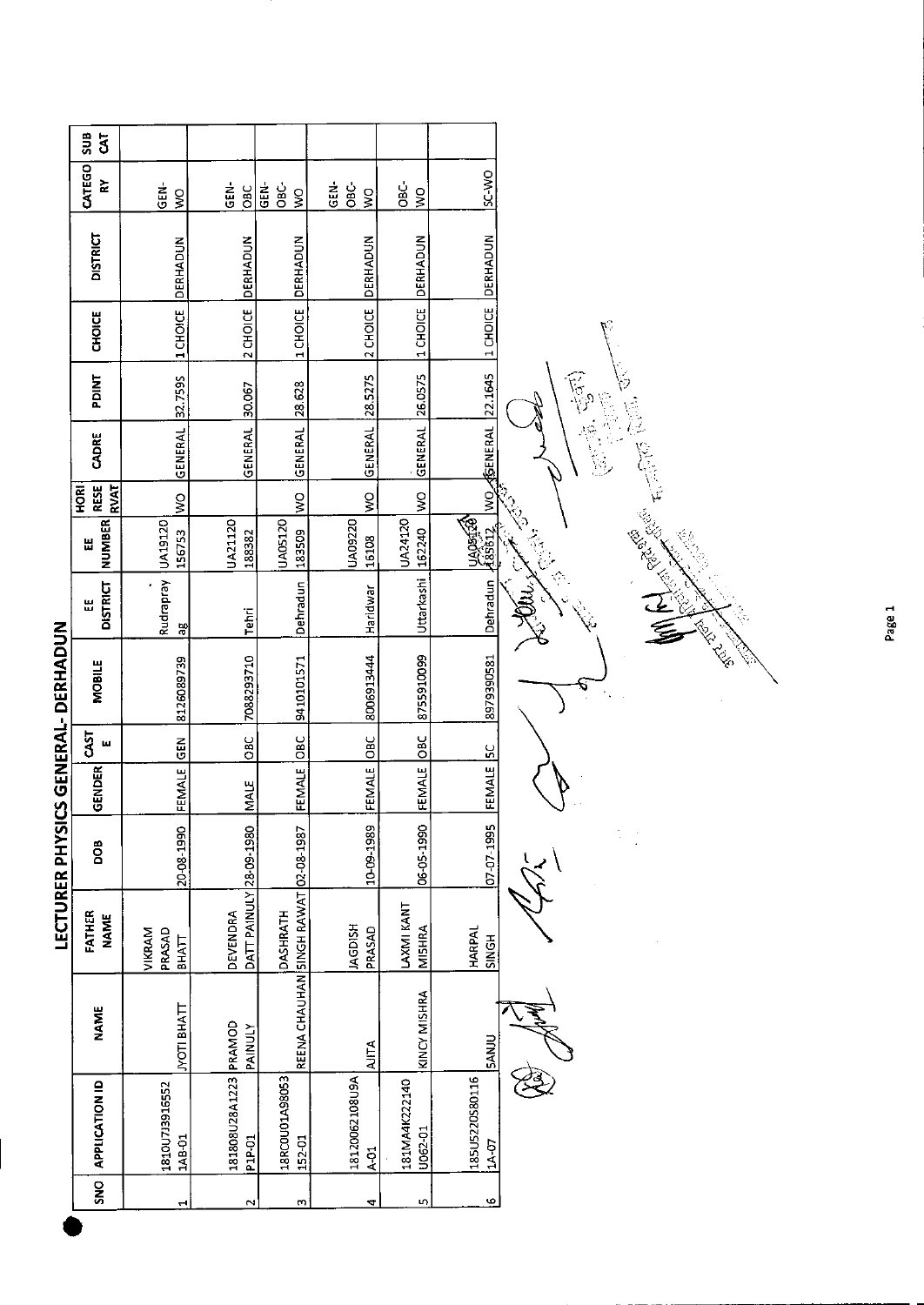|                      | <b>SUB</b><br>3                          |                                             |                                                           |                           |
|----------------------|------------------------------------------|---------------------------------------------|-----------------------------------------------------------|---------------------------|
|                      | CATEGO<br>È                              | <b>GEN-</b><br>$rac{c}{6}$<br>$\frac{8}{2}$ | Ğ.                                                        |                           |
|                      | <b>DISTRICT</b>                          | <b>HARIDWAR</b>                             | HARIDWAR                                                  |                           |
|                      | CHOICE                                   | 1 CHOICE                                    | 1 CHOICE                                                  |                           |
|                      | <b>POINT</b>                             | 30.527                                      | 30.38                                                     |                           |
|                      | CADRE                                    | GENERAL                                     | GENERAL                                                   |                           |
|                      | <b>RESE</b><br><b>RVAT</b><br><b>ROH</b> |                                             |                                                           |                           |
|                      | <b>NUMBER</b><br>出                       | 4631/014 WO                                 | 1693/07                                                   | <b>CENT</b><br>لي<br>الم  |
|                      | <b>DISTRICT</b><br>Ш                     | Haridwar                                    | Champawa                                                  | <b>1975-00-00</b><br>1992 |
| CS GENERAL- HARIDWAR | <b>MOBILE</b>                            | 9927153195                                  | 8449733624                                                |                           |
|                      | CAST<br>ш                                |                                             | GEN                                                       |                           |
|                      | GENDER                                   | FEMALE OBC                                  | <b>MALE</b>                                               |                           |
| LECTURER PHYSI       | DOB                                      | 15-05-1989                                  |                                                           |                           |
|                      | FATHER<br><b>NAME</b>                    | <b>NARESH</b><br><b>KUMAR</b>               | <b>OURGA</b>                                              |                           |
|                      | <b>NAME</b>                              |                                             | CHANDRA JOSHI   DUTTA JOSHI   10-11-1981<br><b>INOHAN</b> |                           |
|                      | SND   APPLICATION ID                     | IS11S06D443-01 SHALU DEVI                   | 18106M79J3-01                                             |                           |
|                      |                                          |                                             | $\sim$                                                    |                           |

<u>—</u>

 $\hat{\boldsymbol{\beta}}$ 

 $\overline{\phantom{a}}$ 

 $\hat{\boldsymbol{\beta}}$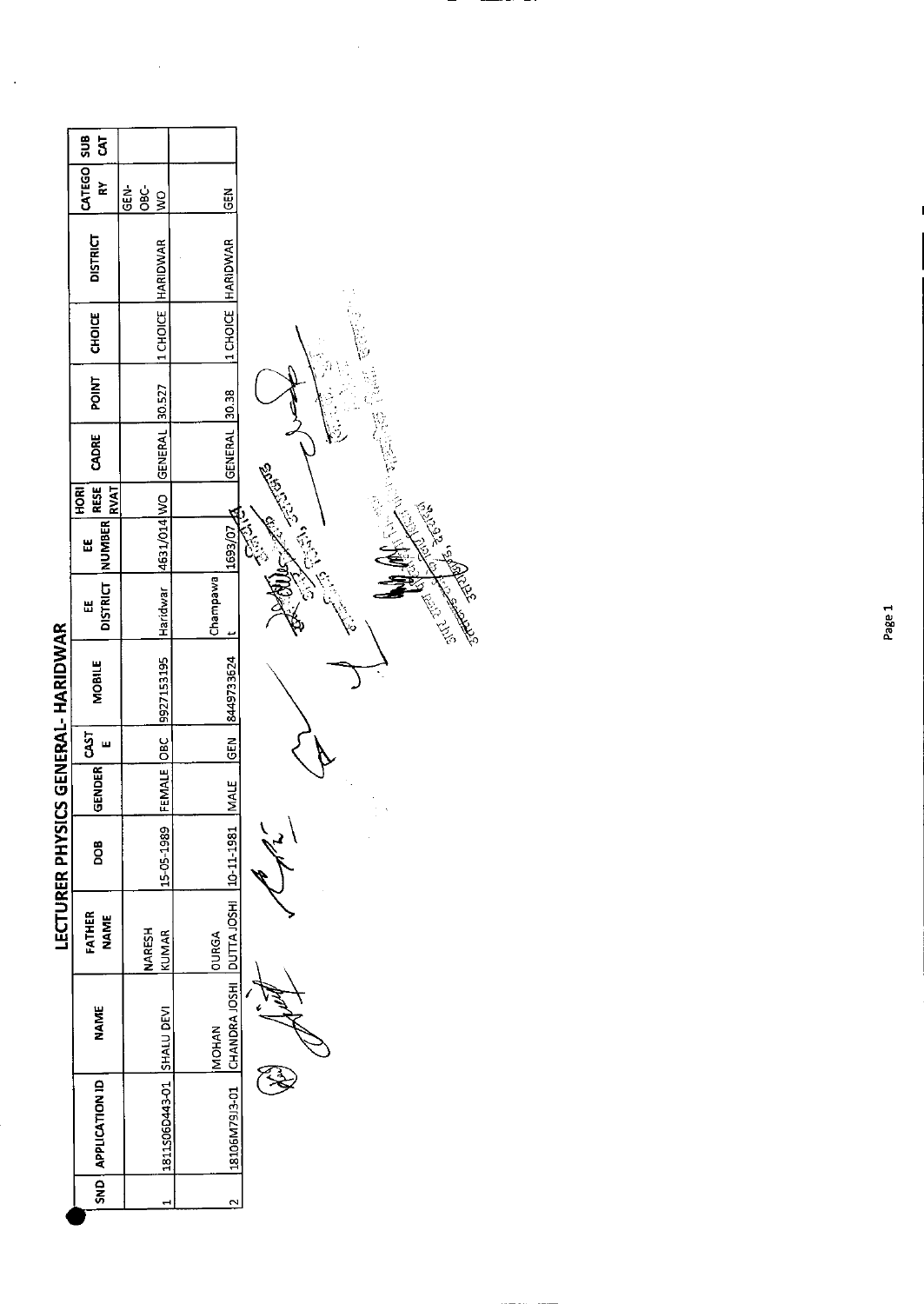| GEN-5C<br>SC-WO<br>SC-WO<br>$rac{c}{\sigma}$<br><u>يٰ</u><br>6<br>GEN-<br>GEN-<br>$rac{1}{65}$<br><b>GEN-</b><br>$rac{1}{2}$<br>ş<br>$rac{1}{2}$<br>$\boldsymbol{\mathsf{S}}$<br>$rac{1}{2}$<br><b>GEN</b><br>Ş<br>$\frac{8}{3}$<br>$\frac{8}{5}$<br><b>NAINITAL</b><br><b>NAINITAL</b><br>NAINITAL<br>NAINITAL<br>NAINITAL<br>1 CHOICE NAINITAL<br>NAINITAL<br>NAINITAL<br><b>NAINITAL</b><br>NAINITAL<br><b>NAINITAL</b><br>NAINITAL<br>NAINITAL<br>1 CHOICE<br>2 CHOICE<br>1 CHOICE<br>2 CHOICE<br>1 CHOICE<br>2 CHOICE<br>2 CHOICE<br>2 CHOICE<br>1 CHOICE<br>2 CHOICE<br>1 CHOICE<br>1 CHOICE<br>21.9015<br>29.3155<br>22.8785<br>30.5805<br>GENERAL 31.0635<br>20.447<br>20.935<br>30.164<br>29.968<br>31.006<br>30.975<br>31.158<br>GENERAL 31.365<br><b>GENERAL</b><br>GENERAL<br>GENERAL<br>GENERAL<br><b>GENERAL</b><br>GENERAL<br><b>GENERAL</b><br><b>GENERAL</b><br><b>GENERAL</b><br>GENERAL<br><b>GENERAL</b><br><b>OMPANO</b><br>$\tilde{\mathbf{z}}$<br>$rac{Q}{\geq}$<br>ş<br>$\frac{1}{2}$<br>$\mathsf{S}$<br>891/2011 WO<br>UA23220<br>UA23120<br>UA12120<br>$W$ 3184/<br>UA12120<br>ua12420<br>UA23120<br>UA23120<br>1772198<br>W/6181/<br>MW/234<br>W/1573/<br>1514109<br>181730<br>174367<br>158053<br>174649<br>103950<br>381<br>$\mathbf{z}$<br>$\overline{2}$<br>$\overline{4}$<br>$\mathbf{r}$<br>$\triangleright$<br>w | CS GENERAL- NAINITAL<br>MOBILE<br><b>GA5T</b><br>w<br>GENDER<br>LECTURER PHYSI<br>80a<br>FATHER<br><b>NAME</b><br><b>NAME</b><br><b>APPLICATION ID</b> |  |  |               |    |            | <b>DISTRICT</b><br>Ш | <b>NUMBER</b><br>出 | <b>RESE</b><br>RVAT<br><b>ROKI</b> | CADRE | POINT | <b>CHOICE</b> | <b>DISTRICT</b> | CATEGO<br>≿ | <b>SUB</b><br>$\overline{5}$ |
|----------------------------------------------------------------------------------------------------------------------------------------------------------------------------------------------------------------------------------------------------------------------------------------------------------------------------------------------------------------------------------------------------------------------------------------------------------------------------------------------------------------------------------------------------------------------------------------------------------------------------------------------------------------------------------------------------------------------------------------------------------------------------------------------------------------------------------------------------------------------------------------------------------------------------------------------------------------------------------------------------------------------------------------------------------------------------------------------------------------------------------------------------------------------------------------------------------------------------------------------------------------------------------------------------------------------------------------------------|--------------------------------------------------------------------------------------------------------------------------------------------------------|--|--|---------------|----|------------|----------------------|--------------------|------------------------------------|-------|-------|---------------|-----------------|-------------|------------------------------|
| Udham S<br>Udham S<br>Udham 5<br>Udham <sub>5</sub><br>Udham <sub>5</sub><br>Nainital<br>Istinial<br>Nainital<br>Nainital<br>Udham<br>Nainital<br>Almora<br>Nagar<br>Nagar<br>Nagar<br>Nagar<br>Nagar<br>Nagar<br>7409910623<br>9012062008<br>9012284400<br>7078312312<br>7248715108<br>8958798068<br>9760290204<br>9917417227<br>9837051970<br>8859218286<br>9149313454<br>9917092303<br><b>DBC</b><br>JOBC<br>GEN<br>$rac{1}{2}$<br>$rac{2}{5}$<br>GEN<br>FEMALE GEN<br><b>IGEN</b><br>$rac{2}{5}$<br>FEMALE SC<br><u>ყ</u><br>ပ္ပ<br>FEMALE<br>FEMALE<br><b>MALE</b><br><b>MALE</b>                                                                                                                                                                                                                                                                                                                                                                                                                                                                                                                                                                                                                                                                                                                                                             | 10-09-1993<br>CHANDRA<br>GUGAN<br><b>RAHUL</b><br>181A9UR2115102<br>034-03                                                                             |  |  | MAIE          | 65 | 8126832204 | Udham S<br>Nagar     |                    |                                    |       |       |               |                 |             |                              |
|                                                                                                                                                                                                                                                                                                                                                                                                                                                                                                                                                                                                                                                                                                                                                                                                                                                                                                                                                                                                                                                                                                                                                                                                                                                                                                                                                    | 16-04-1991<br>SINGH BORA<br><b>MANOHAR</b><br><b>KANCHAN</b><br>RAUTELA<br>184MK1W432R-<br><b>G</b>                                                    |  |  | FEMALE        |    |            |                      |                    |                                    |       |       |               |                 |             |                              |
|                                                                                                                                                                                                                                                                                                                                                                                                                                                                                                                                                                                                                                                                                                                                                                                                                                                                                                                                                                                                                                                                                                                                                                                                                                                                                                                                                    | 20-01-1989<br>PRANSHU<br>SINGH<br>GARIMA<br>18G9018121-04                                                                                              |  |  |               |    |            |                      |                    |                                    |       |       |               |                 |             |                              |
|                                                                                                                                                                                                                                                                                                                                                                                                                                                                                                                                                                                                                                                                                                                                                                                                                                                                                                                                                                                                                                                                                                                                                                                                                                                                                                                                                    | 22-11-1988<br>CHANDRA<br>SHIRISH<br><b>HSOL</b><br>PRIYANKA JOSHI<br>18715134PWJ-01                                                                    |  |  | <b>FEMALE</b> |    |            |                      |                    |                                    |       |       |               |                 |             |                              |
|                                                                                                                                                                                                                                                                                                                                                                                                                                                                                                                                                                                                                                                                                                                                                                                                                                                                                                                                                                                                                                                                                                                                                                                                                                                                                                                                                    | 22-03-1988<br>CHAUHAN<br>SATYAPAL<br><b>HDNIS</b><br>CHAUHAN<br>18AC3U092031V5 VINEET<br>012-01                                                        |  |  | MALE          |    |            |                      |                    |                                    |       |       |               |                 |             |                              |
|                                                                                                                                                                                                                                                                                                                                                                                                                                                                                                                                                                                                                                                                                                                                                                                                                                                                                                                                                                                                                                                                                                                                                                                                                                                                                                                                                    | 24-09-1988<br>BADHANI<br>BALLABH<br>NANDA<br>VINAY KUMAR<br>BADHANI<br>188VB13-02                                                                      |  |  | MALE          |    |            |                      |                    |                                    |       |       |               |                 |             |                              |
|                                                                                                                                                                                                                                                                                                                                                                                                                                                                                                                                                                                                                                                                                                                                                                                                                                                                                                                                                                                                                                                                                                                                                                                                                                                                                                                                                    | 03-07-1988<br><b>FAKIR RAM</b><br>VINOO CHANDRA<br>18V011158C2A3U<br>520-01                                                                            |  |  | MALE          |    |            |                      |                    |                                    |       |       |               |                 |             |                              |
|                                                                                                                                                                                                                                                                                                                                                                                                                                                                                                                                                                                                                                                                                                                                                                                                                                                                                                                                                                                                                                                                                                                                                                                                                                                                                                                                                    | 07-07-1985<br>MULAKH RAJ<br><b>ARORA</b><br>RAVI ARORA<br>18013AU1RA7278<br>291T2-02                                                                   |  |  |               |    |            |                      |                    |                                    |       |       |               |                 |             |                              |
|                                                                                                                                                                                                                                                                                                                                                                                                                                                                                                                                                                                                                                                                                                                                                                                                                                                                                                                                                                                                                                                                                                                                                                                                                                                                                                                                                    | 08-05-1985<br>HARISH SINGH<br><b>BISHT</b><br>1891B0AU461452 SANDEEP SINGH<br><b>BISHT</b><br>271-01                                                   |  |  |               |    |            |                      |                    |                                    |       |       |               |                 |             |                              |
|                                                                                                                                                                                                                                                                                                                                                                                                                                                                                                                                                                                                                                                                                                                                                                                                                                                                                                                                                                                                                                                                                                                                                                                                                                                                                                                                                    | 19-07-1992<br><b>BALWINDER</b><br>SINGH<br>18W841116GK-01 GURPREET KAUR                                                                                |  |  |               |    |            |                      |                    |                                    |       |       |               |                 |             |                              |
|                                                                                                                                                                                                                                                                                                                                                                                                                                                                                                                                                                                                                                                                                                                                                                                                                                                                                                                                                                                                                                                                                                                                                                                                                                                                                                                                                    | 13-07-1994<br>JAIPAL SINGH<br>KAMINI RANI<br>18272K73ARU120<br>643-02                                                                                  |  |  |               |    |            |                      |                    |                                    |       |       |               |                 |             |                              |
|                                                                                                                                                                                                                                                                                                                                                                                                                                                                                                                                                                                                                                                                                                                                                                                                                                                                                                                                                                                                                                                                                                                                                                                                                                                                                                                                                    | 26-12-1993<br>CHANDRA<br>RAMESH<br>ALKA CHANDRA<br>181B200A3141aC<br>7u2-01                                                                            |  |  | FEMALE        |    |            |                      |                    |                                    |       |       |               |                 |             |                              |
|                                                                                                                                                                                                                                                                                                                                                                                                                                                                                                                                                                                                                                                                                                                                                                                                                                                                                                                                                                                                                                                                                                                                                                                                                                                                                                                                                    | 11-04-1991<br>SHANKAR<br><b>TAMTA</b><br>RAVI<br>1811T438R4W-01 RASHMI TAMTA                                                                           |  |  |               |    |            |                      |                    |                                    |       |       |               |                 |             |                              |

 $\frac{1}{2}$ 

 $\frac{1}{2}$ 

**Company of Commandial Article Communication of the property section**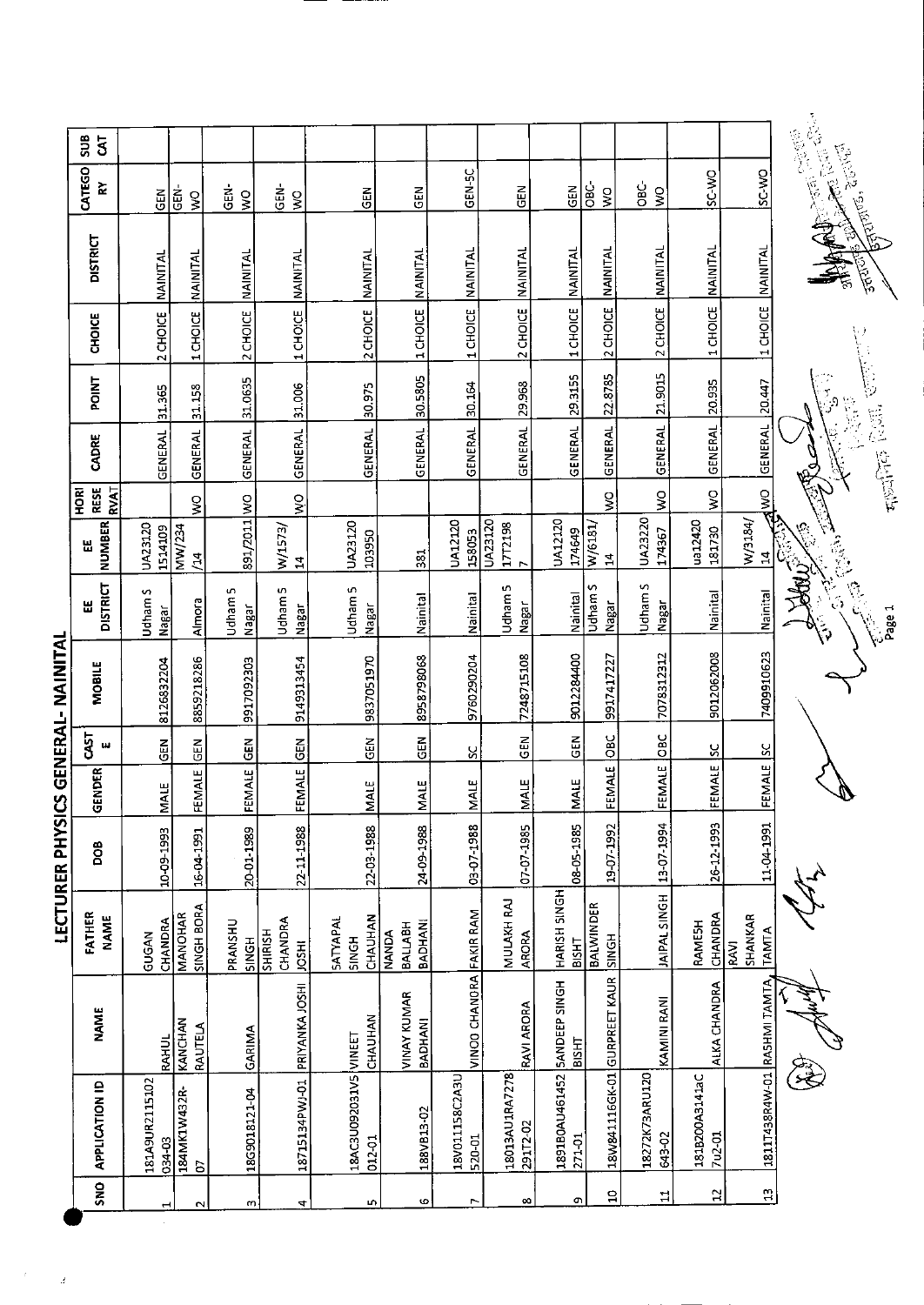|                                           | sus<br>ā                                       |                          | <b>ARM</b><br>X            |                                                                                                                                 |
|-------------------------------------------|------------------------------------------------|--------------------------|----------------------------|---------------------------------------------------------------------------------------------------------------------------------|
|                                           |                                                |                          |                            |                                                                                                                                 |
|                                           | CATEGO<br>È                                    | 5                        | <u>يا</u>                  |                                                                                                                                 |
|                                           | <b>DISTRICT</b>                                |                          |                            |                                                                                                                                 |
|                                           | <b>CHOICE</b>                                  | <b>8 CHOICE NAINITAL</b> | 12 CHOICE NAINITAL         |                                                                                                                                 |
|                                           | <b>POINT</b>                                   | 18.2885                  |                            |                                                                                                                                 |
|                                           | CADRE                                          | GENERAL                  | GENERAL 17.9105            | <b>Contract of Contract of Contract of Contract of Contract of Contract of Contract of Contract of Contract of Co</b><br>o<br>C |
|                                           | <b>RESE</b><br><b>RVAT</b><br>H <sub>ORI</sub> |                          | <u> ដ</u>                  | E                                                                                                                               |
|                                           | DISTRICT NUMBER<br>Ш                           | 1257/16                  | 52/RF/20<br>$\frac{6}{10}$ | <b>TANEWS</b>                                                                                                                   |
|                                           | Ш                                              | Dehradun                 | Almora                     | REAL PROPERTY                                                                                                                   |
| <b>LECTURER PHYSICS GENERAL- NAINITAL</b> | <b>MOBILE</b>                                  | 9456711747               | 7579437528                 |                                                                                                                                 |
|                                           | <b>GST</b><br>ш                                | <u>51</u>                | <u>sc</u>                  | ithia.                                                                                                                          |
|                                           | <b>GENDER</b>                                  | <b>MALE</b>              | <b>MALE</b>                | <b>Pile</b>                                                                                                                     |
|                                           | BOO                                            | 05-05-1992               | 09-09-1975                 |                                                                                                                                 |
|                                           | FATHER<br><b>NAME</b>                          | <b>AVDHESH</b><br>KUMAR  | MOHAN LAL                  |                                                                                                                                 |
|                                           | <b>NAME</b>                                    | <b>VIVEK KUMAR</b>       | <b>NANDAN RAM</b>          |                                                                                                                                 |
|                                           | SNO APPLICATION ID                             | 1862V175K1-01            | 186NR250R12F-<br>5         |                                                                                                                                 |
|                                           |                                                | $\mathbf{14}$            | $\frac{15}{11}$            |                                                                                                                                 |
|                                           |                                                |                          |                            |                                                                                                                                 |

 $\frac{1}{2} \left( \frac{1}{2} \right)$ 

 $\bar{\psi}$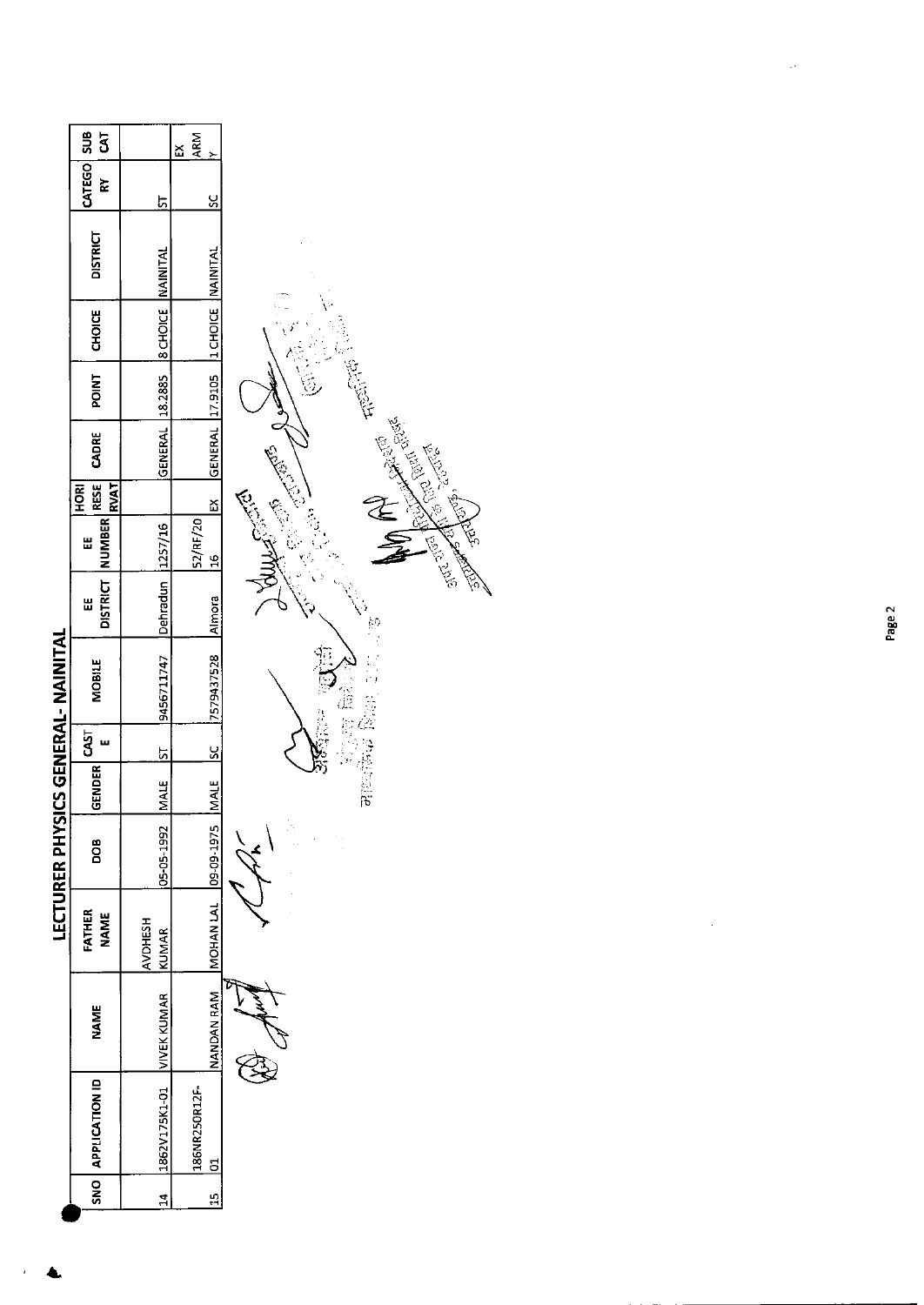|                       |                             |                          |                                     | LECTURER PHYSICS |                                  |             | GENERAL-PAURI |                      |                                 |                                                 |                |                  |               |                                                                                                                                       |                              |                      |  |
|-----------------------|-----------------------------|--------------------------|-------------------------------------|------------------|----------------------------------|-------------|---------------|----------------------|---------------------------------|-------------------------------------------------|----------------|------------------|---------------|---------------------------------------------------------------------------------------------------------------------------------------|------------------------------|----------------------|--|
| SN <sub>O</sub>       | <b>APPLICATION ID</b>       | <b>NAME</b>              | FATHER<br><b>NAME</b>               | 80g              | $\overline{\mathbf{r}}$<br>GENDE | CAST<br>ш   | <b>MOBILE</b> | <b>DISTRICT</b><br>Ш | <b>NUMBER</b><br>Ш              | RESE <sup>1</sup><br><b>RVAT</b><br><b>HORI</b> | CADRE          | <b>POINT</b>     | <b>CHOICE</b> | <b>DISTRICT</b>                                                                                                                       | CATEGO<br>$\bf \tilde{z}$    | ទី<br>$\overline{5}$ |  |
| $\mathbf{\mathbf{t}}$ | 18122K515UAP17<br>2055-01   | POOJA KISTWAL            | SACHIDANAN<br><b>D KISTWAL</b>      | 01-07-1990       | ω<br>FEMALI                      | $rac{2}{5}$ | 9760043608    | Pauri                | 1515572<br>UA15220              | $\frac{8}{2}$                                   | <b>GENERAL</b> | 34,479           | 1 CHOICE      | PAURI                                                                                                                                 | $\overline{5}$<br>ş          |                      |  |
| $\sim$                | 18UA95410P4122<br>$3-8$     | PRIYANKA                 | <b>SINGH BISHT</b><br>DEVENDRA      | 27-12-1991       | ωı<br><b>FEMAL</b>               | <b>GEN</b>  | 9557763251    | Pauri                | <b>UA15220</b><br>14498         | š                                               | <b>GENERAL</b> | 32.5425          | 1 CHOICE      | PAURI                                                                                                                                 | GEN-<br>$\frac{1}{2}$        |                      |  |
| $\sim$                | 18P5A8119UB320<br>$11 - 01$ | BAHUGUNA<br>PRADEEP      | <b>OM PRAKASH</b><br>BAHUGUNA       | 15-07-1980       | MALE                             | EN<br>GEN   | 9897844134    | Pauri                | UA15120<br>18913                |                                                 | GENERAL        | 30.277           | 1 CHOICE      | PAURI                                                                                                                                 | <b>GEN</b>                   |                      |  |
| 4                     | 185012112U2K2R<br>24A-02    | KIRAN RAWAT              | SINGH RAWAT<br>SURENDRA             | 01-06-1982       | ш<br>FEMALI                      | <b>GEN</b>  | 7579427387    | Pauri                | UA15220<br>112242               | ş                                               | GENERAL        | 29.5995          | 1 CHOICE      | PAURI                                                                                                                                 | GEN-<br>$\frac{1}{2}$        |                      |  |
| n,                    | 180187U91221U0<br>MA01-02   | MAMTA UNIYAL             | BIJENDRA<br>PRASAD<br><b>UNIYAL</b> | 10-11-1983       | ш<br>FEMALI                      | $rac{2}{5}$ | 9410500792    | Tehri                | UA21120<br>1010897              | $\frac{1}{2}$                                   | GENERAL        | 29.5535          | 2 CHOICE      | PAURI                                                                                                                                 | <b>GEN-</b><br>$\frac{1}{2}$ |                      |  |
| G                     | 182357BA34A811<br>U0-01     | ARUN BALLABH             | RAKESH<br>KUMAR                     | 02-01-1991       | <b>MALE</b>                      | OBC         | 7060629732    | Pauri                | <b>UA15320</b><br>17843         |                                                 | GENERAL        | 28.8785          | 1 CHOICE      | PAURI                                                                                                                                 | GEN-<br>ÖВ                   |                      |  |
| L                     | 185U511011G80A<br>269V-02   | <b>VIBHA GWARI</b>       | CHANDRA<br>PRAKASH<br>GWARI         | 24-11-1993       | ωį<br>FEMAL                      | $rac{2}{5}$ | 9456748221    | Dehradun             | UA05120<br>1519816              | š                                               | GENERAL        | 25.201           | 3 CHOICE      | PAURI                                                                                                                                 | GEN-<br>$\frac{1}{2}$        |                      |  |
| $\infty$              | 1871U101545A00<br>862-01    | <b>SHEETAL</b>           | MEHARBAN<br>RAUTHAN<br>SINGH        | 15-05-1995       | $\overline{\mathbf{u}}$<br>FEMAL | <b>SEN</b>  | 9412937998    | Dehradun             | UA05120<br>1614087              | $\frac{8}{2}$                                   | <b>GENERAL</b> | 25.0395          | 1 CHOICE      | PAURI                                                                                                                                 | GEN-<br>$\frac{1}{2}$        |                      |  |
| o                     | 1845194S68W-01 SUSHAMA BIST |                          | SOHAN SINGH<br><b>BIST</b>          | 30-06-1989       | щ<br><b>FEMAL</b>                | <b>ABD</b>  | 8057653088    | Tehri                | W6459/1<br>$\blacktriangledown$ | $\zeta$                                         | GENERAL        | 24.8745          | 2 CHOICE      | PAURI                                                                                                                                 | GEN-<br>$\frac{0}{5}$        |                      |  |
| $\mathbf{S}$          | 18221U06K10532<br>2A-01     | KM. MANISHA              | KANDWAL<br>CHANDRA<br>PRAKASH       | 27-05-1995       | FEMALE                           | <b>IGEN</b> | 8474980103    | Pauri                | <b>UA15220</b><br>163022        |                                                 | GENERAL        | 24.5755          | 2 CHOICE      | PAURI                                                                                                                                 | GEN-<br>$\frac{1}{2}$        |                      |  |
| 且                     | 182711307R0857<br>A1U-01    | REENA JOSHI              | MANOHAR<br>LAL JOSHI                | 18-07-1993       | ېدا<br>FEMAL                     | <b>GEN</b>  | 7409159008    | Dehradun             | <b>UA05120</b><br>178773        | ş                                               | GENERAL        | 24.329           | 1 CHOICE      | PAURI                                                                                                                                 | GEN-<br>$\frac{1}{2}$        |                      |  |
| $\mathfrak{a}$        | 18A17520304M1<br>u_50-01    | DHRUV SINGH<br>MAHAR     | <b>VED KUMAR</b><br><b>MAHAR</b>    | 02-05-1994       | <b>MALE</b>                      | $rac{1}{2}$ | 8979635291    | Pauri                | UA15320<br>151704               |                                                 | GENERAL        | 23.7985          | 2 CHOICE      | PAURI                                                                                                                                 | 준<br>연                       |                      |  |
| $\mathbf{r}$          | 185250A3PU1570<br>118-03    | PRIYA BHANDARI DAN SINGH |                                     | 12-02-1992       | FEMALE                           | <b>SEN</b>  | 9557892442    | Dehradun             | <b>UA05120</b><br>273515        | $\frac{1}{2}$                                   | <b>GENERAL</b> | 23.7975          | 2 CHOICE      | PAURI                                                                                                                                 | GEN-<br>$\frac{1}{2}$        |                      |  |
|                       |                             |                          |                                     |                  |                                  |             |               | <b>REAR POSTER</b>   | <b>Book</b>                     |                                                 | <b>CONTENT</b> | $\sum_{i=1}^{n}$ | <b>POTER</b>  | <b>Control Manual Control Control Control Control Control Control Control Control Control Control Control Control</b><br><b>Barca</b> | <b>Mares</b> , deutes        |                      |  |

 $\ddot{\mathbf{r}}$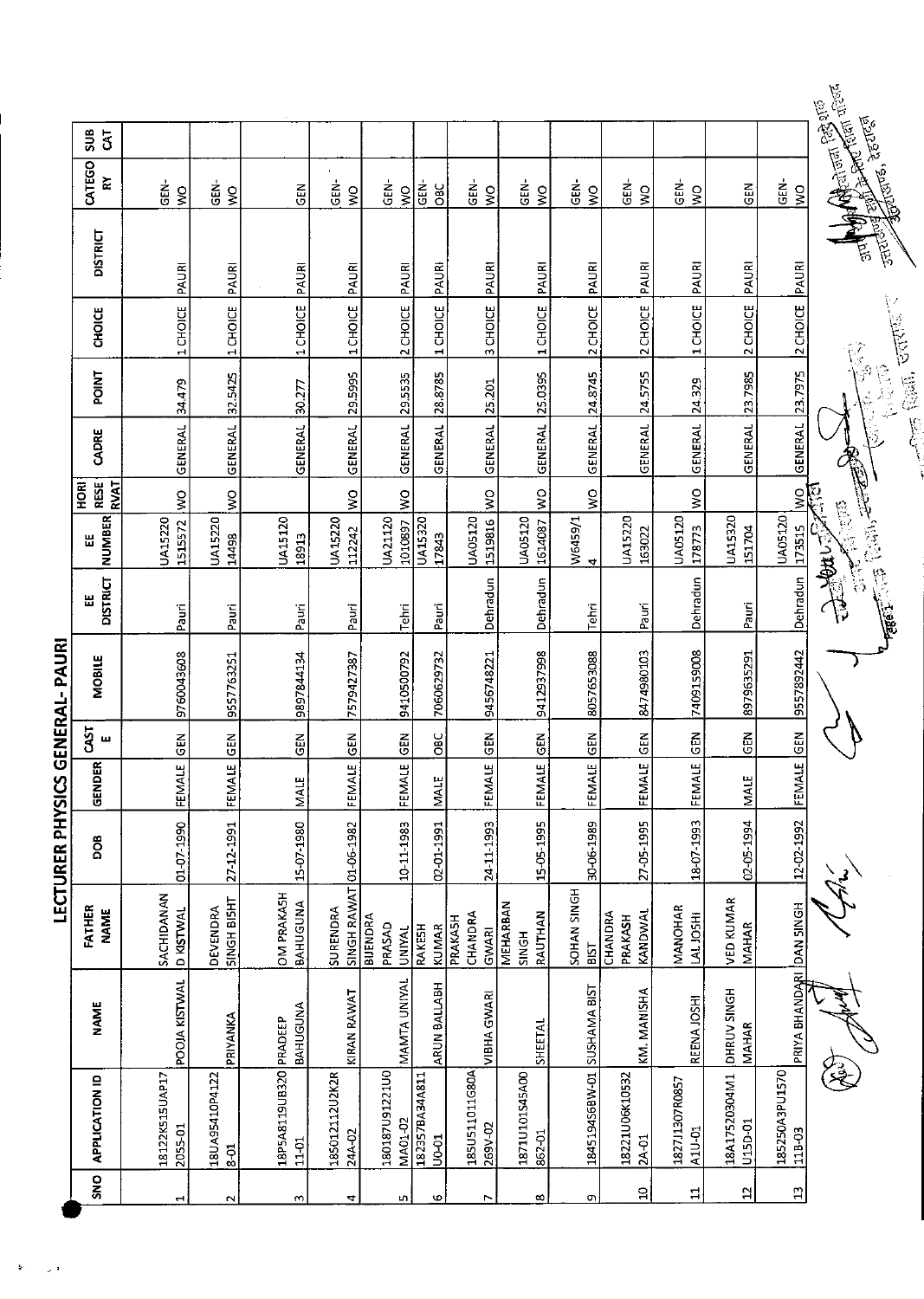|                                        | ទីប<br>$\overline{3}$              |                                 |                           |                                       |                                |                                      |                                      |                                 |                          |                                      |                          |                                 |                          |                             |  |
|----------------------------------------|------------------------------------|---------------------------------|---------------------------|---------------------------------------|--------------------------------|--------------------------------------|--------------------------------------|---------------------------------|--------------------------|--------------------------------------|--------------------------|---------------------------------|--------------------------|-----------------------------|--|
|                                        | CATEGO<br>$\gtrapprox$             | $\frac{1}{5}$<br>$\frac{0}{5}$  | .<br>동<br>$\frac{1}{2}$   | GEN-<br>$\frac{1}{2}$                 | さ<br>し<br>OBC                  | ន់<br>ច<br>Ş                         | $\tilde{\Xi}$<br>$\frac{0}{5}$       | පි<br>ĠEN-<br>$\frac{8}{5}$     | GEN-SC-<br>Š             | <b>OBC</b><br>$\frac{8}{5}$          | ÖВC-<br>$\frac{1}{2}$    | SC-WO                           | SC-WO                    | $rac{6}{1}$                 |  |
|                                        | <b>DISTRICT</b>                    | PAURI                           | PAURI                     | PAURI                                 | PAURI                          | PAURI                                | PAURI                                | <b>PAURI</b>                    | PAURI                    | PAURI                                | PAURI                    | PAURI                           | PAURI                    | PAURI                       |  |
|                                        | CHOICE                             | 2 CHOICE                        | 4 CHOICE                  | 1 CHOICE                              | 1 CHOICE                       | 1 CHOICE                             | 3 CHOICE                             | 4 CHOICE                        | 1 CHOICE                 | 2 CHOICE                             | 1 CHOICE                 | 1 CHOICE                        | 1 CHOICE                 | 3 CHOICE                    |  |
|                                        | POINT                              | 23.5385                         | 23.5385                   | 23.1795                               | 23.1655                        |                                      | 23.1325                              | 23.1155                         | 23.0995                  |                                      | 22.4915                  | 22.33                           | 22.144                   | 21.994                      |  |
|                                        | CADRE                              | <b>GENERAL</b>                  | <b>GENERAL</b>            | GENERAL                               | <b>GENERAL</b>                 | GENERAL 23.162                       | GENERAL                              | <b>GENERAL</b>                  | <b>GENERAL</b>           | GENERAL 22.9765                      | <b>GENERAL</b>           | <b>GENERAL</b>                  | GENERAL                  | <b>GENERAL</b>              |  |
|                                        | <b>RESE</b><br><b>RVAT</b><br>HORI |                                 | $\frac{8}{5}$             | Ş                                     |                                | $\tilde{\mathbf{z}}$                 | $\frac{8}{2}$                        | $\geq$                          |                          | $\geq$                               | $\frac{1}{2}$            | Š                               | $\frac{8}{5}$            |                             |  |
|                                        | <b>NUMBER</b><br>쎲                 | <b>UA15220</b><br>176671        | <b>UA05120</b><br>1520876 | W/LANS/<br>3321/11                    | <b>UA15120</b><br>131834       | UA15220<br>149761                    | UA03120<br>1510174                   | UA24120<br>172365               | <b>UA15220</b><br>163811 | W84/12                               | <b>UA15220</b><br>162086 | UA05120<br>1812726              | UA15220<br>185020        | UA21120<br>174982           |  |
|                                        | <b>DISTRICT</b><br>Ш               | Pauri                           | Dehradun                  | Pauri                                 | Pauri                          | Pauri                                | Channoli                             | Uttarkashi                      | Pauri                    | Pauri                                | Pauri                    | Dehradun                        | Pauri                    | Tehri                       |  |
| <b>LECTURER PHYSICS GENERAL- PAURI</b> | <b>MOBILE</b>                      | 8273456721                      | 8057652629                | 8126109821                            | 9568403536                     | 9759409709                           | 8755820788                           | 8630187050                      | 9761695328               | 7895749737                           | 7060425166               | 7253991012                      | 9411780882               | 9557277551                  |  |
|                                        | <b>GST</b><br>щ                    | $rac{1}{2}$                     | $rac{6}{5}$               | $rac{2}{5}$                           | OBC                            |                                      | $\Xi$                                | <b>OBC</b>                      | ሄ                        | <b>DBC</b>                           | OBC                      | $\mathcal{S}$                   | ပ္တ                      | <b>DBC</b>                  |  |
|                                        | <b>GENDER</b>                      | FEMALE                          | FEMALE                    | <b>FEMALE</b>                         | <b>NALE</b>                    | FEMALE GEN                           | FEMALE                               | FEMALE                          | MALE                     | <b>FEMALE</b>                        | <b>FEMALE</b>            | FEMALE                          | FEMALE                   | <b>NAIE</b>                 |  |
|                                        | <b>DOB</b>                         | 10-08-1993                      |                           |                                       | 04-07-1992                     | 12-10-1993                           | 16-08-1992                           |                                 | 26-06-1992               | 23-07-1992                           | 13-01-1994               | 31-07-1994                      | 25-11-1995               | 11-11-1994                  |  |
|                                        | FATHER<br><b>NAME</b>              | RAVINDRA<br><b>SINGH</b>        | LALIT KISHORE 10-07-1994  |                                       | <b>DAYARAM</b>                 | <b>LRNAG</b>                         | RAJENDRA<br>PRASAD                   | KUMAR JOSHI 02 04 1993<br>VINOD | JEET RAM                 | <b>IAGMOHAN</b><br><b>SINGH NEGI</b> | RAFIK AHMAD<br>KHAN      | <b>JOGENDRA</b><br><b>SINGH</b> | CHANDRA<br><b>MOHAN</b>  | DAULAT RAM<br><b>BADONI</b> |  |
|                                        | <b>NAME</b>                        | KM SANDHYA                      | DEEKSHA                   | KM RITU RAWAT TIRATH SINGH 15-06-1993 | CHANDRA                        | <b>DAN ILONT</b>                     | DAULLY                               | PRACHI JOSHI                    | PANKAJ KUMAR             | MENKA NEGI                           | <b>JAINAB KHAN</b>       | <b>ANTRIKSHA</b>                | NEHA MOHAN               | YOGESH BADONI               |  |
|                                        | <b>APPLICATION ID</b>              | 18U172107K2S1S<br><b>6A6-01</b> | 181A60U2705D51<br>208-01  | 18A3KS1WN1L13<br>R <sub>2-01</sub>    | 18131832UA0R11 RAKESH<br>54-02 | 18940U112J26A7<br>N <sub>15-01</sub> | 18374U2DA11110<br>SD <sub>0-03</sub> | 1813122AU1P576<br>402-01        | 185211U1P2A318<br>60-01  | 182814WM-01                          | 180U1AJ5220216<br>86K-01 | 1856A010712822<br>1UA-0S        | 18UA055M00112<br>22N8-03 | 1880892U2117YA<br>421-01    |  |
|                                        | SNO                                | $\mathbf{1}$                    | 박                         | $\frac{6}{1}$                         | $\overline{17}$                | $\mathbf{a}$                         | $\mathbf{a}$                         | $\mathbf{z}$                    | $\overline{21}$          | 22                                   | 23                       | $\mathbf{z}$                    | $\mathbf{z}$             | $\frac{26}{5}$              |  |

JAPAN 5, **CONTROVERS SCREEP** 

大西 小学

Á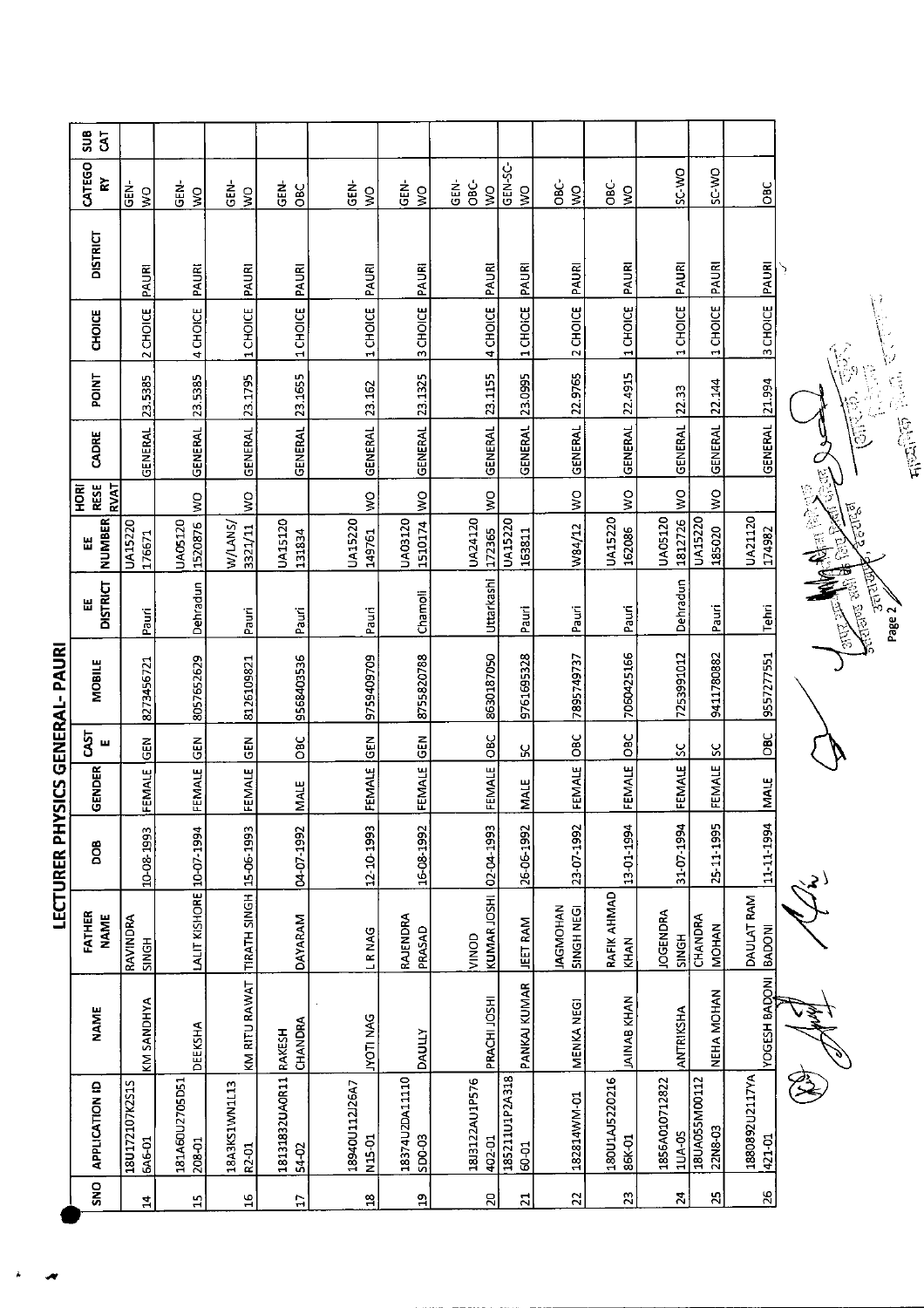| CATEGO<br>SC-WO<br><b>CM-LS</b><br>$\approx$<br>GEN-<br>ĠС-<br>GEN-<br>ЭEC<br>$\frac{1}{2}$<br>Ş<br>$\frac{8}{3}$<br>ပ္တ<br>ပ္ပ<br>ပ္တ<br>ಀೢ<br><b>DISTRICT</b><br>PAURI<br>PAURI<br>PAURI<br>PAURI<br>PAURI<br>PAURI<br>PAURI<br>PAURI<br>PAURI<br>PAURI<br>2 CHOICE<br>1 CHOICE<br>3 CHOICE<br>4 CHOICE<br>1 CHOICE<br>1 CHOICE<br>3 CHOICE<br>3 CHDICE<br>1 CHOICE<br>4 CHOICE<br><b>CHOICE</b><br>ŗ,<br>20.5865<br>20.6705<br>21.1105<br>21.0585<br>20.7845<br><b>POINT</b><br>21.9735<br>21.5605<br>20.028<br>20.467<br>21.789<br>i<br>C<br><b>GENERAL</b><br><b>GENERAL</b><br><b>GENERAL</b><br><b>GENERAL</b><br>GENERAL<br>GENERAL<br><b>GENERAL</b><br><b>GENERAL</b><br><b>GENERAL</b><br><b>GENERAL</b><br>CADRE<br><b>Cash discounts</b><br><b>RESE</b><br>RVAT<br><b>ROH</b><br>UA19120 WO,<br>$\tilde{g}$<br>E 9<br>N<br>N<br>29030/14 WO<br>ş<br>321.22<br><u>ನ</u><br>UA03120<br>UA24120<br><b>NUMBER</b><br>UA15220<br><b>UA15220</b><br><b>UA15220</b><br>UA24120<br>UA24120<br>UA24120<br>1511037<br>142406<br>186710<br>176155<br>153887<br>119235<br>184904<br>187312<br>187711<br>Ш<br>Uttarkashi<br>Rudrapray<br>Uttarkashi<br>್ಯಾತ್ಮ ಪ <sup>್ರ</sup><br>ಕಾರ್<br>أحكم<br>Uttarkashi<br>Uttarkashi<br><b>DISTRICT</b><br>Haridwar<br>∌ัืน<br>Chamoli<br>出<br>Pauri<br>Pauri<br>Pauri<br>96<br>YSICS GENERAL-PAURI<br>第12回 100<br>8171386526<br>8475067125<br>9634952042<br>8006739045<br>9410773144<br>7895321067<br>8979323330<br>8477019192<br>9045559842<br>8755020261<br>MOBILE<br>5l<br>OBC<br><b>DBC</b><br><b>ICEN</b><br><b>GEN</b><br>ш<br><u>ប</u><br>ပ္တ<br>ပ္ပ<br><u>ပ</u><br>ပ္တ<br><u>ភ</u><br>FEMALE<br>FEMALE<br><b>GENDER</b><br>FEMALE<br>FEMALE<br>FEMALE<br>MALE<br><b>INALE</b><br><b>MALE</b><br><b>MALE</b><br><b>MALE</b><br>5<br>LECTURER PH<br>02-09-1991<br>04-05-1995<br>14-09-1993<br>22-10-1989<br>01-08-1994<br>01-01-1995<br>17-07-1992<br>15-08-1993<br>SINGH RAWAT 01-07-1993<br>13-11-1994<br>DOB <sub></sub><br>BALBIR SINGH<br>DIWAN SINGH<br>AMAR SINGH<br>DALIP SINGH<br>NAG CHAND<br><b>DAUNDIYAL</b><br><b>KOLAMBAS</b><br>FATHER<br><b>NAME</b><br>MAHIPAL<br><b>SHARMA</b><br>RAMOLA<br><b>DHARM</b><br>KHAJAN<br>KUMAR<br><b>SATISH</b><br>SINGH<br>315H<br><b>MANISH KUMAR</b><br>183A92140UR122 SANJAY SINGH<br>NITESH SINGH<br>DEEPA RANI<br>DAUNDIYAL<br><b>NAME</b><br>AMIT DUTT<br>KM UTTRA<br>KM ASHA<br>18DA014282101K KULDEEP<br>18D28R420U01A4 DEEKSHA<br>RAMOLA<br>RAWAT<br>DEEPA<br>18D1200821U37A<br>18308271164KU8<br>184U0125142502<br>182K3A151197U1<br>184D21R309D-03<br>1851872712MU0<br><b>APPLICATION ID</b><br>18515UA021D72<br>A651-01<br>A2A-01<br>U67-D3<br>A11-D2<br>001-04<br>AN-02<br>149-02<br>515-02<br>13-02<br>SNO<br>$36\,$<br>54<br>55<br>$33\,$<br>$\bf{S}$<br>32<br>29<br>$\Xi$<br>$28$<br>$\overline{2}$ | ទី<br>$\overline{5}$ |  | ă | ಕ |  |  |        |
|-----------------------------------------------------------------------------------------------------------------------------------------------------------------------------------------------------------------------------------------------------------------------------------------------------------------------------------------------------------------------------------------------------------------------------------------------------------------------------------------------------------------------------------------------------------------------------------------------------------------------------------------------------------------------------------------------------------------------------------------------------------------------------------------------------------------------------------------------------------------------------------------------------------------------------------------------------------------------------------------------------------------------------------------------------------------------------------------------------------------------------------------------------------------------------------------------------------------------------------------------------------------------------------------------------------------------------------------------------------------------------------------------------------------------------------------------------------------------------------------------------------------------------------------------------------------------------------------------------------------------------------------------------------------------------------------------------------------------------------------------------------------------------------------------------------------------------------------------------------------------------------------------------------------------------------------------------------------------------------------------------------------------------------------------------------------------------------------------------------------------------------------------------------------------------------------------------------------------------------------------------------------------------------------------------------------------------------------------------------------------------------------------------------------------------------------------------------------------------------------------------------------------------------------------------------------------------------------------------------------------------------------------------------------------------------------------------------------------------------------------------------------------------------------------------------------|----------------------|--|---|---|--|--|--------|
|                                                                                                                                                                                                                                                                                                                                                                                                                                                                                                                                                                                                                                                                                                                                                                                                                                                                                                                                                                                                                                                                                                                                                                                                                                                                                                                                                                                                                                                                                                                                                                                                                                                                                                                                                                                                                                                                                                                                                                                                                                                                                                                                                                                                                                                                                                                                                                                                                                                                                                                                                                                                                                                                                                                                                                                                                 |                      |  |   |   |  |  |        |
|                                                                                                                                                                                                                                                                                                                                                                                                                                                                                                                                                                                                                                                                                                                                                                                                                                                                                                                                                                                                                                                                                                                                                                                                                                                                                                                                                                                                                                                                                                                                                                                                                                                                                                                                                                                                                                                                                                                                                                                                                                                                                                                                                                                                                                                                                                                                                                                                                                                                                                                                                                                                                                                                                                                                                                                                                 |                      |  |   |   |  |  |        |
|                                                                                                                                                                                                                                                                                                                                                                                                                                                                                                                                                                                                                                                                                                                                                                                                                                                                                                                                                                                                                                                                                                                                                                                                                                                                                                                                                                                                                                                                                                                                                                                                                                                                                                                                                                                                                                                                                                                                                                                                                                                                                                                                                                                                                                                                                                                                                                                                                                                                                                                                                                                                                                                                                                                                                                                                                 |                      |  |   |   |  |  |        |
|                                                                                                                                                                                                                                                                                                                                                                                                                                                                                                                                                                                                                                                                                                                                                                                                                                                                                                                                                                                                                                                                                                                                                                                                                                                                                                                                                                                                                                                                                                                                                                                                                                                                                                                                                                                                                                                                                                                                                                                                                                                                                                                                                                                                                                                                                                                                                                                                                                                                                                                                                                                                                                                                                                                                                                                                                 |                      |  |   |   |  |  |        |
|                                                                                                                                                                                                                                                                                                                                                                                                                                                                                                                                                                                                                                                                                                                                                                                                                                                                                                                                                                                                                                                                                                                                                                                                                                                                                                                                                                                                                                                                                                                                                                                                                                                                                                                                                                                                                                                                                                                                                                                                                                                                                                                                                                                                                                                                                                                                                                                                                                                                                                                                                                                                                                                                                                                                                                                                                 |                      |  |   |   |  |  |        |
|                                                                                                                                                                                                                                                                                                                                                                                                                                                                                                                                                                                                                                                                                                                                                                                                                                                                                                                                                                                                                                                                                                                                                                                                                                                                                                                                                                                                                                                                                                                                                                                                                                                                                                                                                                                                                                                                                                                                                                                                                                                                                                                                                                                                                                                                                                                                                                                                                                                                                                                                                                                                                                                                                                                                                                                                                 |                      |  |   |   |  |  |        |
|                                                                                                                                                                                                                                                                                                                                                                                                                                                                                                                                                                                                                                                                                                                                                                                                                                                                                                                                                                                                                                                                                                                                                                                                                                                                                                                                                                                                                                                                                                                                                                                                                                                                                                                                                                                                                                                                                                                                                                                                                                                                                                                                                                                                                                                                                                                                                                                                                                                                                                                                                                                                                                                                                                                                                                                                                 |                      |  |   |   |  |  |        |
|                                                                                                                                                                                                                                                                                                                                                                                                                                                                                                                                                                                                                                                                                                                                                                                                                                                                                                                                                                                                                                                                                                                                                                                                                                                                                                                                                                                                                                                                                                                                                                                                                                                                                                                                                                                                                                                                                                                                                                                                                                                                                                                                                                                                                                                                                                                                                                                                                                                                                                                                                                                                                                                                                                                                                                                                                 |                      |  |   |   |  |  | Page 3 |
|                                                                                                                                                                                                                                                                                                                                                                                                                                                                                                                                                                                                                                                                                                                                                                                                                                                                                                                                                                                                                                                                                                                                                                                                                                                                                                                                                                                                                                                                                                                                                                                                                                                                                                                                                                                                                                                                                                                                                                                                                                                                                                                                                                                                                                                                                                                                                                                                                                                                                                                                                                                                                                                                                                                                                                                                                 |                      |  |   |   |  |  |        |
|                                                                                                                                                                                                                                                                                                                                                                                                                                                                                                                                                                                                                                                                                                                                                                                                                                                                                                                                                                                                                                                                                                                                                                                                                                                                                                                                                                                                                                                                                                                                                                                                                                                                                                                                                                                                                                                                                                                                                                                                                                                                                                                                                                                                                                                                                                                                                                                                                                                                                                                                                                                                                                                                                                                                                                                                                 |                      |  |   |   |  |  |        |
|                                                                                                                                                                                                                                                                                                                                                                                                                                                                                                                                                                                                                                                                                                                                                                                                                                                                                                                                                                                                                                                                                                                                                                                                                                                                                                                                                                                                                                                                                                                                                                                                                                                                                                                                                                                                                                                                                                                                                                                                                                                                                                                                                                                                                                                                                                                                                                                                                                                                                                                                                                                                                                                                                                                                                                                                                 |                      |  |   |   |  |  |        |
|                                                                                                                                                                                                                                                                                                                                                                                                                                                                                                                                                                                                                                                                                                                                                                                                                                                                                                                                                                                                                                                                                                                                                                                                                                                                                                                                                                                                                                                                                                                                                                                                                                                                                                                                                                                                                                                                                                                                                                                                                                                                                                                                                                                                                                                                                                                                                                                                                                                                                                                                                                                                                                                                                                                                                                                                                 |                      |  |   |   |  |  |        |
|                                                                                                                                                                                                                                                                                                                                                                                                                                                                                                                                                                                                                                                                                                                                                                                                                                                                                                                                                                                                                                                                                                                                                                                                                                                                                                                                                                                                                                                                                                                                                                                                                                                                                                                                                                                                                                                                                                                                                                                                                                                                                                                                                                                                                                                                                                                                                                                                                                                                                                                                                                                                                                                                                                                                                                                                                 |                      |  |   |   |  |  |        |
|                                                                                                                                                                                                                                                                                                                                                                                                                                                                                                                                                                                                                                                                                                                                                                                                                                                                                                                                                                                                                                                                                                                                                                                                                                                                                                                                                                                                                                                                                                                                                                                                                                                                                                                                                                                                                                                                                                                                                                                                                                                                                                                                                                                                                                                                                                                                                                                                                                                                                                                                                                                                                                                                                                                                                                                                                 |                      |  |   |   |  |  |        |
|                                                                                                                                                                                                                                                                                                                                                                                                                                                                                                                                                                                                                                                                                                                                                                                                                                                                                                                                                                                                                                                                                                                                                                                                                                                                                                                                                                                                                                                                                                                                                                                                                                                                                                                                                                                                                                                                                                                                                                                                                                                                                                                                                                                                                                                                                                                                                                                                                                                                                                                                                                                                                                                                                                                                                                                                                 |                      |  |   |   |  |  |        |
|                                                                                                                                                                                                                                                                                                                                                                                                                                                                                                                                                                                                                                                                                                                                                                                                                                                                                                                                                                                                                                                                                                                                                                                                                                                                                                                                                                                                                                                                                                                                                                                                                                                                                                                                                                                                                                                                                                                                                                                                                                                                                                                                                                                                                                                                                                                                                                                                                                                                                                                                                                                                                                                                                                                                                                                                                 |                      |  |   |   |  |  |        |

 $\lambda$ 

 $\mathbb{R}^2$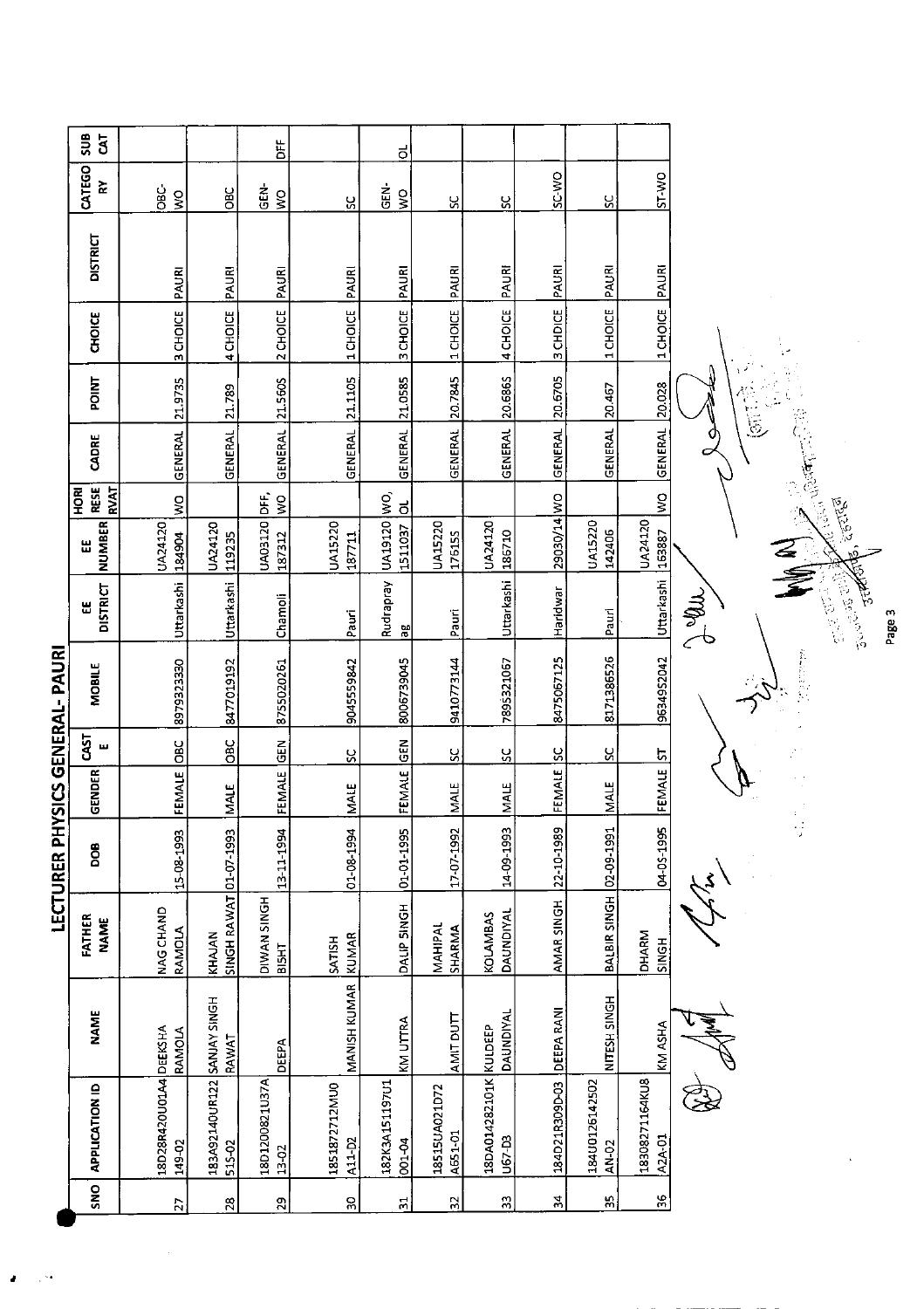| SU <sub>8</sub><br>$\overline{5}$     |                                    |                           |                            |                                    |                                     |                                |                                            |                              |                                        |                                        |                          |                             |                          |
|---------------------------------------|------------------------------------|---------------------------|----------------------------|------------------------------------|-------------------------------------|--------------------------------|--------------------------------------------|------------------------------|----------------------------------------|----------------------------------------|--------------------------|-----------------------------|--------------------------|
| <b>CATEGO</b><br>$\tilde{\mathbf{z}}$ | GEN-                               | $rac{1}{2}$               | $rac{E}{C}$                | $rac{5}{2}$                        | .<br>5<br>$\frac{8}{3}$             | GEN-<br>$\frac{1}{2}$          | GEN-<br>DBC                                | $\frac{1}{6}$<br>$\geq$      | $\frac{2}{5}$                          | $rac{1}{2}$                            | <b>SEN-</b><br>OBC       | $rac{2}{5}$                 | GEN-<br>$rac{C}{C}$      |
| <b>DISTRICT</b>                       | 1 CHOICE PITHORAGARH WO            | PITHORAGARH               | PITHORAGARH                | 1 CHOICE PITHORAGARH               | PITHORAGARH                         | PITHORAGARH                    | PITHORAGARH                                | 1 CHOICE PITHORAGARH         | 1 CHOICE PITHORAGARH                   | PITHORAGARH                            | 1 CHOICE PITHORAGARH     | PITHORAGARH                 | 1 CHOICE PITHORAGARH     |
| <b>CHOICE</b>                         |                                    | 1 CHOICE                  | 1 CHOICE                   |                                    | 1 CHOICE                            | 1 CHOICE                       | 1 CHOICE                                   |                              |                                        | 1 CHOICE                               |                          | 1 CHOICE                    |                          |
| POINT                                 |                                    | 32.743                    | 31.907                     |                                    | 31.0175                             | 30.88                          | 30.804                                     |                              | 30.3775                                | 30.3175                                |                          | 29.6885                     |                          |
| CADRE                                 | GENERAL 33.501                     | GENERAL                   | GENERAL                    | GENERAL 31.314                     | GENERAL                             | GENERAL                        | <b>GENERAL</b>                             | GENERAL 30.5435              | GENERAL                                | <b>GENERAL</b>                         | GENERAL 30.1745          | GENERAL                     | GENERAL 29.6765          |
| <b>RESE</b><br>HORI                   | <b>RVAT</b><br>ş                   |                           |                            |                                    | $\frac{1}{2}$                       | $\geq$                         |                                            | $\frac{1}{2}$                |                                        |                                        |                          |                             |                          |
| <b>NUMBER</b><br>쎲                    | W/5705/<br>$\overline{1}$          | M4178/2<br>$\overline{a}$ | 1970/201<br>4              | 2580/13                            | 117371                              | W/754/2<br>δp                  | 44/14                                      | UA14120<br>182652            | 8802/14                                | 172264                                 | 175/10                   | 451/14                      | <b>UA14120</b><br>169343 |
| <b>DISTRICT</b><br>뜺                  | Pithoragar<br>ء                    | Chamoli                   | Pithoragar<br>$\mathbf{r}$ | Pithoragar<br>£,                   | Champawa UA04220                    | Pithoragar<br>후                | Pithoragar<br>고                            | Pithoragar<br>4              | Pithoragar<br>£                        | Pithoragar   UA14120<br>ᅐ              | Pithoragar<br>ᅩ          | Pithoragar<br>고             | Pithoragar<br><u>ء</u>   |
| <b>MOBILE</b>                         | 9634880868                         | 8936904669                | 7351805337                 | 8126230590                         | 9639834070                          | 9410185258                     | 9627307059                                 | 8126439958                   | 9557384283                             | 8954817226                             | 9690775909               | 9917799193                  | 9568281056               |
| <b>CAST</b><br>さらこり<br>$\mathbf{u}$   | $rac{2}{9}$                        | GEN                       | $rac{5}{2}$                | <b>GEN</b>                         | $\frac{1}{6}$                       | $rac{5}{6}$                    | <b>OBC</b>                                 | $rac{5}{2}$                  | <b>GEN</b>                             | $\frac{2}{5}$                          | OBC                      | <b>GEN</b>                  | $rac{C}{C}$              |
| GENDER                                | FEMALE                             | <b>MALE</b>               | MALE                       | <b>MALE</b>                        | FEMALE                              | FEMALE                         | MALE                                       | <b>FEMALE</b>                | <b>MALE</b>                            | <b>IMALE</b>                           | <b>MALE</b>              | <b>MALE</b>                 | <b>MALE</b>              |
| こうこし ヒロコンココ<br><b>BOO</b>             | 10-02-1993                         | 09-06-1990                | 06-06-1987                 | 01-10-1988                         | 01-07-1989                          | 02-06 1988                     | 27-06-1990                                 | 04-07-1991                   | 21-06-1991                             | 08-05-1990                             | 10-01-1985               | 23-10-1990                  | 28-01-1991               |
| FATHER<br><b>NAME</b>                 | CHANDRA<br><b>BHUWAN</b><br>SHARMA | MANMOHAN<br>PANT          | TRILOK SINGH<br>RAWAT      | KESHAV DATT<br><b>BHATT</b>        | CHANDRA<br>GAHTORI<br><b>DINESH</b> | GOPAL SINGH<br><b>NEVE</b>     | CHANDRA<br><b>DWIVED!</b><br><b>HARISH</b> | CHANDRA<br><b>HSOL</b><br>EM | SURESH<br><b>HSQL</b>                  | DALIP SINGH<br><b>MAHARA</b>           | ROOP SINGH<br>BISHT      | CHANDRA<br>KAILASH<br>KAPRI | SURESH GIRI              |
| NAME                                  |                                    | PUNEET PANT               | SAURABH                    | <b>MADHUSOODAN</b><br><b>BHATT</b> | LATA GAHTORI                        | <b>GUNJAN NEVE</b>             | PANKAJ KUMAR<br><b>DWIVEDI</b>             | RICHA JOSHI                  | SATISH CHANDRA CHANDRA<br><b>INSCI</b> | <b>SINGH MAHARA</b><br><b>DIGAMBAR</b> | BHUPENDRA<br>SINGH BISHT | CHANDRA KAPRI<br>JEEVAN     | MANOJ GIRI               |
| <b>APPLICATION ID</b>                 | 181W5DS0574-01 DEEPTI SHARMA       | 184PP12011M87<br>$\Xi$    | 182504R10197-01 RAWAT      | 18813520BM-01                      | 18101A3017272U<br>4LG-02            | 180147G50W2N<br>$\overline{5}$ | 1814DP444-01                               | 18U1S14AR86120<br>22-01      | 1801288541-02                          | 18712U2M46A11<br>D420-03               | 187B11B50-01             | 18411J54K-01                | 182M331U4G940<br>16A1-02 |
| SN <sub>O</sub>                       |                                    | $\sim$                    | $\sim$                     | 4                                  | w                                   | <b>G</b>                       | Z                                          | œ                            | G)                                     | $\Omega$                               | $\Xi$                    | <b>Z</b>                    | $\mathbf{r}$             |

**I FCTURER DHVSICS GENERAL- DITHORAGARH** 

j.

一个 化学 人名 Č Cocco. **Guelo** ∑<br>∕<br>≦ Page 1

The Angle B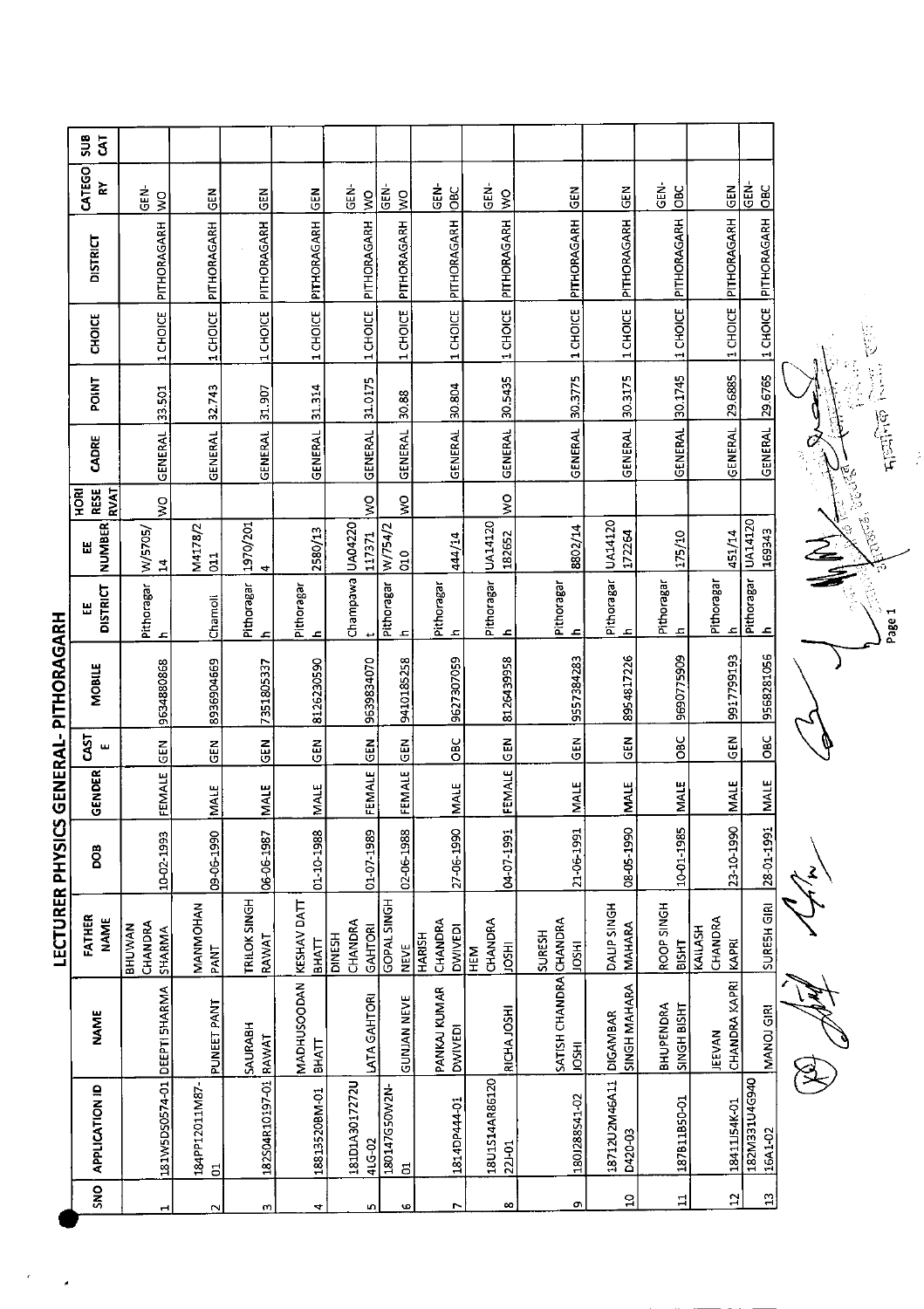| SUB<br>$\overline{5}$                     |                                              |                         |               |                             |                              |                          |      |                                   |                         |                          |                                     |                                |                                                |                         |                                    |
|-------------------------------------------|----------------------------------------------|-------------------------|---------------|-----------------------------|------------------------------|--------------------------|------|-----------------------------------|-------------------------|--------------------------|-------------------------------------|--------------------------------|------------------------------------------------|-------------------------|------------------------------------|
| CATEGO<br>Š                               | GEN-<br>$rac{C}{D}$                          | នូ<br>ن<br>86           | Ş             | dEN-<br>$\geq$              | GEN-<br><b>DBC</b>           | さ<br>0<br>$rac{C}{C}$    | ĠĒN- | ෂි<br>$\frac{1}{2}$               | GEN-<br>$\frac{8}{15}$  | di<br>U<br>$\frac{1}{2}$ | ូតី<br>ប<br>$\frac{1}{2}$           | GEN-<br>$\frac{8}{15}$         | GEN-<br>$\frac{8}{15}$                         | <b>SEN</b>              |                                    |
| <b>DISTRICT</b>                           | PITHORAGARH                                  |                         | PITHORAGARH   | PITHORAGARH                 | 1 CHOICE PITHORAGARH         | 1 CHOICE PITHORAGARH     |      | PITHORAGARH                       | PITHORAGARH             | PITHORAGARH              | PITHORAGARH                         | PITHORAGARH                    | PITHORAGARH                                    | PITHORAGARH             | 11 CHOICE PITHORAGARH GEN          |
| <b>CHOICE</b>                             | 1 CHOICE                                     |                         | 1 CHOICE      | 1 CHOICE                    |                              |                          |      | 2 CHOICE                          | <b>6 CHOICE</b>         | 9 CHOICE                 | 8 CHOICE                            | <b>PICHOICE</b>                | 2 CHOICE                                       | <b>6 CHOICE</b>         |                                    |
| <b>POINT</b>                              |                                              |                         | 28.6365       | 28.122                      | 23.6305                      | 23.429                   |      | 23.041                            | 22.7385                 |                          | 22.538                              | 22.5165                        | 22.333                                         | 22.287                  | 22.2675                            |
| CADRE                                     | GENERAL 29.2755                              |                         | GENERAL       | GENERAL                     | GENERAL                      | GENERAL                  |      | GENERAL                           | <b>GENERAL</b>          | GENERAL 22.6545          | <b>GENERAL</b>                      | GENERAL                        | GENERAL                                        | GENERAL                 | GENERAL                            |
| <b>RESE</b><br><b>RVAT</b><br><b>HORI</b> |                                              |                         | Ş             | $\frac{8}{2}$               |                              |                          |      | $\frac{1}{2}$                     | ş                       | $\tilde{\mathbf{z}}$     | $\frac{8}{2}$                       | $\frac{1}{2}$                  |                                                |                         |                                    |
| <b>NUMBER</b><br>出                        | UA14120<br>16T1578                           | UA14120                 | 154135        | 1914/14<br><u>έ</u>         | 4479/13                      | UA05120<br>177215        |      | UA21120<br>1528882                | UA24120<br>187301       | UA05120<br>186063        | UA21120<br>1526054                  | UA15220<br>149743              | <b>UXO3EM</b><br>0180001<br>P0345/2<br>751     | UA19120<br>17638        | 6643/14                            |
| <b>DISTRICT</b><br>Ш                      | Pithoragar<br>£,                             | Pithoragar              | 흐             | Pithoragar<br>£             | Pithoragar<br>Æ              | Dehradun                 |      | <b>Tehri</b>                      | Uttarkashi              | Dehradun                 | <b>Tehri</b>                        | Pauri                          | champawa<br>پ                                  | Rudrapray<br>꾑          | Chamoli                            |
| <b>MOBILE</b>                             | 9639476856                                   |                         | 7248301578    | 8791469072                  | 8475887344                   | 9837083858               |      | 8923287751                        | 8126552602              | 9557784554               | 9639883656                          | 7417628289                     | 7902176324                                     | 9627784457              | 8979489452                         |
| <b>GAST</b><br>ш                          | <b>BC</b>                                    |                         | <b>OBC</b>    | $rac{2}{5}$                 | OBC                          | <b>OBC</b>               |      | $rac{6}{5}$                       | <b>GEN</b>              |                          | $rac{2}{5}$                         |                                |                                                | <b>GEN</b>              | GEN                                |
| GENDER                                    | <b>MALE</b>                                  |                         | FEMALE        | FEMALE                      | MALE                         | <b>MALE</b>              |      | FEMALE                            | FEMALE                  | FEMALE GEN               | FEMALE                              | FEMALE GEN                     | FEMALE GEN                                     | <b>NALE</b>             | <b>MALE</b>                        |
| 80g                                       | 02-02-1983                                   |                         | 28-09-1990    | 10-09-1987                  | 10-10-1993                   | 09-07-1993               |      | 15-08-1994                        | 27-03-1994              | 08-09-1994               | 04-06-1994                          | 30-03-1993                     |                                                | 09-07-1992              | 13-07-1994                         |
| FATHER<br><b>NAME</b>                     | PHARSWAN<br><b>MOHAN</b><br><b>HDNGH</b>     | <b>DEV SINGH</b>        | BRITHWAL      | <b>BEER SINGH</b><br>BOHARA | HAYAT SINGH<br>SHAHI         | DAUEET<br>SINGH          |      | BUDHI SINGH<br>PANWAR             | BHOLU SINGH             | HARI PRASAD              | SHAMBHU<br><b>PUROHIT</b><br>PRASAD | SINGH BISHT<br><b>IAGMOHAN</b> | BISHAN SINGH 15-06-1993                        | MAHAVEER<br>PRASAD      | <b>SINGH BISHT</b><br>BALWANT      |
| <b>NAME</b>                               | TRIBHUWAN<br><b>YOGENDRA</b><br><b>SINGH</b> |                         | BRITHWAI      | SAMANT<br><b>BASANTI</b>    | HEMANT SINGH<br><b>SHAHI</b> | AMRIK SINGH              |      | PANWAR                            | KM.LAXMI                | KM POONAM                | BABITA                              | POOJA BISHT                    | <b>RENU</b>                                    | <b>VIKAS PRASAD</b>     | PRADEEP SINGH<br>₹<br><b>EHSIB</b> |
| APPLICATION ID                            | 1882ATT4U5S171<br>0161-01                    | 18PU1A1214B304 PRIYANKA | 155-D1        | 189114-1M4SB-<br>S,         | 18431H4957-01                | 18255115A1027U<br>DA7-01 |      | 18P2UA15818280 PRAMILA<br>2P21-02 | 181U3740A12K18<br>02-04 | 18K0A816306502<br>U1-05  | 18486A51021U21<br>250-01            | 18U9B54204A321<br>P71-01       | 18135002851M1<br>RDUO030P74KE-<br>$\mathbf{S}$ | E4I201UA/17881<br>69-01 | 1861B4634P-01                      |
| SNO                                       | 24                                           |                         | $\frac{1}{2}$ | ٩                           | E                            | $\overline{a}$           |      | $\mathbf{a}$                      | 20                      | $\overline{2}$           | $\overline{2}$                      | 23                             | $\mathbb{Z}$                                   | 25                      | $\frac{26}{5}$                     |

LECTURER PHYSICS GENERAL- PITHORAGARH

 $\ddot{\phantom{0}}$ 

**The Second Control Control** 河西岛 V,  $\frac{156}{56}$ Page 2

 $\tilde{z}$ 

 $\hat{\mathbb{Z}}$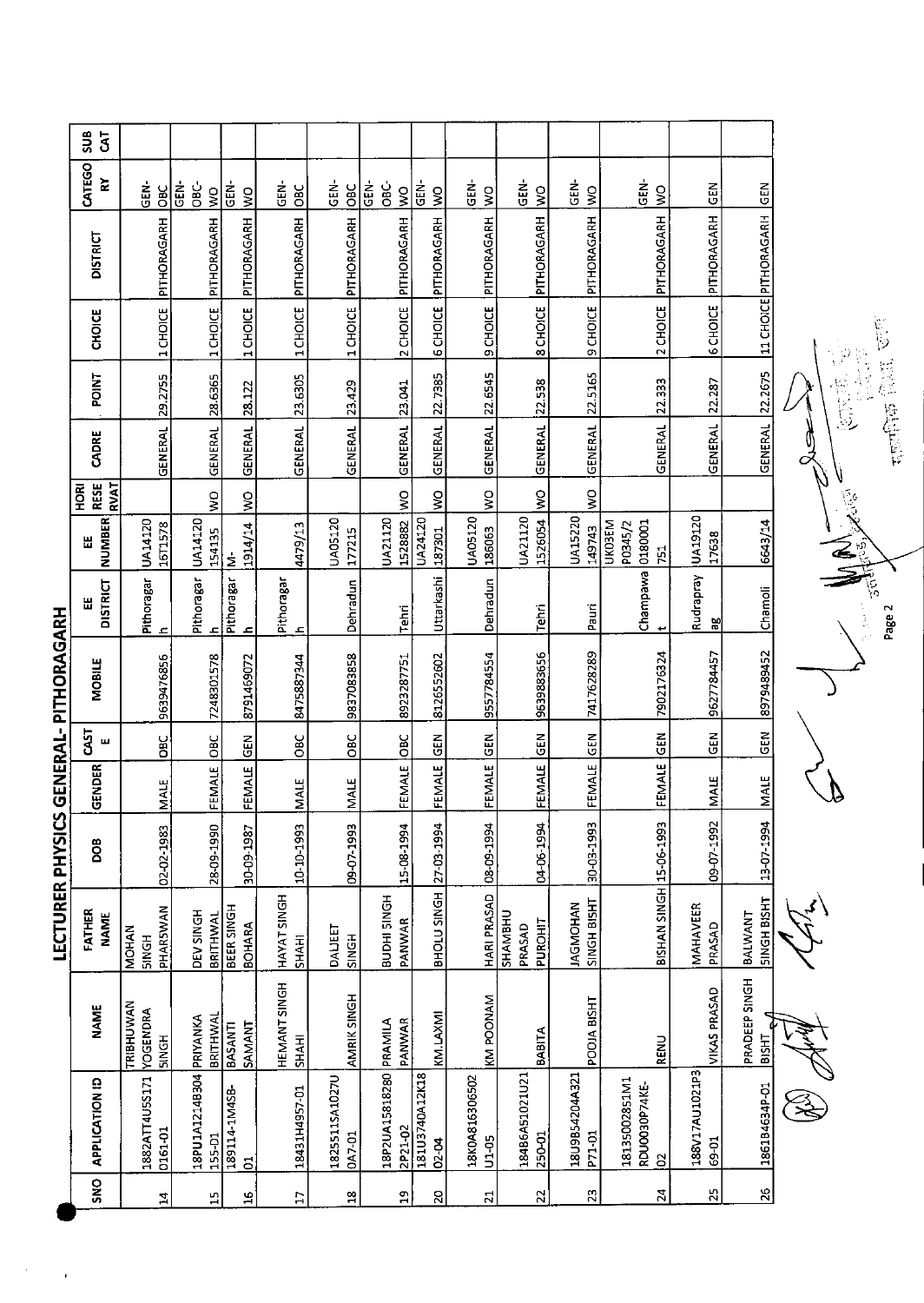| l<br>I |
|--------|

 $\frac{1}{2}$ 

 $\frac{1}{\sqrt{2}}$ 

|                                       |                             |                                            |                          |                                   |                                        |                                         |                                            |                          |                                 |                            |                             |                          |                          | M,                         |
|---------------------------------------|-----------------------------|--------------------------------------------|--------------------------|-----------------------------------|----------------------------------------|-----------------------------------------|--------------------------------------------|--------------------------|---------------------------------|----------------------------|-----------------------------|--------------------------|--------------------------|----------------------------|
| SU <sub>S</sub><br>$\bar{s}$          |                             |                                            |                          |                                   |                                        |                                         |                                            |                          |                                 |                            |                             |                          |                          | <b>ZEVES</b>               |
| CATEGO<br>⋩                           | GEN-<br>$\mathsf{S}$        | ទី<br>ច<br>$\frac{1}{2}$                   | $rac{5}{5}$              | ģ<br>$\frac{1}{2}$                | ទំ<br>ច<br>$\mathop{\mathsf{S}}$       | $\frac{1}{5}$<br>$\frac{1}{2}$          | $rac{5}{5}$                                | ទី<br>ច<br>$\frac{1}{2}$ | င်<br>$\frac{1}{2}$             | မ္ထံ<br>$\sum_{i=1}^{n}$   | ن<br>86<br>$\frac{1}{3}$    | <b>BC</b>                | ن<br>86<br>$\frac{8}{2}$ | <b>TAN</b><br>E            |
| <b>DISTRICT</b>                       | PITHORAGARH                 | PITHORAGARH                                | PITHORAGARH              | PITHORAGARH                       | 11 CHOICE PITHORAGARH                  | PITHORAGARH                             | PITHORAGARH                                | PITHORAGARH              | PITHORAGARH                     | 10 CHOICE PITHORAGARH      | PITHORAGARH                 | PITHORAGARH              | 11 CHOICE PITHORAGARH    | <b>FEB</b>                 |
| <b>CHOICE</b>                         | 5 CHOICE                    | 2 CHOICE                                   | 7 CHOICE                 | <b>SCHOICE</b>                    |                                        | <b>SCHOICE</b>                          | 1 CHOICE                                   | 7 CHOICE                 | 2 CHOICE                        |                            | <b>6 CHOICE</b>             | 9 CHOICE                 |                          | $\mathcal{C}$              |
| <b>POINT</b>                          | 22.267                      | 22.1705                                    | 22.1605                  | 22.118                            | 22.0505                                | 21.9945                                 | 21.926                                     | 21.9255                  | 21.685                          | 21 1895                    | 21.1865                     | 21.1405                  | 21.136                   | $\mathcal{P}$<br>k,<br>管区  |
| CADRE                                 | <b>GENERAL</b>              | <b>GENERAL</b>                             | <b>GENERAL</b>           | <b>GENERAL</b>                    | <b>GENERAL</b>                         | <b>GENERAL</b>                          | <b>GENERAL</b>                             | <b>GENERAL</b>           | <b>GENERAL</b>                  | <b>GENERAL</b>             | <b>GENERAL</b>              | <b>GENERAL</b>           | GENERAL                  | <b>Fielling</b><br>q       |
| <b>RESE</b><br><b>EKVAT</b><br>로<br>모 | $\frac{1}{2}$               | ş                                          |                          | ş                                 | Ş                                      | ş                                       |                                            | $\frac{1}{2}$            | $\frac{8}{5}$                   | ş                          |                             |                          | $\frac{8}{3}$            | ο                          |
| <b>NUMBER</b><br>Ш                    | <b>UA05120</b><br>162548    | <b>UKOSEM</b><br>0170002<br>P0145/2<br>035 | UA09320<br>181018        | UA19120<br>184791                 | <b>UA05120</b><br>179297               | UA01120<br>116986                       | 3338/201<br>$\mathbf{\mathbf{\mathbf{r}}}$ | UA03120<br>176781        | <b>UA15220</b><br>165738        | UA24120<br>182279          | UA03120<br>165468           | UA21120<br>162075        | UA24120<br>171291        |                            |
| <b>DISTRICT</b><br>Ш                  | Dehradun                    | Pithoragar<br>ᅩ                            | Haridwar                 | Rudrapray<br>9g                   | Dehradun                               | Almora                                  | Pithoragar<br>ᅺ                            | Chamoli                  | Pauri                           | Uttarkashi                 | Chamoli                     | Tehri                    | Uttarkashi               | $\sum_{i=1}^{n}$<br>Page 3 |
| MOBILE                                | 7830902954                  | 9927666967                                 | 9458916164               | 7895432904                        | 9458967592                             | 8218536434                              | 9897022361                                 | 7351108850               | 9410433258                      | 9557756521                 | 8475014228                  | 9897987842               | 8938856068               |                            |
| 5j<br>ш                               | $\tilde{E}$                 | $rac{5}{5}$                                | $rac{2}{5}$              | GEN                               | $rac{2}{5}$                            | <b>SEN</b>                              | $rac{2}{5}$                                | $rac{2}{5}$              | <b>DEC</b>                      | $rac{C}{D}$                | OBC                         | OBC                      | $rac{c}{\sigma}$         |                            |
| GENDER                                | FEMALE                      | FEMALE                                     | <b>MALE</b>              | FEMALE                            | FEMALE                                 | FEMALE                                  | <b>MALE</b>                                | FEMALE                   | FEMALE                          | FEMALE                     | FEMALE                      | MALE                     | FEMALE                   |                            |
| <b>BOO</b>                            | 02-01-1995                  | 12-06-1995                                 | 19-09-1987               | 20-01-1995                        | 11-11-1991                             | 10-08-1994                              | 12-12-1993                                 | 15-08-1993               | 31-10-1993                      | 21-07-1993                 | 09-05-1995                  | 09-06-1993               | 02-08-1992               |                            |
| FATHER<br><b>NAME</b>                 | BHUSHAN<br>TRIPATHI<br>RAVI | ANAND SINGH<br>візнт                       | DINESH GARG              | VARDHAN<br>SHUKLA<br><b>HARSH</b> | BHAGWATI<br><b>THAPLIYAL</b><br>PRASAD | CHANDRA<br><b>HARISH</b><br><b>TNAd</b> | CHANDRA<br><b>MAHESH</b><br>PANDEY         | AWTAR SINGH<br>RAWAT     | SINGH PAL<br>YASHPAL            | SUNDER LAL<br><b>BHATT</b> | <b>BRIJMOHAN</b><br>SINGH   | AJAZ HASAN               | TOTA RAM                 |                            |
| <b>NAME</b>                           | SHIVANGI<br>TRIPATHI        | SHASHIKALA<br><b>BISHT</b>                 | PRABHAT GARG             | <b>RICHA SHUKLA</b>               | THAPLIYAL                              | RAKSHIKA PANT                           |                                            | KM KUSUM<br>RAWAT        | SHALINI PAL                     | VANDANA BHATT              | <b>NEHA</b>                 | SALMAN HASAN             | RITU PATEL               |                            |
| APPLICATION ID                        | 185224150U05AT<br>816-01    | 1801E00K507U20<br>B3M50P5S2041-<br>පි      | 18111U0GA23908<br>8PO-02 | 187911RA2U1891<br><b>S04 01</b>   | 181KT27971920U KAVITA<br>A05-03        | 188P6110062R11<br><b>BAU-01</b>         | 18311208P3L3-02 LOKESH PANDEY              | 18R1386A027011<br>KU7-03 | 1B7255A68301S2<br><b>UP1-01</b> | 180B12721U2429<br>V8A-01   | 18806120A46NUS<br>$31 - 01$ | 18261S2721AOH1<br>U50-01 | 18P21RU2A91711<br>402-03 |                            |
| <b>SNO</b>                            | $\overline{2}$              | 28                                         | 29                       | 8                                 | 24                                     | $\mathfrak{L}$                          | S                                          | $\frac{1}{2}$            | స్                              | $\frac{1}{2}$              | Ľ.                          | 33                       | S.                       |                            |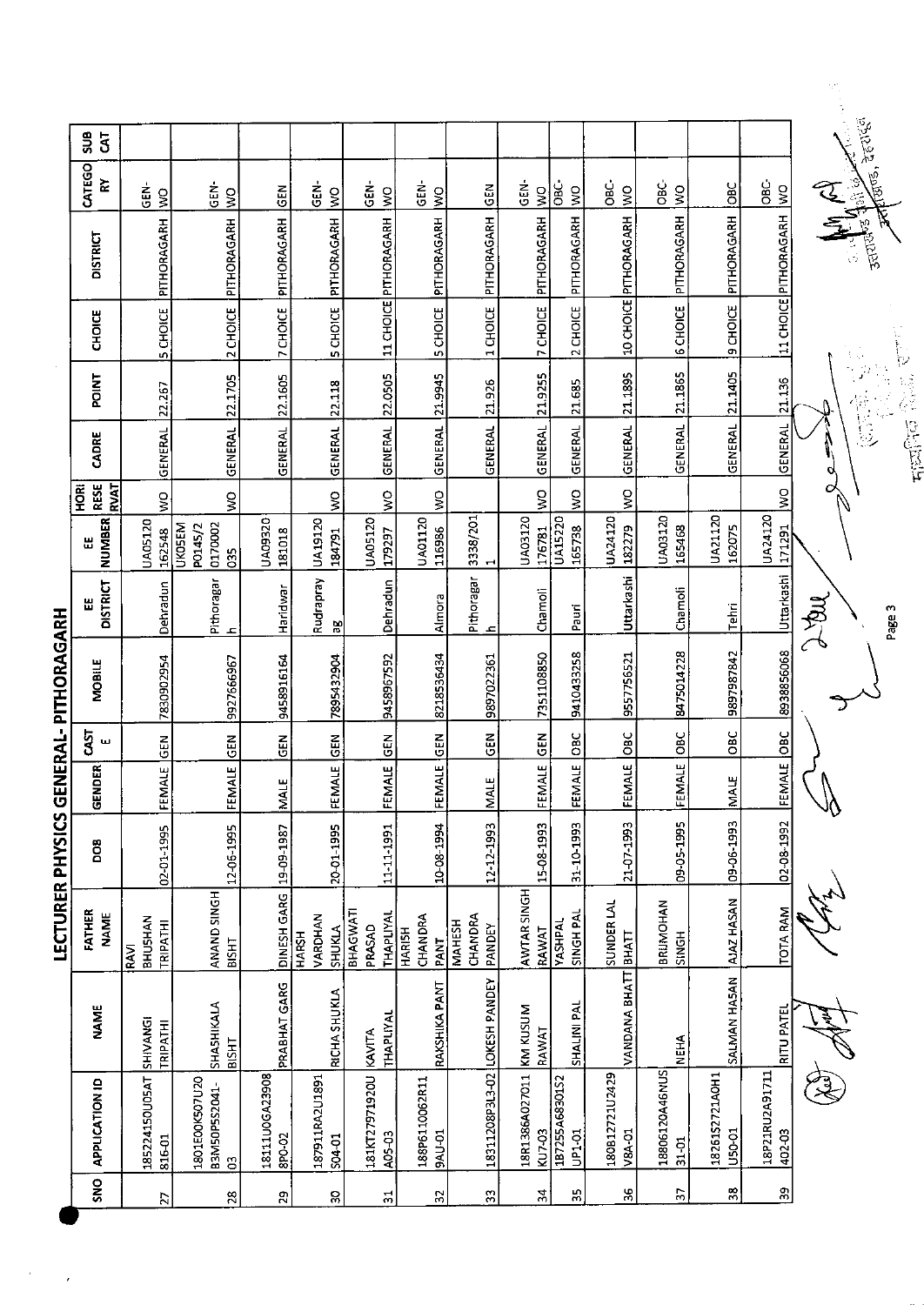|         | <b>APPLICATION ID</b>   | <b>NAME</b>                     | FATHER<br><b>NAME</b>                 | <b>BOO</b> | <b>GENDER</b> | CAST<br>ш     | <b>MOBILE</b> | <b>DISTRICT</b>            | <b>NUMBER</b><br>Ш    | <b>RESE</b><br><b>RVAT</b><br><b>ROM</b> | CADRE           | POINT       | <b>CHOICE</b>   | <b>DISTRICT</b>       | CATEGO<br>ੇਟ                          | ទី<br>$\overline{5}$ |
|---------|-------------------------|---------------------------------|---------------------------------------|------------|---------------|---------------|---------------|----------------------------|-----------------------|------------------------------------------|-----------------|-------------|-----------------|-----------------------|---------------------------------------|----------------------|
| P83-01  | 18714228SA70U1          | PARMAR<br>SAURAV                | <b>DHIRENDRA</b><br>PARMAR<br>SINGH   | 10-07-1994 | MALE          | $rac{C}{C}$   | 7417708494    | Uttarkashi                 | UA24120<br>187783     |                                          | GENERAL 21.0945 |             |                 | 6 CHOICE PITHORAGARH  | 10BC                                  |                      |
|         | 1849D0155R1-01          | DHARMANDAR<br>SINGH RAWAT       | GOPAL SINGH<br>RAWAT                  | 15-01-1989 | MALE          | <b>DBC</b>    | 8448302955    | Tehri                      | 5915/014              |                                          | <b>GENERAL</b>  | 20.999      | 4 CHOICE        | PITHORAGARH           | <b>DBC</b>                            |                      |
| U18-01  | 18181A8RS72200          | RAVINDRA SINGH SINGH            | GOVIND                                | 07-07-1993 | <b>MALE</b>   | ပ္တ           | 9557181347    | Tehri                      | UA21120<br>188780     |                                          | <b>GENERAL</b>  | 19.681      | 9 CHOICE        | PITHORAGARH           | ပ္တ                                   |                      |
| 112-03  | 181J72UP10A192          | <b>JANGPANGI</b><br>PARUL       | <b>JANGPANGI</b><br>NARENDRA<br>SINGH | 02-05-1994 | FEMALE        | 5             | 9719098856    | Nainital                   | UA12220<br>171191     | ş                                        | <b>GENERAL</b>  | 19.426      | 1 CHOICE        | PITHORAGARH           | <b>OW LS</b>                          |                      |
| 12 D1   | 18A30U605960G7          | <b>GAUTAM</b><br><b>SHIVANI</b> | OM PRAKASH 05-07-1992                 |            | FEMALE        | <u>ა</u>      | 7248519570    | Haridwar                   | UA09320<br>17606      | ş                                        | <b>GENERAL</b>  | 19.3085     |                 | 9 CHOICE PITHORAGARH  | <b>CW-32</b>                          |                      |
| 295-01  | 1841A5954V101U          | VINEETA SMRITI                  | HARI PRASAO                           | 01-01-1994 | FEMALE        | <u>ប្ដ</u>    | 8130905971    | Pithoragar<br>$\mathbf{r}$ | UA14120<br>155994     | $\frac{8}{5}$                            | GENERAL         | 19.2805     | 1 CHOICE        | PITHORAGARH           | <b>CM-3S</b>                          |                      |
| 101-01  | 184AA0929211N8 ANURADHA | <b>NAUTIYAL</b>                 | <b>JOGENDRA</b><br><b>SINGH</b>       | 13-04-1989 | FEMALE        | $\frac{6}{5}$ | 7409641583    | Haridwar                   | UA09120<br>189412     | Ş                                        | <b>GENERAL</b>  | 19.1685     | 4 CHOICE        | PITHORAGARH           | SC-WO                                 |                      |
| 05-01   | 184A78232U5A10          | ANJALI SINGH                    | JAI CHANDRA<br>SINGH                  | 14-08-1992 | FEMALE        | 10BC          | 9058313703    | Udham 5<br><b>Nagar</b>    | UA23120 DFF,<br>87504 | $\frac{1}{2}$                            | <b>GENERAL</b>  | 19.1555     | 7 CHOICE        | PITHORAGARH           | ප්<br>$\geq$                          | άŧ                   |
| 4U4-01  | 18322690J7AK12          | <b>JITENDRA</b><br><b>KUMAR</b> | BRAIPAL<br><b>HONIS</b>               | 08-06-1993 | MALE          | ပ္က           | 8126676815    | Udham 5<br>Nagar           | UA23220<br>174496     |                                          | <b>GENERAL</b>  | 19.1505     | 2 CHOICE        | PITHORAGARH           | ပ္တ                                   |                      |
|         | 181S271U1-01            | UDAY SINGH                      | <b>LAHORE</b><br><b>SINGH</b>         | 15-06-1988 | MALE          | ပ္ပ           | 8791916291    | Haridwar                   | 721/11                |                                          | <b>GENERAL</b>  | 19.0845     | <b>7 CHOICE</b> | PITHORAGARH           | <u>پ</u>                              |                      |
| 1075-02 | 18T966K6U20A11          | <b>TARUN KUMAR</b>              | <b>UMMED</b><br><b>HDNIS</b>          | 21-10-1991 | <b>MALE</b>   | ပ္တ           | 8006740311    | Dehradun                   | UA05120<br>1617696    |                                          | GENERAL         | 18.9915     |                 | 11 CHOICE PITHORAGARH | <u>ي</u>                              |                      |
|         | 18P155421S1-01          | <b>SAMAR PAL</b>                | <b>DHARAMPAL</b><br>SINGH             | 09-09-1988 | <b>MALE</b>   | ပ္တ           | 7409657096    | Haridwar                   | 21554/11              |                                          | <b>GENERAL</b>  | 18.909      | 4 CHOICE        | PITHORAGARH           | <u>ي</u>                              |                      |
|         | 18Y2008410K4-03 KUMAR   | YOGENDRA                        | RAMPAL<br><b>BINGH</b>                | 10-07-1987 | MALE          | ွ             | 8433139765    | Haridwar                   | 20408/01<br>4         |                                          | GENERAL         | 18.778      | 8 CHOICE        | PITHORAGARH           | <u>sc</u>                             |                      |
|         | 185201K1P4-01           | PRAKASH KUMAR PREM RAM          |                                       | 15-08-1992 | <b>MALE</b>   | ჯ             | 7351024673    | Pithoragar                 | 1520/14               |                                          | <b>GENERAL</b>  | 18.762      | 1 CHOICE        | PITHORAGARH SC        |                                       |                      |
|         |                         |                                 |                                       |            | Y)            |               |               | <b>HORA</b><br>Page 4      |                       |                                          |                 | 智智之<br>E CA |                 | तत्त                  | <b>King Comparison</b><br>केली रहराइन |                      |

LECTURER PHYSICS GENERAL- PITHORAGARH

 $\mathbf{r}$  $\epsilon$  .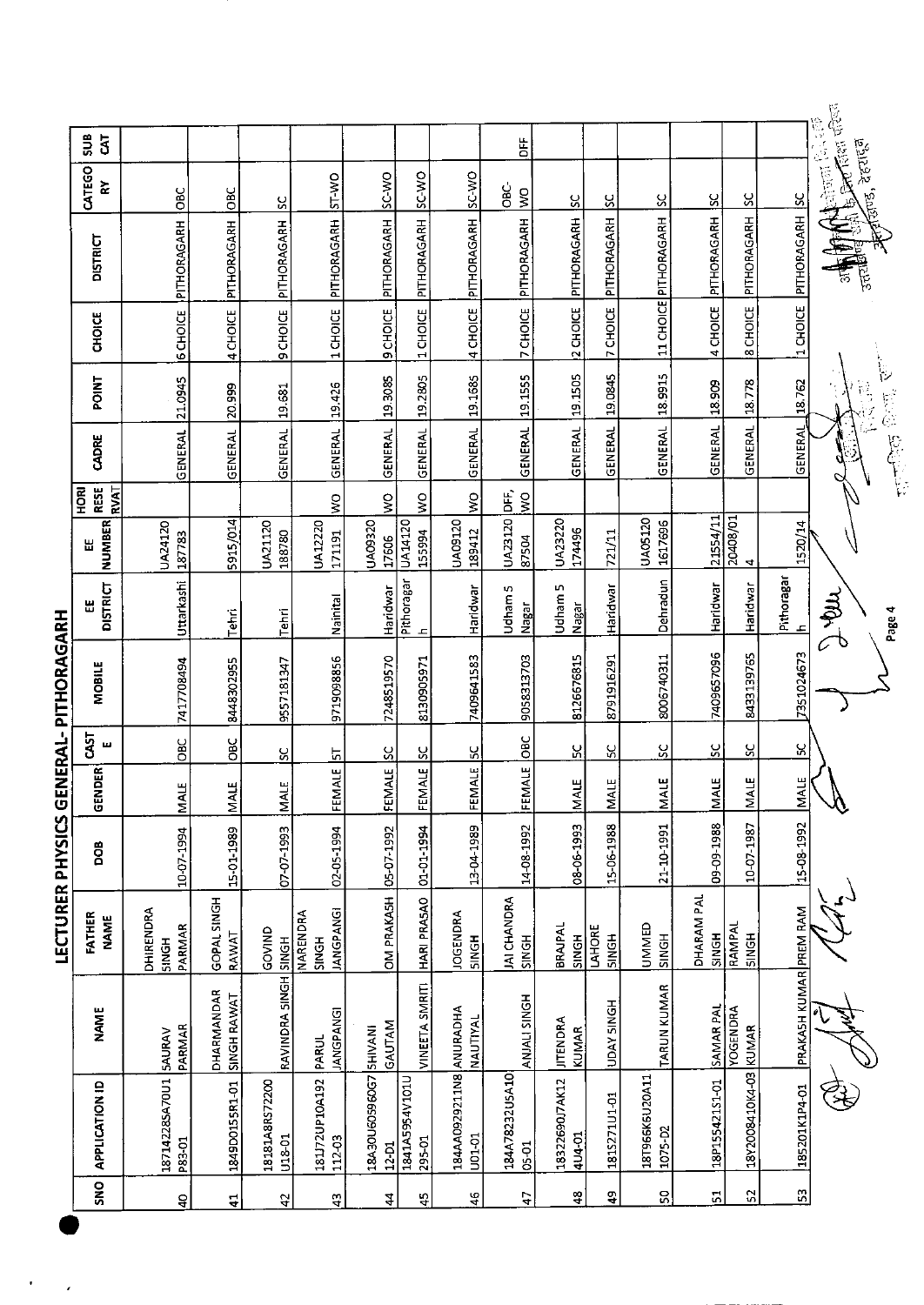

 $\pmb{\ast}$ 

 $\pmb{i}$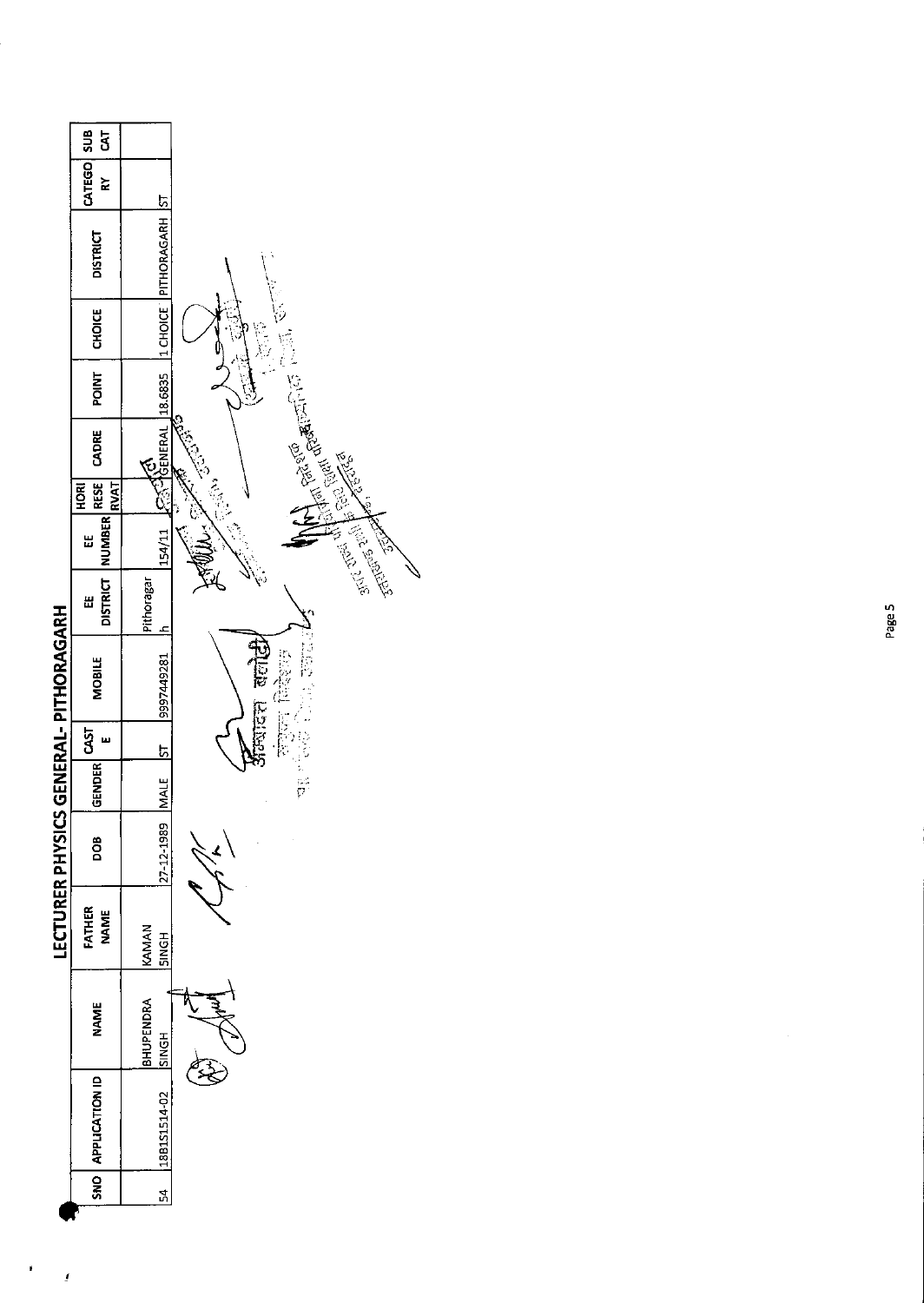|                         | SUB<br>5 <sub>5</sub>              |                                    |                       |                          |                                  |                                               |                                      |                                      |                                           |                               |                         |                                         |                                  |              |
|-------------------------|------------------------------------|------------------------------------|-----------------------|--------------------------|----------------------------------|-----------------------------------------------|--------------------------------------|--------------------------------------|-------------------------------------------|-------------------------------|-------------------------|-----------------------------------------|----------------------------------|--------------|
|                         | CATEGO<br>숪                        | GEM                                | GEN                   | $rac{2}{5}$              | <u>ទី</u><br>$\frac{1}{2}$       | GEN-<br>$rac{C}{C}$                           | ပ္ပံ<br>$\tilde{e}$<br>$\frac{1}{2}$ | <b>M3D</b>                           | <b>SEN</b>                                | GEN-<br>$\frac{1}{2}$         | OBC                     | 380<br>$\frac{1}{3}$                    |                                  | 中国中国国家       |
|                         | <b>DISTRICT</b>                    | RUDRAPRAYAG                        | RUDRAPRAYAG           | RUDRAPRAYAG              | <b>RUDRAPRAYAG</b>               | RUDRAPRAYAG                                   | RUDRAPRAYAG                          | <b>RUDRAPRAYAG</b>                   | <b>RUDRAPRAYAG</b>                        | RUDRAPRAYAG                   | RUDRAPRAYAG             | RUDRAPRAYAG                             | RUDRAPRAYAG SC                   |              |
|                         | <b>CHOICE</b>                      | 1 CHOICE                           | 1 CHOICE              | 1 CHOICE                 | 2 CHOICE                         | 2 CHOICE                                      | 1 CHOICE                             | 2 CHOICE                             | 2 CHOICE                                  | 1 CHOICE                      | 1 CHOICE                | 4 CHOICE                                | <b>SCHOICE</b>                   |              |
|                         | <b>POINT</b>                       | 34.5805                            | 33.5565               | 33.311                   | 31.2535                          | 30.581                                        | 29.2675                              | 27.3615                              | 26.3975                                   | 24.7305                       | 22.6585                 | 22.1585                                 | 20.85                            |              |
|                         | CADRE                              | GENERAL                            | GENERAL               | GENERAL                  | <b>GENERAL</b>                   | <b>GENERAL</b>                                | GENERAL                              | GENERAL                              | <b>GENERAL</b>                            | GENERAL                       | <b>GENERAL</b>          | GENERAL                                 | GENERAL                          |              |
|                         | <b>RESE</b><br>RVAT<br><b>HORI</b> |                                    |                       |                          |                                  |                                               | ş                                    |                                      |                                           |                               |                         |                                         |                                  |              |
|                         | <b>NUMBER</b><br>出                 | UA05120<br>1812563                 | 1794/14               | UA19120<br>184172        | 5505/014 WO<br>ż                 | <b>UA05120</b><br>16461                       | UA19120<br>163792                    | 2883/201<br>4                        | UA21120<br>1710343                        | 718/2010 WO<br>ξ              | UA19120<br>184124       | 3345/013 WO<br>$\geq$                   | <b>UA05120</b><br>1610203        | <b>THAN!</b> |
|                         | <b>DISTRICT</b><br>٣               | Dehradun                           | Rudrapray<br>аg       | Rudrapray<br>æ           | Tehri                            | Dehradun                                      | Rudrapray<br>as                      | Tehri                                | Itehri                                    | Chamoli                       | Rudrapray<br>ã          | Tehri                                   | Dehradun                         |              |
| GENERAL-RUDRAPRAYAG     | MOBILE                             | 7895698004                         | 7060505348            | 8755542424               | 7060470380                       | 8126093273                                    | 9568924827                           | 9690201399                           | 7895293880                                | 8449413846                    | 7017447881              | 9639400630                              | 9760806708                       |              |
|                         | <b>GAST</b><br>ш                   | <b>GEN</b>                         | <b>SEN</b>            | <b>GEN</b>               | <b>ISEN</b>                      | OBC                                           | <b>DEC</b>                           | $rac{1}{2}$                          | $rac{2}{5}$                               | <b>GEN</b>                    | <b>SC</b>               | <b>Dac</b>                              | X                                |              |
|                         | <b>GENDER</b>                      | <b>MALE</b>                        | <b>MALE</b>           | <b>MALE</b>              | FEMALE                           | <b>MALE</b>                                   | FEMALE                               | MALE                                 | <b>NALE</b>                               | FEMALE                        | <b>MALE</b>             | FEMALE                                  | <b>NALE</b>                      |              |
| <b>LECTURER PHYSICS</b> | <b>BOO</b>                         | 15-12-1990                         | 23-06-1992            | 05-08-1992               | 05-04-1989                       |                                               | 10-04-1992                           | 01-08-1989                           | 08-05-1989                                | 25-07-1989                    | 22-09-1995              | 31-12-1992                              | 15-07-1991                       |              |
|                         | FATHER<br><b>NAME</b>              | SINGH BISHT<br>RAJENDRA            | TRILOK SINGH<br>RAWAT | DHANIAL<br><b>DHYANI</b> | PURSHOTAM<br>CHAMOLI<br>DUT      | SINGH RAWAT 22-D1-1986                        | CHANDRA<br><b>UMESH</b>              | KUNWAR                               | <b>SEMALTY</b><br><b>HSIOPY</b><br>PRASAD | KHANDURI<br>CHATURA<br>PRASAD | SURENDRA<br>PRASAD      | HARSHMANI<br>UNIYAL                     | MAHIPAL<br>SINGH                 |              |
|                         | <b>NAME</b>                        | SINGH BISHT                        | ASHISH RAWAT          | DEEPAK DHYANI            | CHAMOLI<br><b>NEELAM</b>         | 18ROA6RO564U12 RAJENDRA SINGH SUNDER<br>RAWAT | RASHMI                               | 182840R382S1-01 RAJENDRA SINGH SINGH | SEMALTY                                   |                               | SHUBHAM                 | <b>UNIYAL</b>                           | ROMIK SINGH                      |              |
|                         | <b>APPLICATION ID</b>              | 18810062Y128US YOGENDRA<br>5A31-01 | 18749R41A1-01         | 188109112UD417<br>A2D-01 | 1801N054C-w55-<br>$\overline{5}$ | 11-01                                         | 18A113R79U1092<br>62-03              |                                      | 1812A33U04S211 MOHAN<br>07M1-01           | 18P02w-18710-01 POOJA         | 18094111824UA2<br>15-01 | 183U-3051WM43-MEENAKSHI<br>$\mathbf{S}$ | 181U200S151032<br><b>ORA6-02</b> |              |
|                         | SNO <sub>1</sub>                   |                                    |                       |                          |                                  |                                               | ŧΩ                                   |                                      | $\infty$                                  | ጣ                             | $\mathbf{a}$            | $\mathbf{1}$                            | $\mathbf{L}$                     |              |

ŧ

is.<br>Po ņ 自信 نج<br>پاک  $\frac{2}{3}$ **AND THEORY** 

一定的话

÷,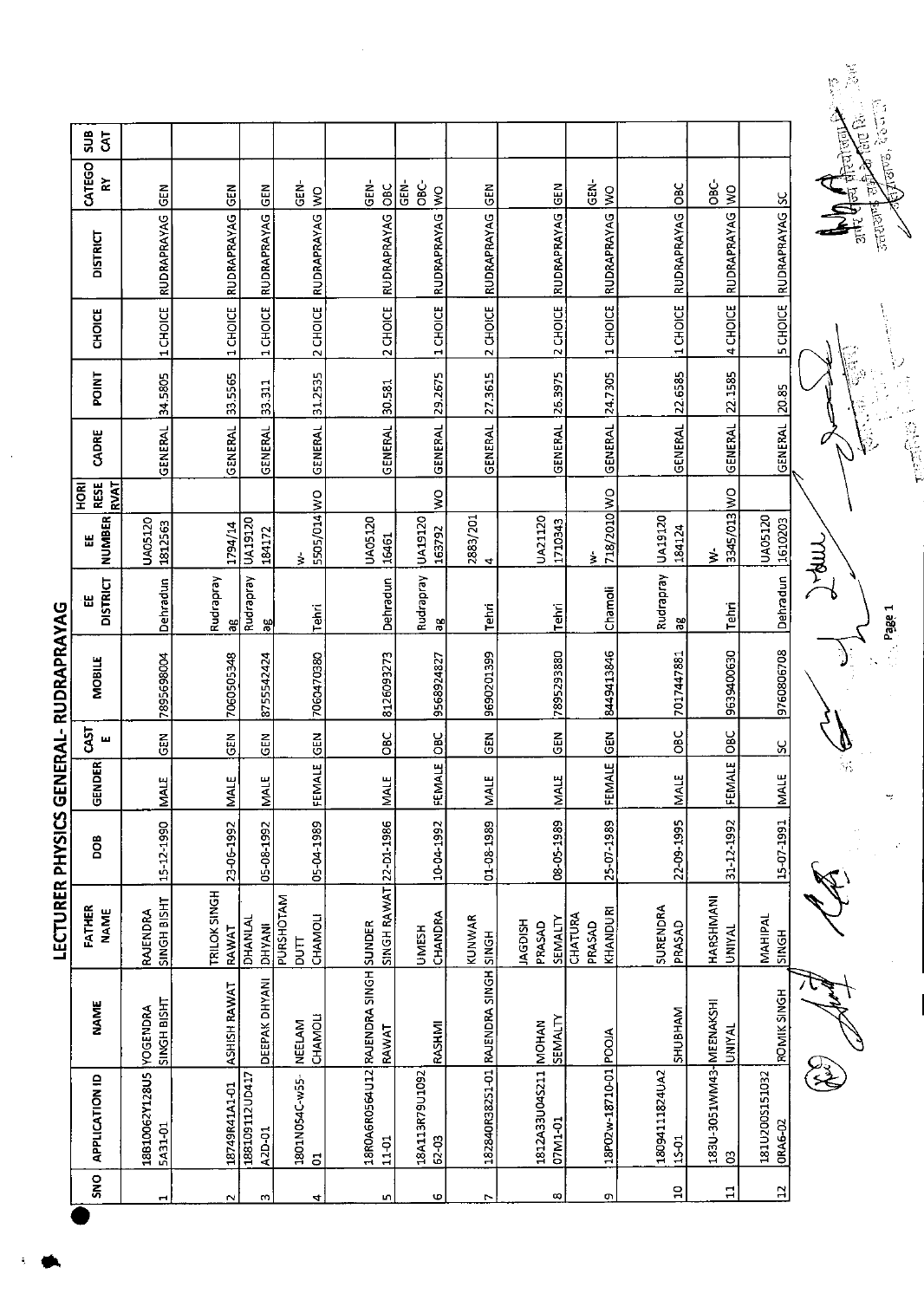|                                       | sus<br>$\bar{s}$                         |                            | ARM<br>ద<br>$\overline{ }$ |                          |                                   |                                      |
|---------------------------------------|------------------------------------------|----------------------------|----------------------------|--------------------------|-----------------------------------|--------------------------------------|
|                                       | CATEGO<br>⋩                              |                            | <b>GEN</b>                 |                          |                                   |                                      |
|                                       | <b>DISTRICT</b>                          | 4 CHOICE RUDRAPRAYAG SC-WO | <b>RUDRAPRAYAG</b>         | RUDRAPRAYAG SC-WO        | RUDRAPRAYAG ST                    | e N                                  |
|                                       | <b>CHOICE</b>                            |                            | 1 CHOICE                   | 2 CHOICE                 | <b>GCHOICE</b>                    |                                      |
|                                       | <b>POINT</b>                             | 20.618                     |                            |                          |                                   | <b>British</b>                       |
|                                       | CADRE                                    | GENERAL                    | GENERAL 20.407             | GENERAL 19.9215          | GENERAL 19.664                    | <b>REDUCTION</b>                     |
|                                       | <b>RESE</b><br><b>RVAT</b><br><b>ROH</b> | $\geq$                     |                            | $\tilde{\mathbf{z}}$     |                                   | E.                                   |
|                                       | <b>NUMBER</b><br>出                       | UA05120<br>163512          | 124/2016 EX                | UA15220<br>187486        | UA05320<br>182030                 | ≶<br>∡                               |
|                                       | <b>DISTRICT</b><br>出                     | Dehradun                   | Rudrapray<br>æ             | Paun                     | Dehradun                          | <b>Silici</b><br>2<br><b>Section</b> |
| LECTURER PHYSICS GENERAL- RUDRAPRAYAG | MOBILE                                   | 8006534706                 | 8958896564                 | 9927867233               | 7895623356                        |                                      |
|                                       | CAST<br>$\mathbf{u}$                     | <u>sc</u>                  | <b>GEN</b>                 | <u>پ</u>                 | 5                                 |                                      |
|                                       | GENDER                                   | FEMALE                     | <b>MAIE</b>                | FEMALE                   | <b>MALE</b>                       |                                      |
|                                       | DOB                                      | 11-04-1993                 | 11-08-1972                 | 01-07-1993               | 15 12 1986                        |                                      |
|                                       | FATHER<br><b>NAME</b>                    | ROOP CHAND                 | <b>NARAYAN</b>             | <b>JAIPAL SINGH</b>      | MADHO RAM<br>SHARMA               |                                      |
|                                       | <b>NAME</b>                              | <b>RENU</b>                | RAMESH KUMAR SINGH         | <b>HONIS ULNAS</b>       | SHARMA                            |                                      |
|                                       | APPLICATION ID                           | 18A251051026U3<br>R1-01    | 180221R416-03              | 1825US1458A267<br>018-03 | 1800S00A2351U2 SHRIKANT<br>835-01 |                                      |
|                                       | $rac{1}{2}$                              | $\mathbf{u}$               | $\mathbf{1}$               | 15                       | $\frac{6}{11}$                    |                                      |
|                                       |                                          |                            |                            |                          |                                   |                                      |

ï  $\frac{1}{2}$   $\ddot{\phantom{a}}$ 

 $\frac{1}{\sqrt{2}}$ 

ia<br>So

**BROWN**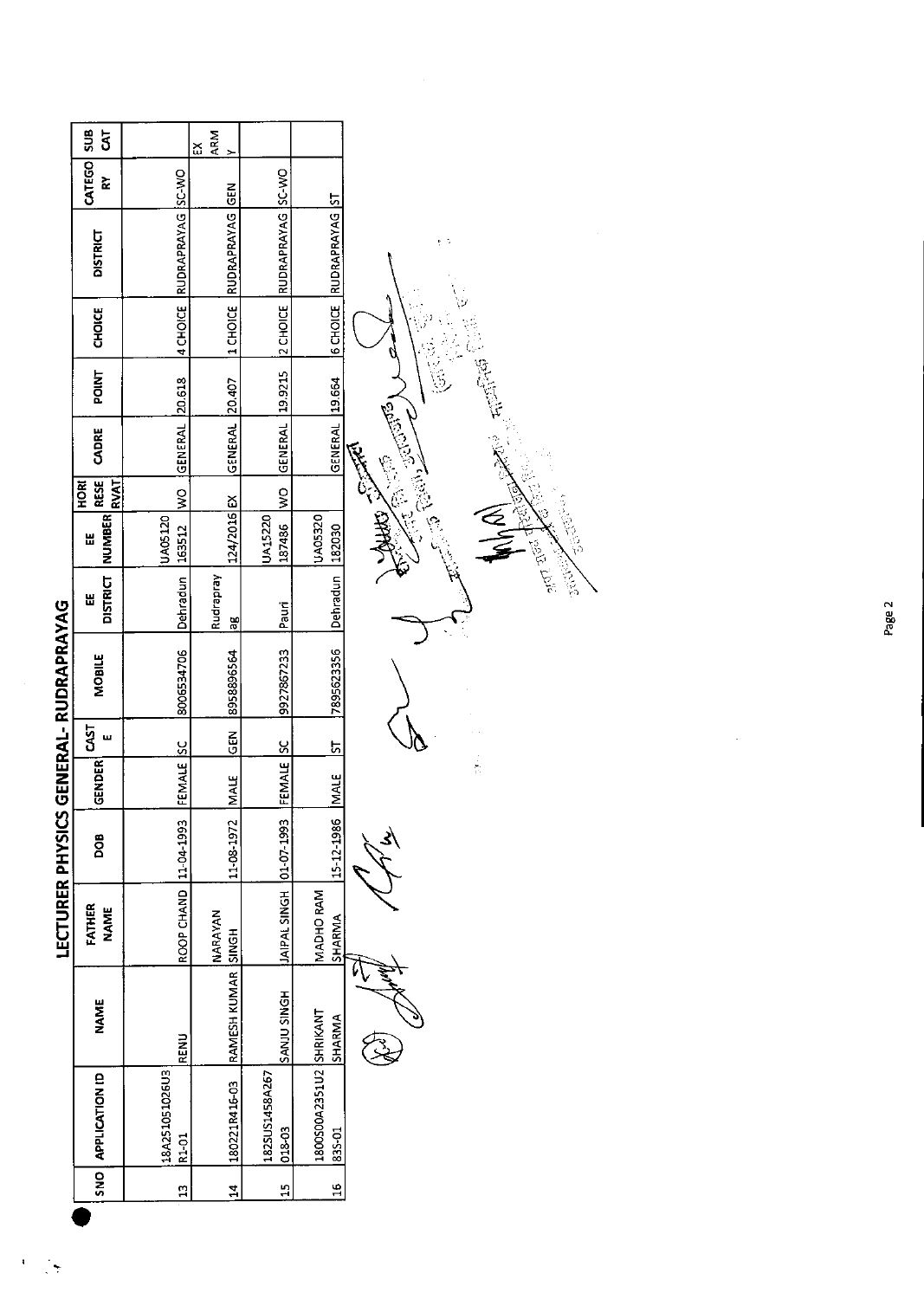|                     | SUB<br>$\mathbf{\tilde{5}}$               |                                     |                             |                                 |                                    |                                                     |                           |                          |                                         |                           |                                       |                            |                                        |             |
|---------------------|-------------------------------------------|-------------------------------------|-----------------------------|---------------------------------|------------------------------------|-----------------------------------------------------|---------------------------|--------------------------|-----------------------------------------|---------------------------|---------------------------------------|----------------------------|----------------------------------------|-------------|
|                     | CATEGO<br>≿                               | ່<br>ຮ<br>$\mathsf{S}^{\mathsf{O}}$ | <b>GEN</b>                  | GEN-<br>$\frac{1}{2}$           | GEN                                | $rac{c}{\cos \theta}$<br><u>ទី</u><br>$\frac{8}{5}$ | GEN-<br>$\frac{8}{5}$     | GEN-<br>OBC              | ēB,<br>ප්<br>$\frac{1}{2}$              | <b>GEN</b>                | $\frac{1}{5}$<br>$\tilde{\mathbf{z}}$ | ෂ<br>$\frac{8}{5}$         | -<br>OBC-<br>$\frac{1}{2}$             |             |
|                     | <b>DISTRICT</b>                           | TEHRI                               | <b>TEHRI</b>                | TEHRI                           | <b>TEHRI</b>                       | TEHRI                                               | TEHRI                     | <b>TEHRI</b>             | <b>TEHRI</b>                            | TEHRI                     | TEHRI                                 | <b>TEHRI</b>               | <b>TEHRI</b>                           |             |
|                     | CHOICE                                    | 1 CHOICE                            | 1 CHOICE                    | 1 CHOICE                        | 1 CHOICE                           | 1 CHOICE                                            | 1 CHOICE                  | 1 CHOICE                 | 1 CHOICE                                | 1 CHOICE                  | 1 CHOICE                              | 1 CHOICE                   | 1 CHOICE                               |             |
|                     | <b>POINT</b>                              | 34.8695                             | 33.3655                     | 33.273                          | 33.0755                            | 32.9755                                             | 32.496                    | 32.367                   |                                         | 32.1975                   | 32.186                                | 32.108                     | 31.807                                 |             |
|                     | CADRE                                     | GENERAL                             | GENERAL                     | <b>GENERAL</b>                  | <b>GENERAL</b>                     | GENERAL                                             | <b>GENERAL</b>            | GENERAL                  | <b>GENERAL</b> 32.3105                  | GENERAL                   | GENERAL                               | GENERAL                    | <b>GENERAL</b>                         | 24、他是一个人 人名 |
|                     | <b>RVAT</b><br><b>RESE</b><br><b>FORD</b> | $\frac{1}{2}$                       |                             | $\frac{8}{2}$                   |                                    |                                                     | ş                         |                          |                                         |                           |                                       |                            |                                        |             |
|                     | <b>NUMBER</b><br>出                        | UA21120<br>162924                   | 438/015                     | 219/015<br>₹                    | UA21120<br>1526013                 | 1522962 WO<br>UA21120                               | w2088/0<br>$\mathfrak{D}$ | UA21120<br>1010754       | DM 103/011<br>$\dot{\ge}$               | UA05120<br>155636         | 2753/08 WO<br>$\dot{\mathbf{z}}$      | 2274/14 WO                 | UA24120<br>186855                      |             |
|                     | <b>DISTRICT</b><br>出                      | Tehri                               | Tehri                       | Tehri                           | Tehri                              | Tehri                                               | Tehri                     | Tehri                    | Tehri                                   | Dehradun                  | Tehn                                  | Tehri                      | Uttarkashi                             |             |
| YSICS GENERAL-TEHRI | <b>MOBILE</b>                             | 9760499302                          | 7310613839                  | 9917240714                      | 8393009035                         | 8006470367                                          | 7055399856                | 9897654825               | 8954790002                              | 9634692531                | 8979407982                            | 7351864498                 | 9997838168                             |             |
|                     | <b>GAST</b><br>ш                          | $rac{6}{5}$                         | ĞΕ<br>Ο                     | $rac{E}{2}$                     | $rac{1}{2}$                        | $rac{6}{5}$                                         |                           | ÖВС                      |                                         | $rac{1}{2}$               | $rac{2}{5}$                           | loвc                       | OBC                                    |             |
|                     | <b>GENDER</b>                             | FEMALE                              | <b>MALE</b>                 | FEMALE                          | <b>MALE</b>                        | FEMALE                                              | FEMALE GEN                | <b>MALE</b>              | FEMALE OBC                              | <b>MALE</b>               | FEMALE                                | FEMALE                     | <b>MALE</b>                            |             |
| <b>LECTURER PH</b>  | <b>BOO</b>                                | 02-12-1990                          | 02-01-1992                  | 01-01-1991                      | 04-05-1991                         | 11-12-1990                                          | 16-11-1989                |                          | 26-07-1987                              | 10-07-1992                | 01-07-1984                            | 21-07-1992                 | 19-04-1990                             |             |
|                     | FATHER<br><b>NAME</b>                     | <b>ANYOOd</b><br><b>NAND</b>        |                             | BHAGWATI<br>PRASAD              | <b>DINESH DATT</b>                 | GANESH DUTT<br><b>SEMWAL</b>                        | PRASAD<br><b>DINESH</b>   | KISHAN 5INGH 15-04-1985  | PRASAD<br><b>SUMAN</b><br><b>UNIYAL</b> |                           | ANAR CHANO                            | PUSHP RAJ<br><b>UNIYAL</b> | PANWAR<br><b>DHARM</b><br><b>HDNIS</b> |             |
|                     | <b>NAME</b>                               | KRISHNA RATURI                      | ANKIT THAPLIYAL OEVI PRASAD | SUMAN GAIROLA SEMWAL            | PRASAD                             | SEMWAL                                              | ASHA BHATT                | DINESH SINGH             | <b>SHWETA UNIYAL</b>                    | ABHISHEK BHATT ANIL BHATT | KUSUM CHAND                           | RUCHI UNIYAL               | PANWAR                                 |             |
|                     | APPLICATION ID                            | 18R612U9A2241K<br>102-014           | 18T014853A-01               | 1820-95W151G-<br>$\overline{5}$ | 182P610201532U JAG0AMBA<br>JA11-02 | 180M1152225226 MEENAK5HI<br>AU19-02                 | 180A8w8120B3-<br>S.       | 18A25017211U04<br>010-01 | 18W1SU0173-10-<br>႘                     | 183AAU10510586<br>625-01  | 183-027WK8C5-<br>$\overline{5}$       | 18412RU427-01              | 1811528U0K25PA KULDEEP<br>486-02       |             |
|                     | SNO                                       | $\mathbf{\mathbf{t}}$               | $\mathbf{\Omega}$           | w                               | 4                                  | ю                                                   | φ                         | r                        | ∞                                       | c                         | $\mathbf{a}$                          | $\Xi$                      | $\overline{a}$                         |             |
|                     |                                           |                                     |                             |                                 |                                    |                                                     |                           |                          |                                         |                           |                                       |                            |                                        |             |

 $\hat{\mathbf{r}}$  $\hat{\boldsymbol{\beta}}$ l.

Contractor of the contractor of the same of the same of the same of the same of the same of the same of the same of the same of the same of the same of the same of the same of the same of the same of the same of the same o

大人之

may take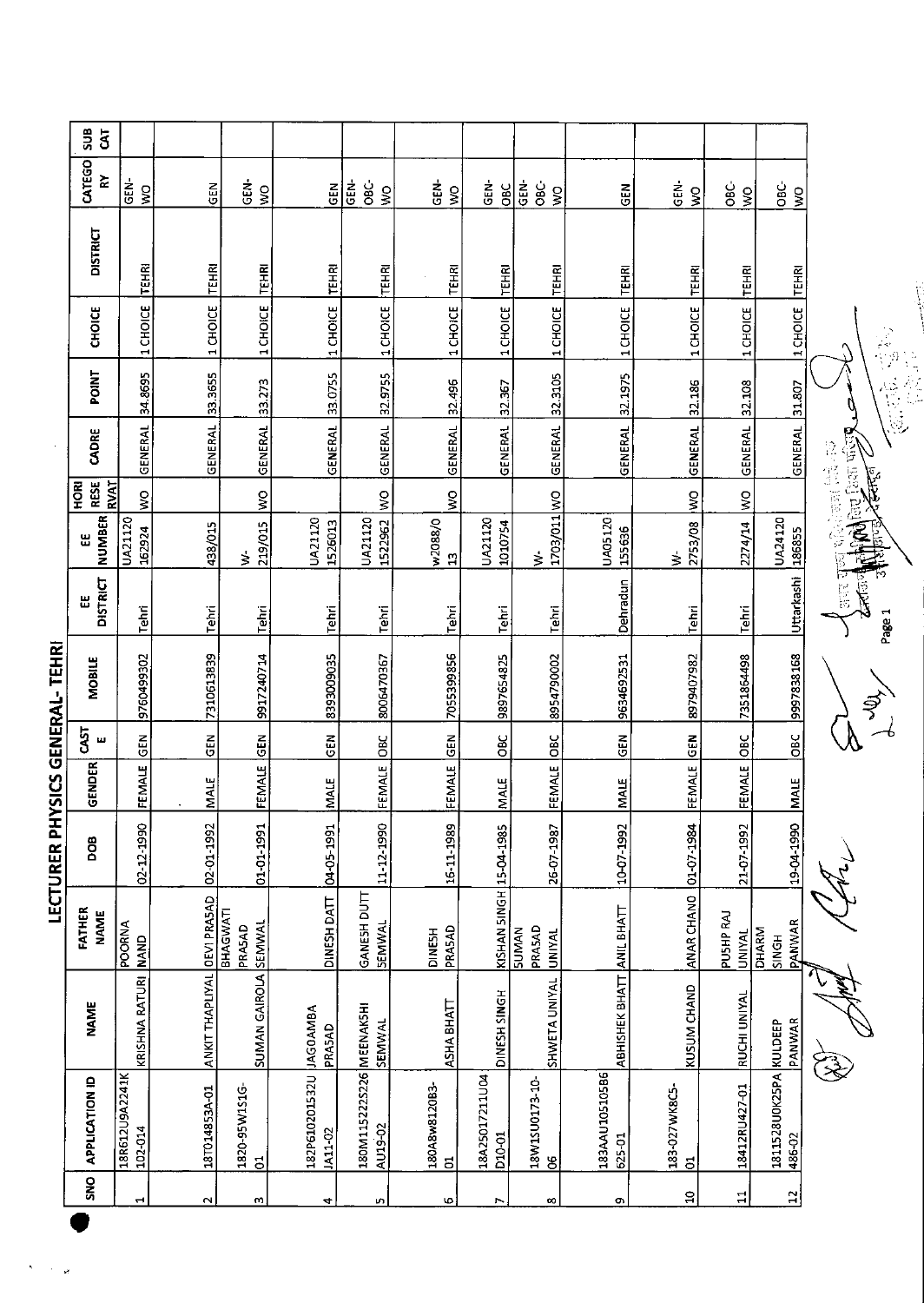|                            | $\overline{5}$                                                                                                                                                                                                                                                                                                                                                         |                |                                                                                                                                                   |                                                                                      |                                                                                                                                                                                                                                                                                                           |  |
|----------------------------|------------------------------------------------------------------------------------------------------------------------------------------------------------------------------------------------------------------------------------------------------------------------------------------------------------------------------------------------------------------------|----------------|---------------------------------------------------------------------------------------------------------------------------------------------------|--------------------------------------------------------------------------------------|-----------------------------------------------------------------------------------------------------------------------------------------------------------------------------------------------------------------------------------------------------------------------------------------------------------|--|
|                            | š                                                                                                                                                                                                                                                                                                                                                                      | š              | <u>ي</u>                                                                                                                                          | SC-WO                                                                                | 5                                                                                                                                                                                                                                                                                                         |  |
|                            | <b>DISTRICT</b>                                                                                                                                                                                                                                                                                                                                                        |                |                                                                                                                                                   |                                                                                      |                                                                                                                                                                                                                                                                                                           |  |
|                            | CATEGO SUB<br><b>B CHOICE TEHRI</b><br><b>TEHRI</b><br><b>TEHRI</b><br>$ 1$ CHOICE<br>3 CHOICE<br><b>CHOICE</b><br>GENERAL 20.9885<br>GENERAL 20.9415<br>POINT<br>GENERAL 20.648<br>CADRE<br><b>RESE</b><br>RVAT<br>HORI<br>Dehradun   1813786   WO<br>DISTRICT   NUMBER <br>JA05120<br>JA09120<br>UA21120<br>1525224<br>1014153<br>出<br>Haridwar<br>出<br><b>Tehri</b> |                |                                                                                                                                                   |                                                                                      |                                                                                                                                                                                                                                                                                                           |  |
|                            |                                                                                                                                                                                                                                                                                                                                                                        |                |                                                                                                                                                   |                                                                                      | GENERAL 20.3245 3 CHOICE TEHRI<br>Dehradun   29844/14<br>7579420626<br>7351682215<br>FEMALE ISC<br>$\frac{1}{2}$<br>MALE<br>09-08-1992<br>20-08-1993<br><b>JAIPAL SINGH</b><br>CHAUHAN<br>KUNNAR<br>PRITAM SINGH<br>184182CP449-02 CHAUHAN<br><b>CHARUI</b><br>131.01<br>$\frac{16}{16}$<br>$\frac{1}{1}$ |  |
|                            |                                                                                                                                                                                                                                                                                                                                                                        |                |                                                                                                                                                   | 7895381322<br>$rac{2}{2}$<br>MALE<br>VIKRANT SINGH PALTOO RAM 23-04-1992<br>NARENDRA |                                                                                                                                                                                                                                                                                                           |  |
|                            |                                                                                                                                                                                                                                                                                                                                                                        |                |                                                                                                                                                   |                                                                                      |                                                                                                                                                                                                                                                                                                           |  |
|                            |                                                                                                                                                                                                                                                                                                                                                                        |                |                                                                                                                                                   |                                                                                      |                                                                                                                                                                                                                                                                                                           |  |
|                            |                                                                                                                                                                                                                                                                                                                                                                        |                |                                                                                                                                                   |                                                                                      |                                                                                                                                                                                                                                                                                                           |  |
| <b>YSICS GENERAL-TEHRI</b> | <b>MOBILE</b>                                                                                                                                                                                                                                                                                                                                                          | 8755886004     | <u>يا</u><br>MALE<br>KAMAL SINGH 04-08-1992<br><b>NBNK SINGH</b><br>18187A0UC06258<br>18122515AVOU9S<br>134U-01<br>4220-02<br>ä,<br>$\frac{4}{1}$ |                                                                                      |                                                                                                                                                                                                                                                                                                           |  |
|                            | 5T                                                                                                                                                                                                                                                                                                                                                                     |                |                                                                                                                                                   |                                                                                      |                                                                                                                                                                                                                                                                                                           |  |
|                            | <b>GENDER</b>                                                                                                                                                                                                                                                                                                                                                          |                |                                                                                                                                                   |                                                                                      |                                                                                                                                                                                                                                                                                                           |  |
| <b>LECTURER PHY</b>        | <b>DOB</b>                                                                                                                                                                                                                                                                                                                                                             |                |                                                                                                                                                   |                                                                                      |                                                                                                                                                                                                                                                                                                           |  |
|                            | FATHER<br><b>NAME</b>                                                                                                                                                                                                                                                                                                                                                  |                |                                                                                                                                                   |                                                                                      |                                                                                                                                                                                                                                                                                                           |  |
|                            | <b>NAME</b>                                                                                                                                                                                                                                                                                                                                                            |                |                                                                                                                                                   |                                                                                      |                                                                                                                                                                                                                                                                                                           |  |
|                            | SNO APPLICATION ID                                                                                                                                                                                                                                                                                                                                                     | 181SD122501A01 |                                                                                                                                                   |                                                                                      |                                                                                                                                                                                                                                                                                                           |  |
|                            |                                                                                                                                                                                                                                                                                                                                                                        |                |                                                                                                                                                   |                                                                                      |                                                                                                                                                                                                                                                                                                           |  |
|                            |                                                                                                                                                                                                                                                                                                                                                                        |                |                                                                                                                                                   |                                                                                      |                                                                                                                                                                                                                                                                                                           |  |

 $\langle \hat{\gamma} \rangle$  ).  $\bullet$ 

All Company of the Company of the Company of the Company of the Company of the Company of the Company of the Company of the Company of the Company of the Company of the Company of the Company of the Company of the Company E

 $\sqrt{\frac{1}{15}}$ Settle Barbara Recording Jelly  $\rightarrow$ 

**1999-09-10** 

Page 2

 $\frac{1}{2}$ 

 $\ddot{\phantom{1}}$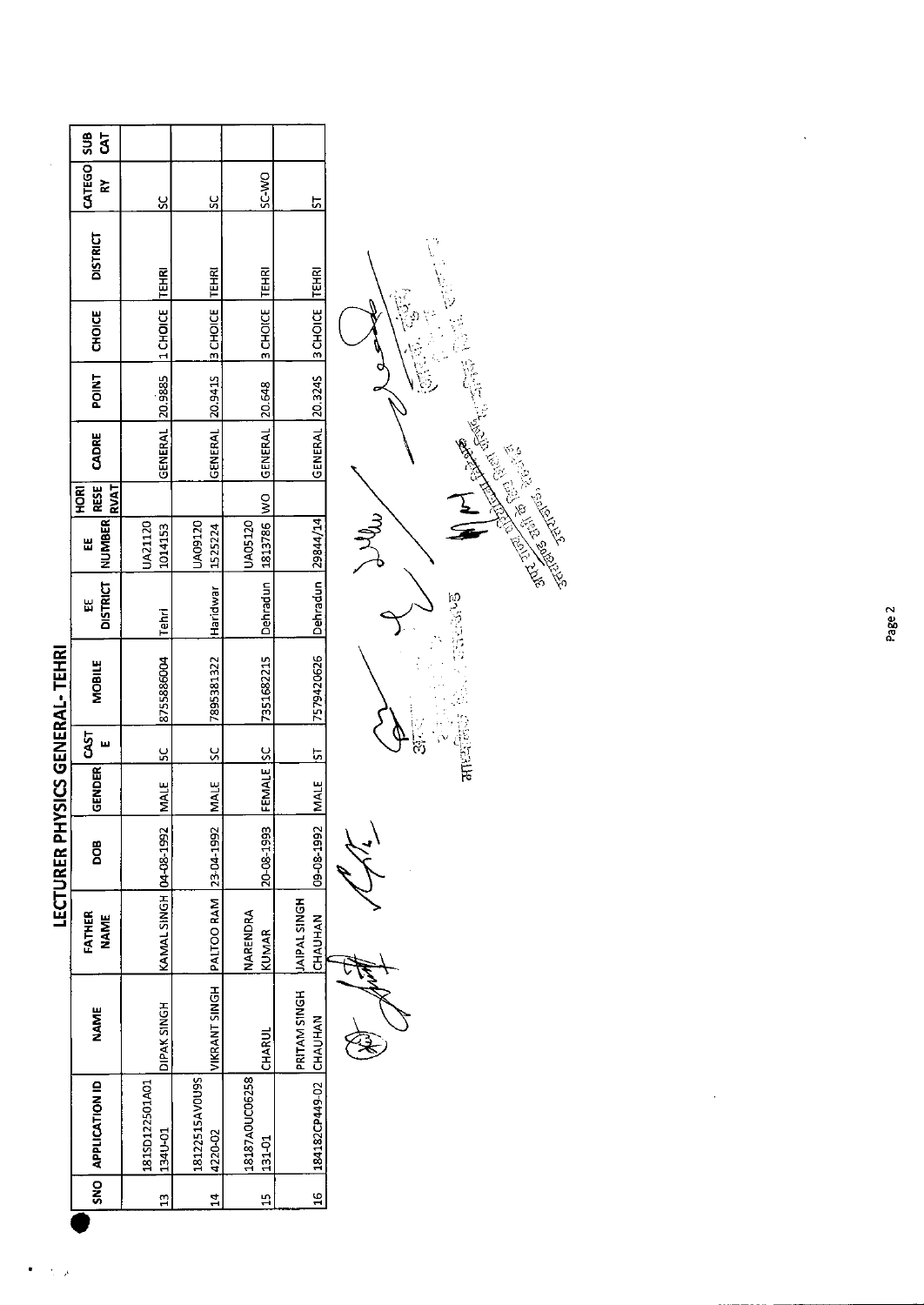|                                    | HORI <sup>-</sup>                         |                   |
|------------------------------------|-------------------------------------------|-------------------|
|                                    |                                           |                   |
|                                    | OISTRICT NUMBER RESE CADRE   POINT CHOICE | Udham S   UA23120 |
| LECTURER PHYSICS GENERAL- US NAGAR | <b>MOBILE</b>                             |                   |
|                                    | $\overline{5}$                            |                   |
|                                    | GENDER                                    |                   |
|                                    | ខ្លួ                                      |                   |
|                                    | FATHER<br><b>NAME</b>                     | RANA PRATAP       |
|                                    | <b>NAME</b>                               |                   |
|                                    | $\frac{1}{5}$                             | <b>DNG</b>        |

| $\bar{\mathbf{3}}$              |                         |                              |                          |                               |                        |  |
|---------------------------------|-------------------------|------------------------------|--------------------------|-------------------------------|------------------------|--|
| CATEGO SUB<br>š                 | GEN-<br>$\frac{1}{2}$   | ded.<br>$\tilde{\mathbf{z}}$ | <b>GEN-</b><br>$\geq$    | оeс<br>О                      | <u>ა</u>               |  |
| <b>DISTRICT</b>                 | US NAGAR                | US NAGAR                     | <b>US NAGAR</b>          | US NAGAR                      |                        |  |
| CHOICE                          | 1 CHOICE                | 1 CHOICE                     | $ 1$ CHOICE              | 1 CHOICE                      | 3 CHOICE US NAGAR      |  |
| <b>POINT</b>                    |                         |                              |                          | 29.555                        |                        |  |
| CADRE                           | GENERAL 132.63          | GENERAL 32.3625              | GENERAL 32.2045          | GENERAL                       | GENERAL 21.636         |  |
| <b>RESE</b><br>Ş<br><b>RVAT</b> |                         |                              |                          |                               |                        |  |
| <b>NUMBER</b><br>띮              | UA23120<br>81030        | M/15/15 WO                   | 183172 WO<br>UA23220     | 1811/09                       | 121/2013               |  |
| <b>DISTRICT</b><br>出            | Udham S<br>Nagar        | Udham S<br>Nagar             | Udham S<br>Nagar         | <b>Jdham</b> S<br>Nagar       | <b>IFAridwar</b>       |  |
| <b>MOBILE</b>                   | 9536042882              | 7906465121                   | 9458939412               | 9917190709                    | 7417664566             |  |
| <b>GST</b>                      |                         |                              |                          | $rac{6}{5}$                   | $rac{2}{5}$            |  |
| <b>GENDER</b>                   | FEMALE GEN              | FEMALE GEN                   | FEMALE GEN               | <b>MALE</b>                   | <b>MALE</b>            |  |
| 80g                             | 15-08-1989              | 18-08-1990                   | 10-06-1978               | 01-09-1982                    | 03-07-1988             |  |
| FATHER<br><b>NAME</b>           | RANA PRATAP             | <b>AVDHESH</b>               | DHANVEER<br>SINGH        | HARI DUTT<br><b>HSOL</b>      | <b>HONISIN</b>         |  |
| <b>NAME</b>                     | NIMISHA GUPTA GUPTA     | SHWETA SAXENA SAXENA         | <b>IYOTI RANA</b>        | CHANDRA JOSHI<br><b>HSHIC</b> | <b>JANUJ KUMAR</b>     |  |
| SNO   APPLICATION ID            | 18020A812U0NG<br>133-02 | 18SM15515-04                 | 18A2322J3101UR<br>827-01 | 1801119J8D-01                 | 180A3211A12-01 ASHTWAL |  |
|                                 |                         |                              |                          |                               |                        |  |
|                                 |                         |                              |                          |                               |                        |  |

That Hold S

 $\geq 1$  $\sum_{i=1}^{n}$  $rac{1}{\sqrt{2}}$ 

,<br>S

Jr Ke

L. Ash **CONSCRIPTION** 

 $\sqrt{2}$ 

Page 1